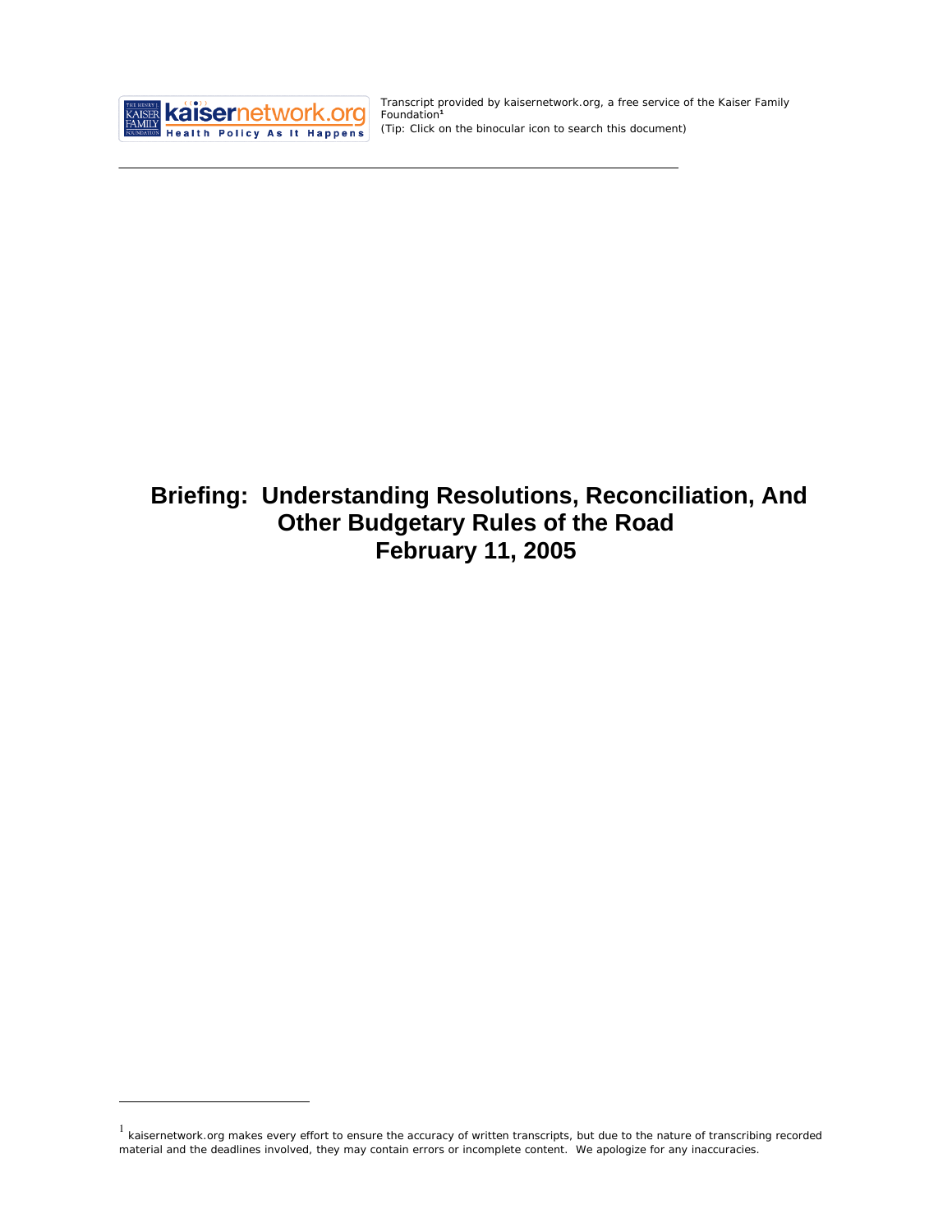[START RECORDING]

**ED HOWARD:** Please take your seats and let's try to get started. I want to welcome you to this briefing. My name is Ed Howard on behalf of the Alliance for Health Reform, our Chairman Jay Rockefeller, our Vice-Chairman Bill Frist, welcome to this briefing that is designed to be sort of a school kit for you as you listen to and take part in this Fiscal 2006 Budget Debate. I want to congratulate you first of all on making it to the room. We had to change the room in order to accommodate more people and we still have some seats in the back there if people wander in, but we are happy to be able to accommodate as many of you as we could. Those of you who are coming in right now there are as usual a few seats right up front if you need to have a seat and something to write on. And along that same line, we would appreciate it if you would try and consolidate yourself and take only one seat so that folks can actually get a seat with a writing surface in front of it. You know, the Congressional Budget process is a mystery to many of us even after 30 years, and our program today is supposed to try to dispel some of that mysteriousness a bit. Our partner in today's program is the Kaiser Family Foundation; we are very happy to have Diane Rowland the Executive Vice President of the foundation with us, and we will hear form here in amount. The major purpose of the briefing today is to necessarily let you hear the pros and cons of different budget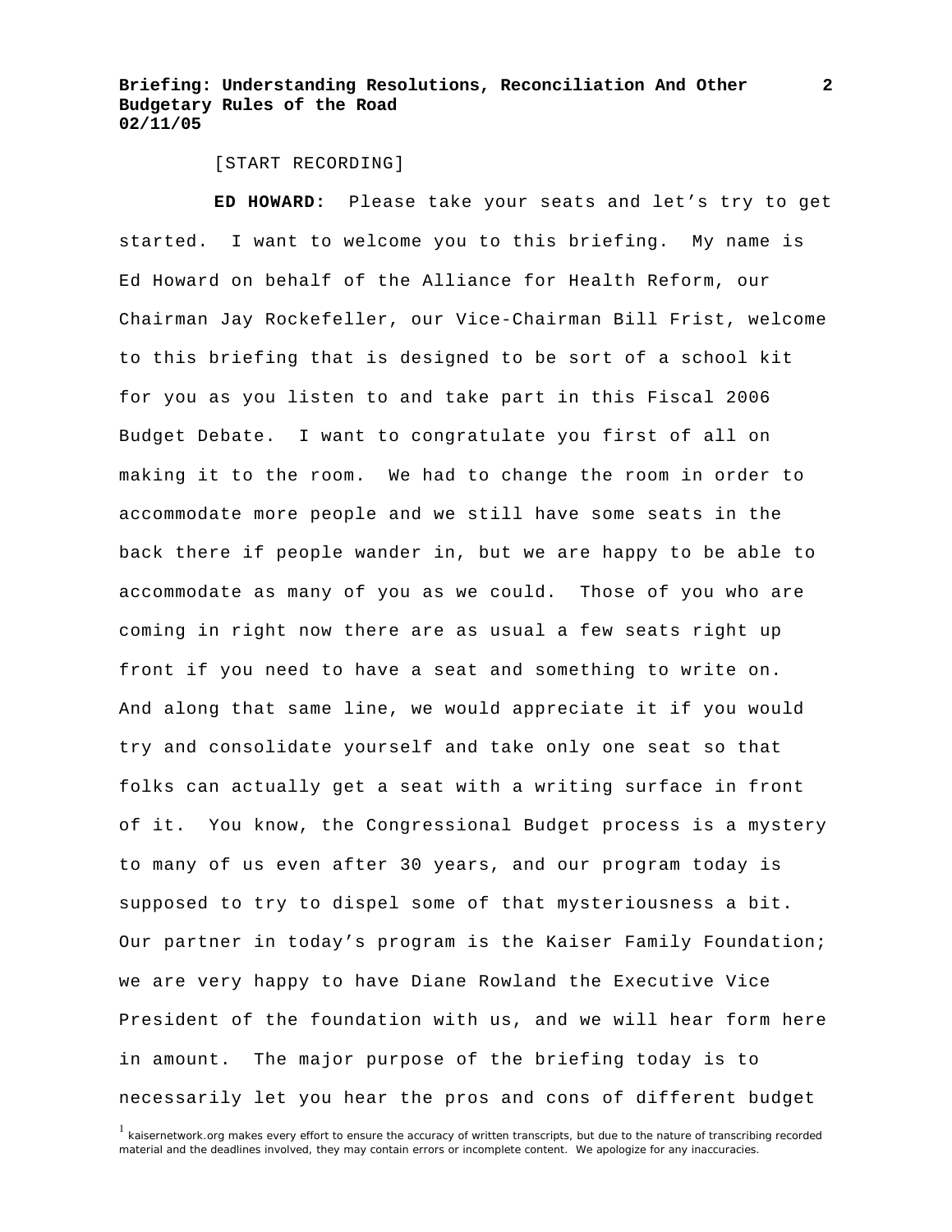proposals – I am sure we will get into that especially in the questions and answers – rather we want you to understand what the rules of the road are as the briefing title suggests. Some people might say that the Congressional Budget rules are cane; others are less complementary. [Laughter] The fact is you need to understand how the game is played before you try to play or for that matter even watch closely. If you think that reconciliation is making up with your girlfriend before Valentine's Day [laughter] then you are in the right place to get the information you need. Let me just handle a couple of logistical items. A lot of background information in your packets that will be posted on our website. In fact, I think it already is posted on our website and will be available on the kaisernetwork.org website along with a video cast of this briefing – is it later today or Monday? Soon coming to a website near you. There are speaker biographies in there that are more extensive than I will be able to do. There are, if we have them, slides a very good depiction of Bill Hoagland's very colorful slides, Sue Nelson's slides are not in there we hope to post them later. There will be a transcript available a few days from now as well, and at the appropriate time we would appreciate it if you would fill out that blue evaluation form that is at the back on the right-hand side and use the opportunity when we start the Q and A and you don't want to get up to one of the microphones in the back or in the front of

<sup>&</sup>lt;sup>1</sup> kaisernetwork.org makes every effort to ensure the accuracy of written transcripts, but due to the nature of transcribing recorded material and the deadlines involved, they may contain errors or incomplete content. We apologize for any inaccuracies.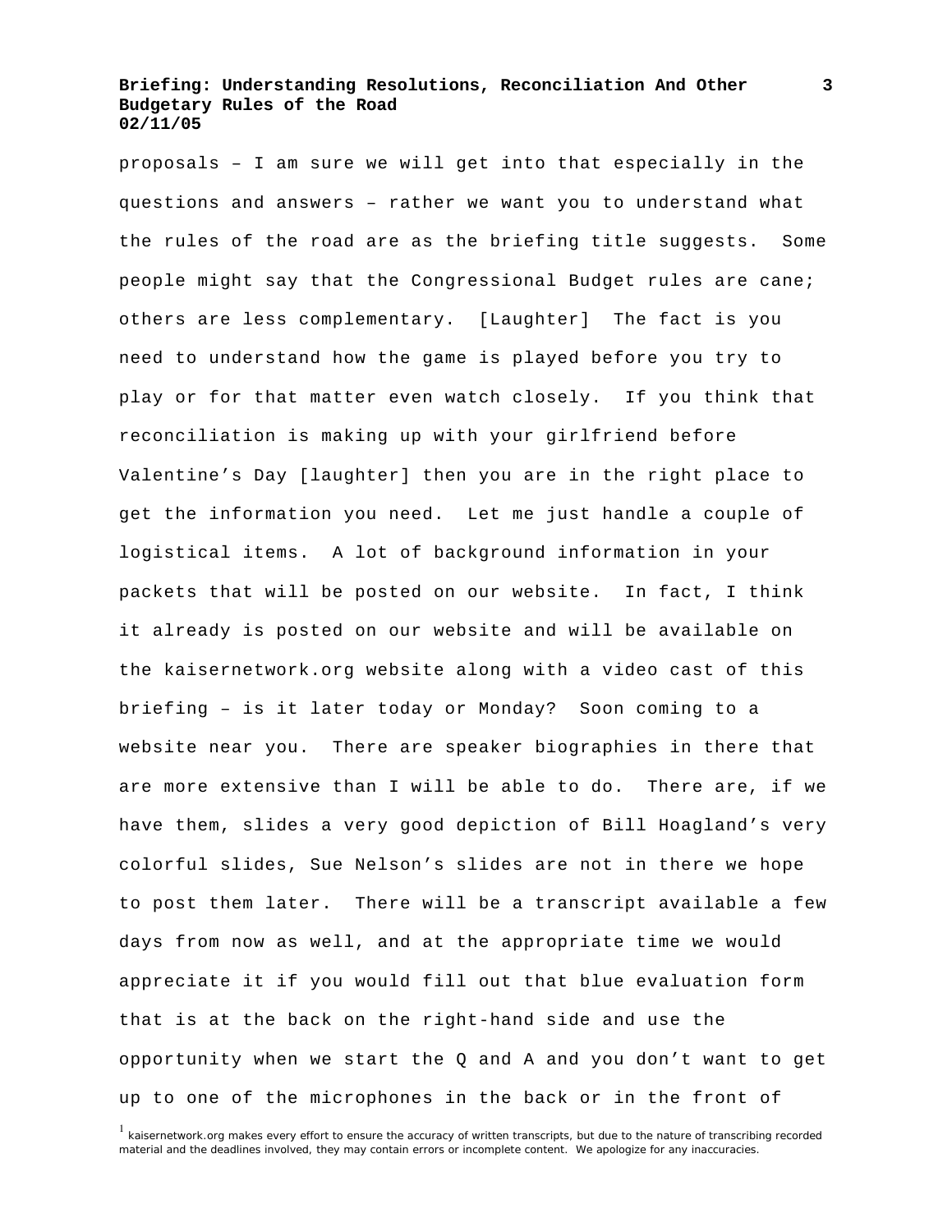writing your questions so that our panelists can address it. Now as I noted, we have Diane Rowland with us. She is not only the Executive Vice President of the Foundation; she is also the Executive Director at the Commission on Medicaid and the Uninsured. She is obviously one of the best-informed and most thoughtful analysts in the field of health policy today, and we are very happy to have her toady with us. Diane.

 **DIANE ROWLAND:** Well thank you, Ed, and I must say today I am really here to learn along with all of you about the budget process because I think as we do our various 101 theories with the Alliance for Health Reform sometimes on Medicare sometimes on Medicaid, this one is even more complicated than Medicaid, so let's listen hard and learn a lot form it. I also remember being at meetings with people who said, well we have this money it was in the President's budget, and I think today we are going to learn what the President's budget is and what happens to it when it goes forward to the Congress. And I think that what we really will take away today is that the process matters a lot and sometimes a little more than some of the substance in terms of what happens. So I am very pleased that we have such an excellent panel, and I think this is the real session to learn about what happens in the budget process and how that can shape policy without getting into the specifics of any of this year's budget proposal. So with that, let's learn.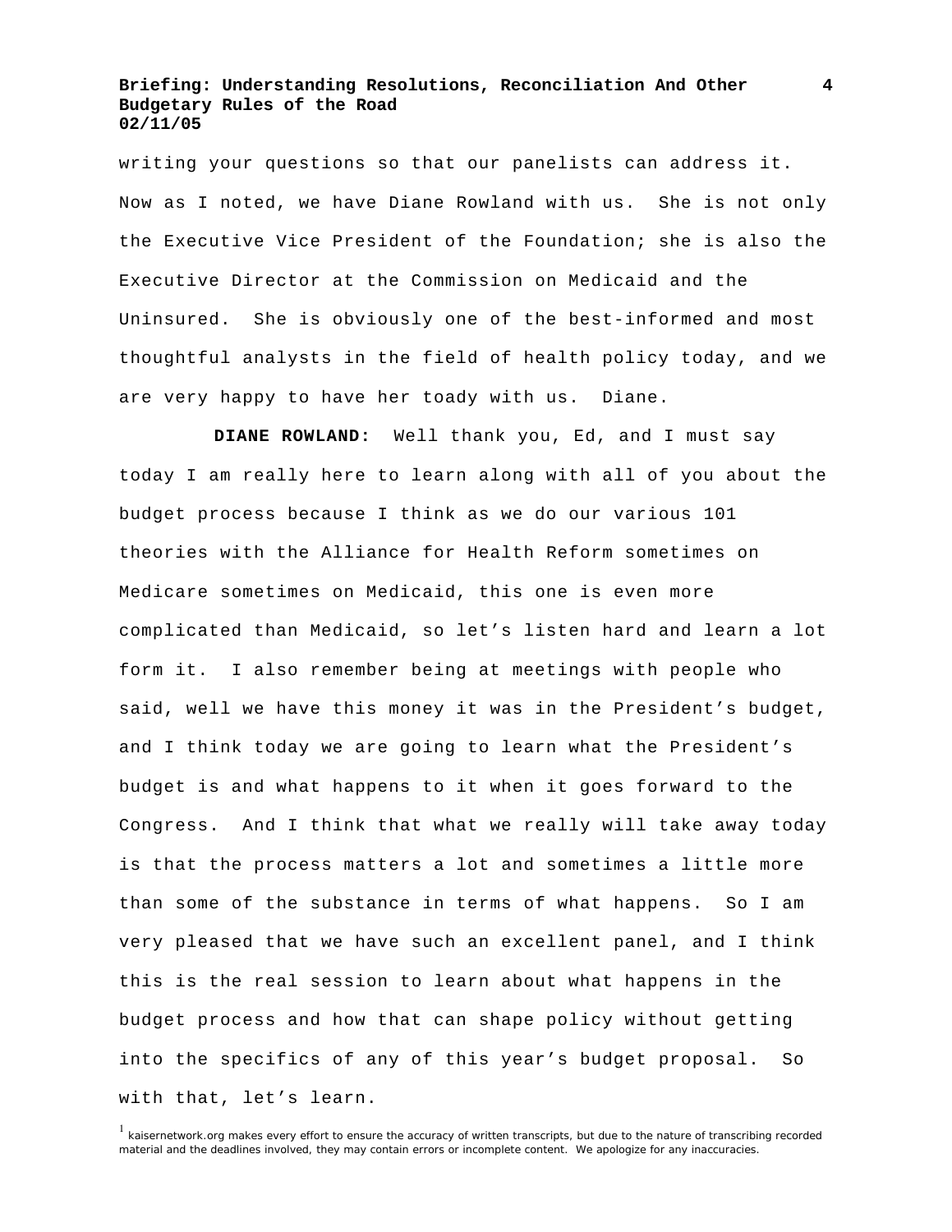**ED HOWARD:** Thank you, Diane. And as Diane said we have with us speakers who are expert in that process, and frankly they know a little bit about the substance as well and I am sure we will hear evidence of that as we go through the afternoon. Let's start right off with Bill Hoagland. Bill is the Director of Budget and Appropriations in the Office of the Senate's majority leader Bill Frist, who happens to be as I said, the Vice-Chairman of the Alliance. Bill has a generation's worth of experience on the Senate Budget Committee. He was staff director at some point in that career; he was also almost an original hire when the Congressional Budget Office was set up back in 1975. So who better to walk us through the basics of how the Congressional Budget gets drafted and used than Bill Hoagland? Bill thanks for coming with us today.

 **BILL HOAGLAND:** Is this on? Thank you, Ed. I just was thinking an expert – I remember an expert – the definition of expert was a drip under pressure so I don't know if that – anyway. [Laughter] I have not seen this much attention/interest in the Congressional Budget process in years; I can tell you that up front. I am just wondering whether or not the interest is like the celebration maybe at an Irish wake, a combination of curiosity in the deceased or whether you really, truly believe and honestly believe that the process is still alive and actually might impact the fiscal

<sup>&</sup>lt;sup>1</sup> kaisernetwork.org makes every effort to ensure the accuracy of written transcripts, but due to the nature of transcribing recorded material and the deadlines involved, they may contain errors or incomplete content. We apologize for any inaccuracies.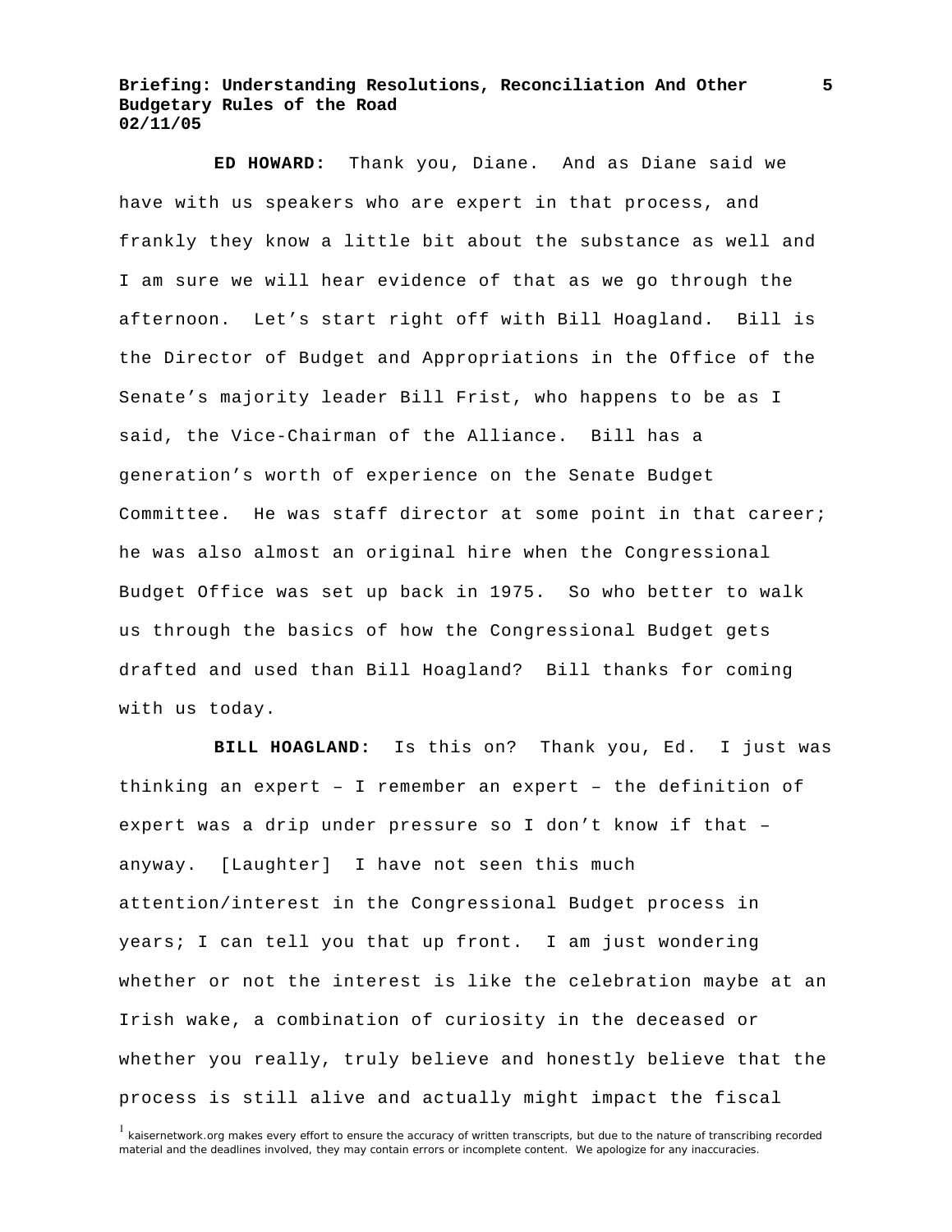policy, particularly health policy. I think I know where my friend Stan Collender's feelings lie in this vein. But basically I would like to begin by saying I was asked to outline this process, flawed though it may be, and it's a real pleasure to be here with Sue Nelson who I can tell you knows much more about the process and the nuances than I do. Let me say at the outset and maybe get to my conclusions that this is mind boggling; it's head hurting not only for Congressional staff but particularly for elected officials. And my conclusion, know up front in case I get cutoff by the 10-mitue time limit – despite the real frustration that goes with this process, it remains supported both for what it can do and what it can prevent form having done. It can particularly – and it can particularly in the United States Senate be used to advance a political legislative agenda and avoid a curse for some of this great deliberative body knows as the filibuster and the need to find 60 votes to move controversial legislation. It is also supported because of what could happen without the process in place. First, let me just begin to say that to understand the process today, I think it's helpful to know a little bit how it came into existence. Unfortunately like so many pieces of legislation in this country to come to pass, we had to have a crisis. And the crisis goes back to President Nixon in the early 1970's who regularly impounded monies that Congress had authorized and Congress had appropriated, and out of this

<sup>&</sup>lt;sup>1</sup> kaisernetwork.org makes every effort to ensure the accuracy of written transcripts, but due to the nature of transcribing recorded material and the deadlines involved, they may contain errors or incomplete content. We apologize for any inaccuracies.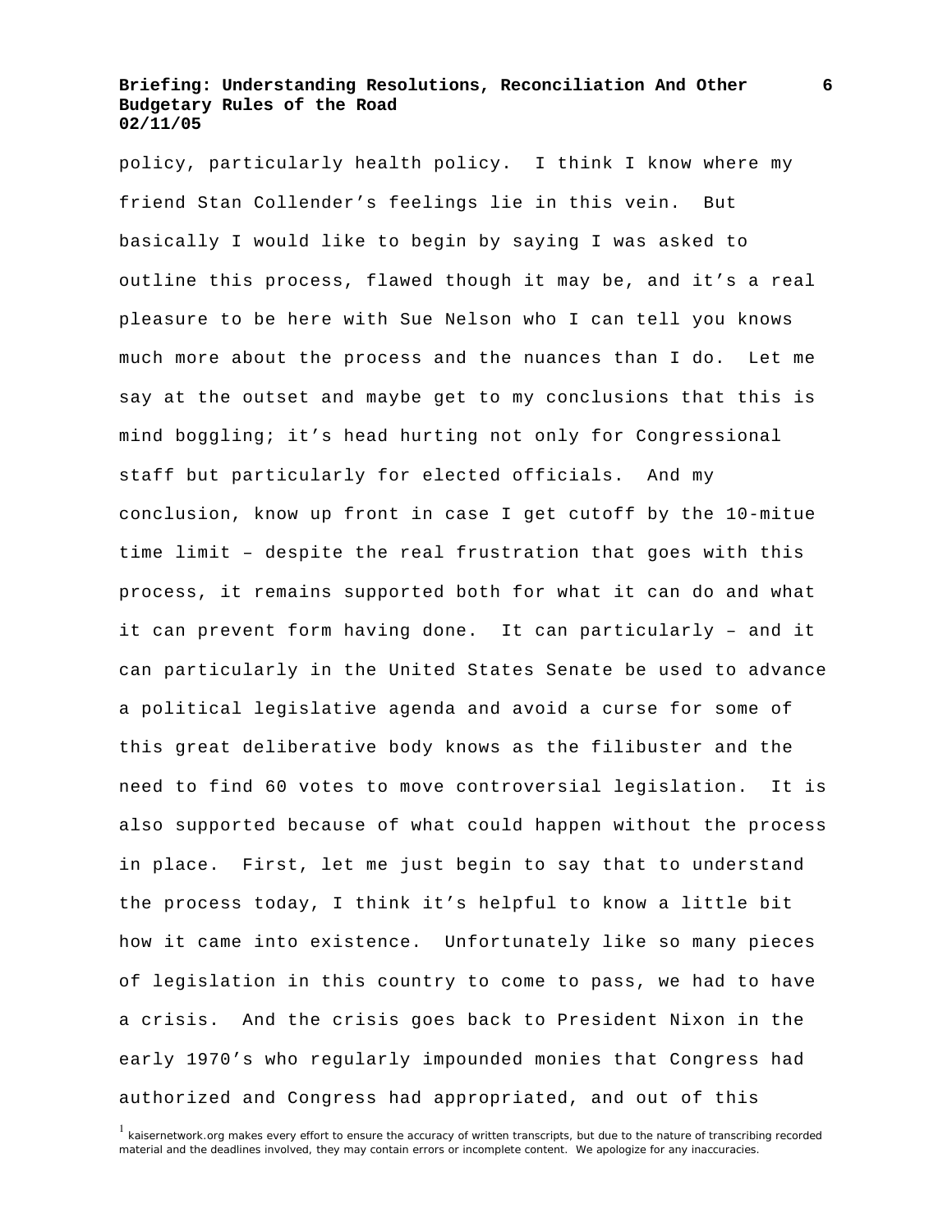classic and continuously ongoing historic struggle over the balance of power between the two ends of Pennsylvania Avenue came this process. It has been refined; it's been modified along the way but it's basically unchanged. President Nixon argued, you should know, and to the embarrassment of many of the legislators here that we had no way of planning fiscal policy here on Capitol Hill. Some committees spent money because that was the popular thing to do, and some committees cut taxes because that was always politically popular, but if we needed up with a surplus or a deficit or a level of spending it was by pure dumb luck because we had nothing that guided the decision making process here. And only he – he the Chief Executive – of the Executive Branch knew how all the pieces fit together, and therefore he was going to wield his impoundment pen and not spend money. Congress realized he had a point at first went to work very quickly to fix the impoundment portion and issue – which by the way I might argue is right back into this year's debate by a proposal that the President has for what we call indefinite deferrals but we can get to that. And as I said this debate is going on and after 200 years we continue to have this debate about executive congressional power. But in the process of fixing that little piece of impoundment, Congress went ahead and went one step further and created – we never do away with anything up here – we created two new Budget Committees and of course the Congressional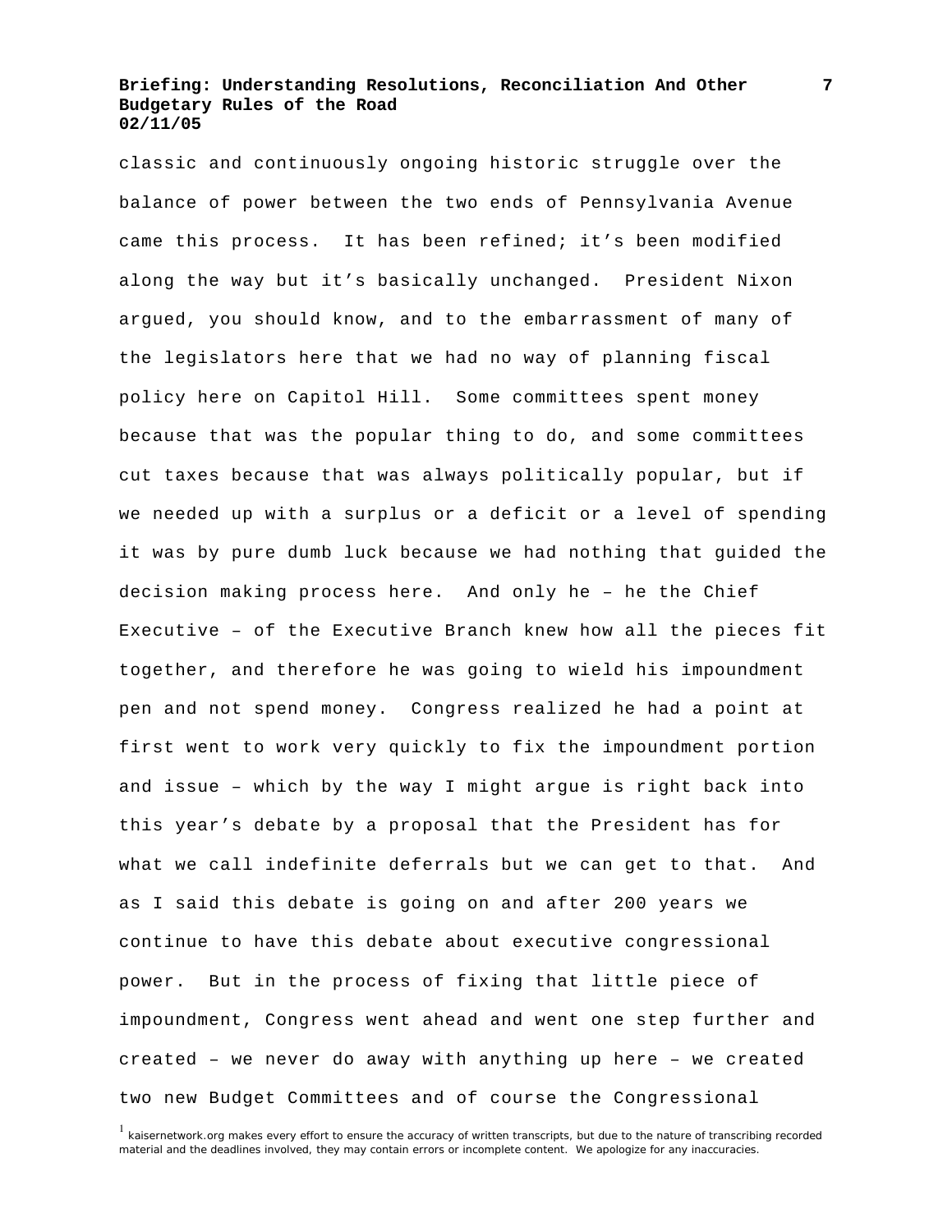Budget Office. It established then, of course, in this Budget Act, the process of producing a budget resolution. Now this pack in your packet you have this chart. Unfortunately they have had to split it into three pieces up here. I will just start here with the white being the President submitting his budget, this being of course the appendix that we submitted on Monday to Congress, and the first place it comes is essentially now to the Budget Committees to start their review. But really the budget process I like to think of it as three processes, which I will come back to, the yellow portion over here being the appropriation process and the blue potion being the authorizing process. As this process begins, the President has submitted his budget here first Monday in February. As I say it comes to the Budget Committees, they begin their hearings as they have done this week, and they are required under that Congressional Budget Impoundment Act to report out a budget resolution, to debate it on the floor under some very limited and strict amendment processes and a time limit. It is privileged, it cannot be filibustered, and this budget resolution then goes to the House and it does the same. We go to conference just like a regular bill, and we come back and we pass those conference agreements hopefully. And low and behold that one thing if you learn nothing else from what I have to say up here, it stops. This is a rule. This is a blueprint upon which the fiscal house is to be built. It is a guideline.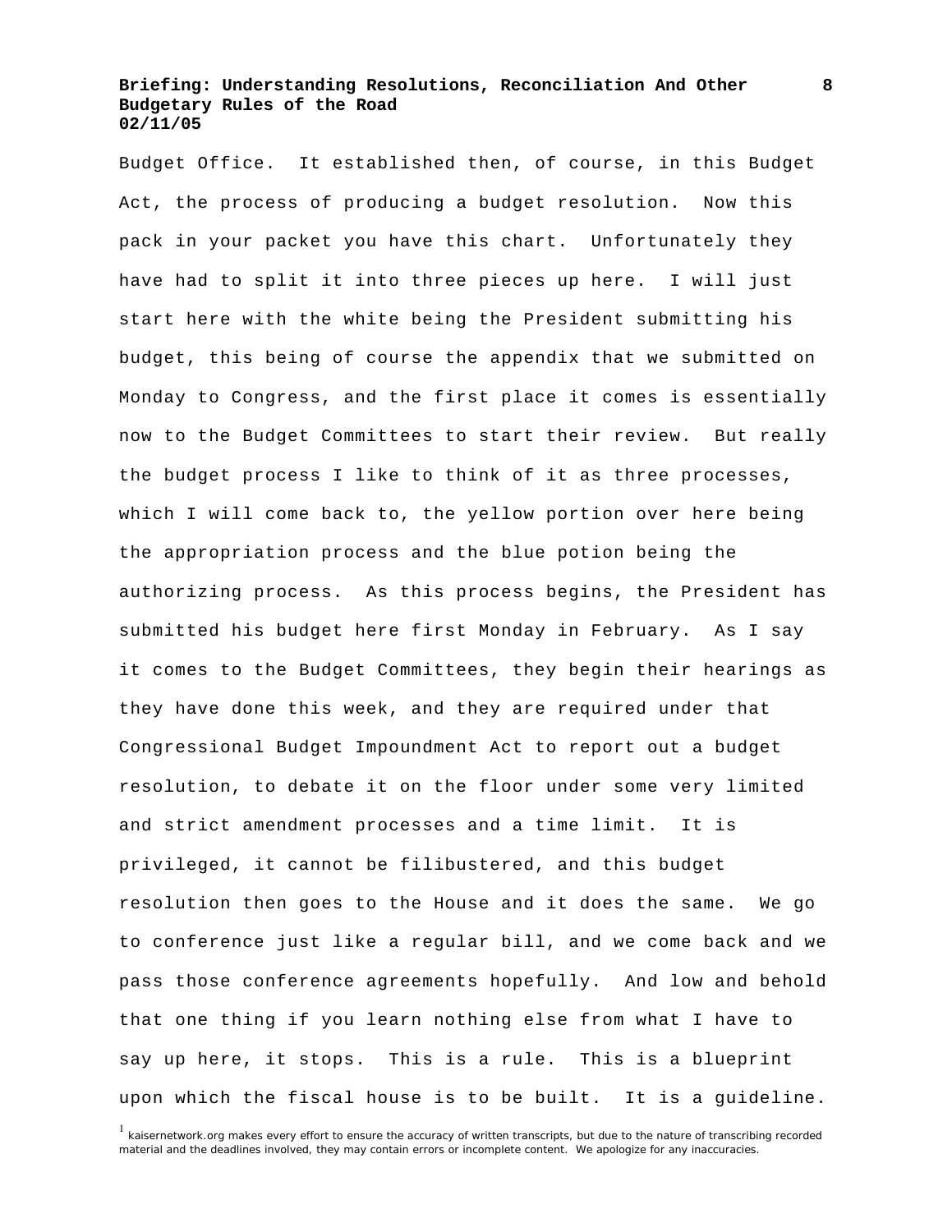It does not go to the President for his signature. It stays here, stops here and becomes a rule upon which the House and Senate put together the legislation. The budget resolution is very simple in the sense that it boils down this big thick document to this little thin thing here. Lots of numbers, lots of aggregates, just a little tattered here because it's an old one – and I'll get to it and the reason why it's an old one – [laughter] but here it stops and we end up with this blueprint. And what this blueprint does if it gets enacted in terms of rule of thumb, it guides. It guides the Authorizing Committees on the blue side, and it guides the yellow committees on the right, which are the Appropriations Committees. In this budget resolution it sets broad, aggregate spending totals, revenues, and sets the deficit. It is so – supposedly – if everybody follows the blueprint in building the house that has been put into this blueprint, hopefully by the time the fiscal year begins on October the  $1^{st}$ , we will have fought - we will have constructed a blueprint. We will have constructed a fiscal house that follows the blueprint. So we divide this budget up into that which is associated with the spending for those under the control of the Appropriations Committee, the yellow ones, about 30 percent of the budget discretionary appropriations; annual appropriations. And then we allocate to the committees of jurisdiction on the blue side, the direct spending, the entitlements, the ones that most of you are familiar with as it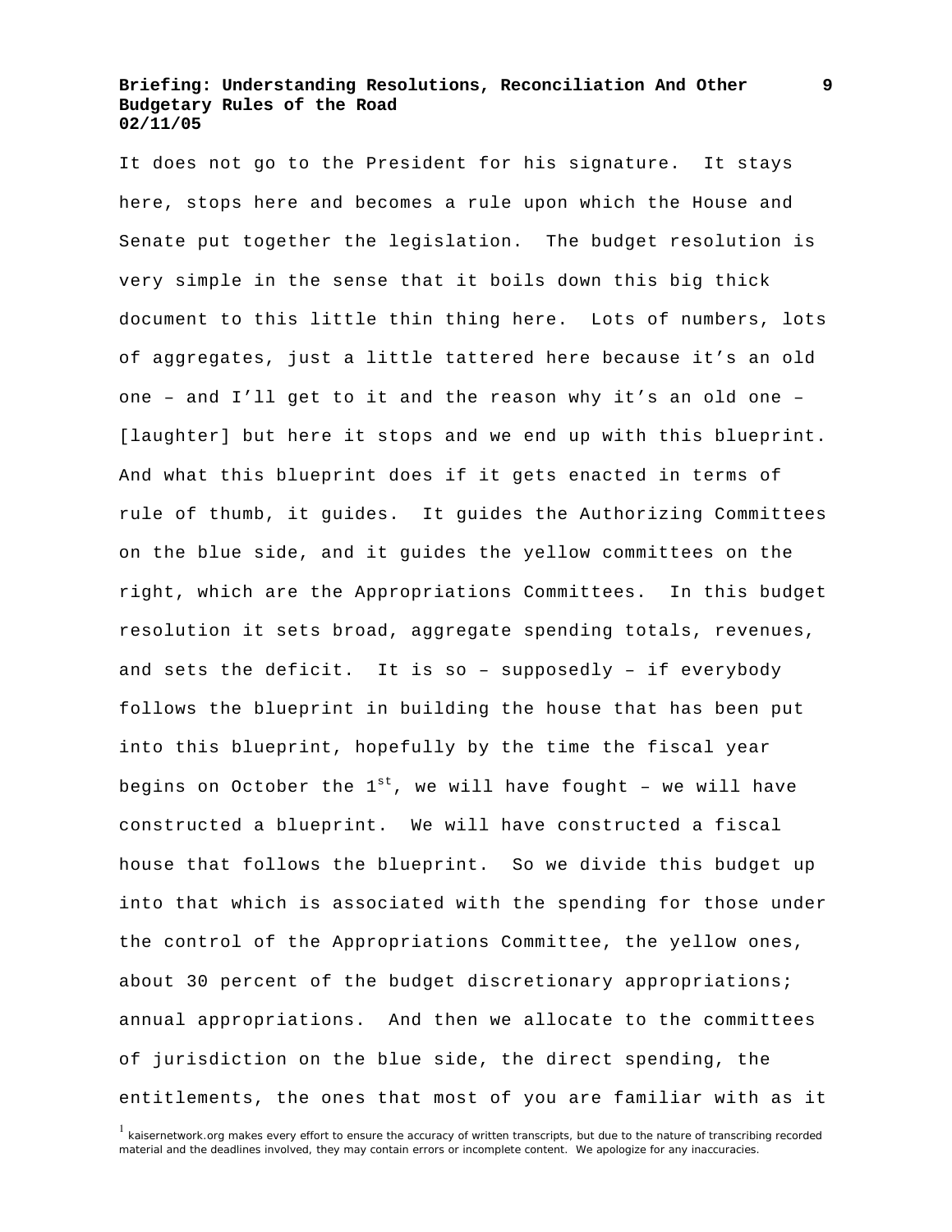relates to Medicare and Medicaid. What happens then? The process begins, the individual committees begins to do their work, they start to pass the bills following the blueprint of building the house, and then they come to the floor particularly in the United States legislation. At that particular point, the committee or the bad people on the Budget Committee say, are you following the blueprint? If the committee has decided somehow it wants to add a sunroom or a sauna that was not envisioned in the original blueprint of building the house, any United States Senator – I can't stand up and say, Mr. President that particular piece of legislation is not following the blueprint and therefore I raise a Budget Act point of order. In the United States Senate that is death; it's 60 votes to waive that point of order. I would recommend particularly for all the young staff here who have not been through this process before that hopefully – I have been carrying it around with me for years – there is a blue card, I hope the Budget Committee still does it. There are 26 – at last count I had – at least 26 – there is 26 Budget Act points of order that lie against violating the blueprint in building that house. It does then – is something that you have – that really is difficult to understand but the bottom line is if you are going to spend more, tax more, or tax less, then what is assumed in that budget resolution then that legislation can face points of order and you go [inaudible] and the legislation

<sup>&</sup>lt;sup>1</sup> kaisernetwork.org makes every effort to ensure the accuracy of written transcripts, but due to the nature of transcribing recorded material and the deadlines involved, they may contain errors or incomplete content. We apologize for any inaccuracies.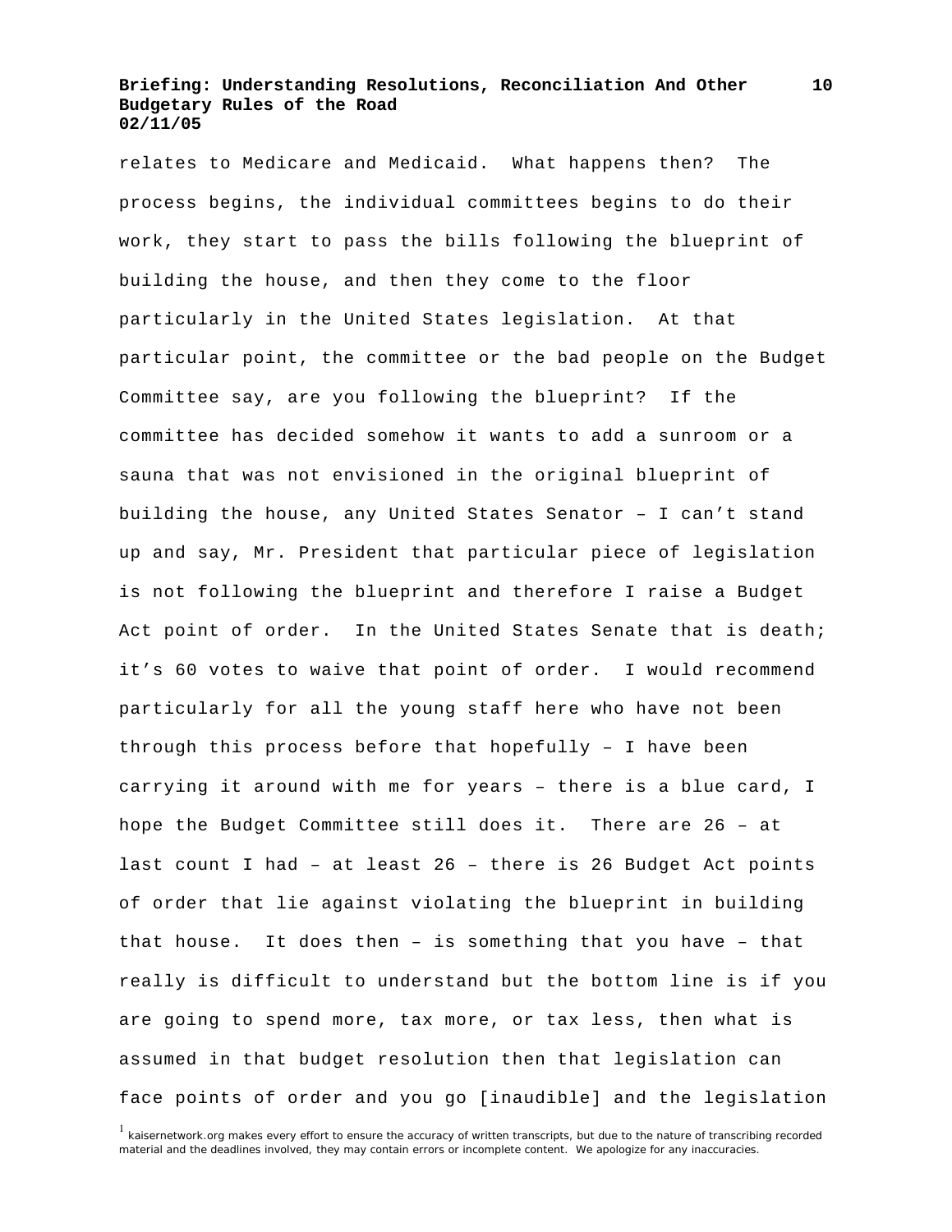dies. Now let me go one step further – I don't know how to turn this thing down – but in the end of the process there is one other thing I have to – there are a couple of other issues I have to raise. Finally, it's called the process of reconciliation. First used by essentially by David Stockman and Ronald Regan, it was not used then, it was used by Jimmy Carter at the latter part of the 1980's – a small one – but a budget resolution may include an instruction to the blue committees over here, the direct spending committees, to achieve a particular outcome in their spending or their revenue activities commensurate with what was assumed in the blueprint. It is called a reconciliation instruction. We have had over I guess the course of the history we had something like about 18 resolutions that have included reconciliation instructions and 16 reconciliation bills. And this reconciliation instruction is the way to control – if you like – direct spending, entitlements and revenues. We have other mechanisms to control the appropriations process, which is the points of order against exceeding the allocations to the Appropriations Committee, but the same kind of thing applies over here to the direct spending committees, the committees on the blue side. The end product of this is that reconciliation is a fast track procedure because it is part of the budget process it is privileged. A reconciliation bill comes to the United States Senate Floor, it is time limited – I think 25 hours – strict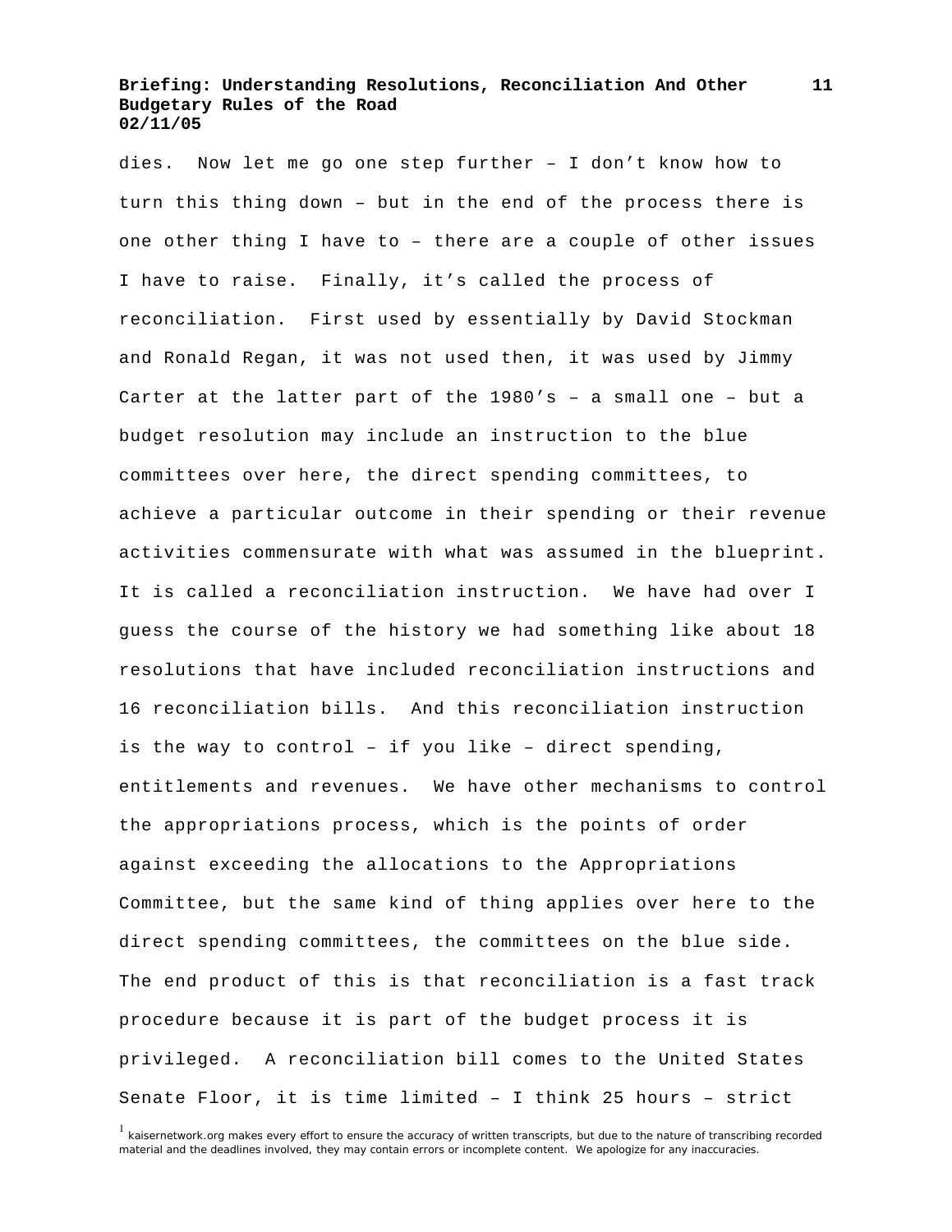limitation on the kinds of amendments, and because it is privileged, it cannot include things that are not related to the budget. In the United States Senate if you are putting in legislation that is unrelated to the budget, it would be subject to something we call "the bird rule", and again the Budget Committee staff is responsible and have very late nights at what we called "bird bath". [Laughter] We would spend nights going through the legislation to see what violated the bird rule. It's not self-executing, and a United States Senator has to stand up and raise the bird rule point of order, but that particular unrelated legislation to the reconciliation bill is automatically removed. Finally, there is something called reserve funds. Now this is a new, coming into existence, something new began in about the mid 1990's and this is a reserve fund. These are special provision included in the resolution that allows the Chairman of the Budget Committee to revise the numbers in a resolution when certain legislative actions have taken place. Usually on a deficit neutral basis, we can change – we can increase spending if we increase taxes to pay for it, but not always. And indeed, in the last budget resolution that was adopted, there was \$400 million dollars reserved for – you guessed it – the reserve fund for the prescription drug benefit. In fact most of the reserve funds in the last few budget resolutions have been healthcare related. Some quick facts to close out here and a couple of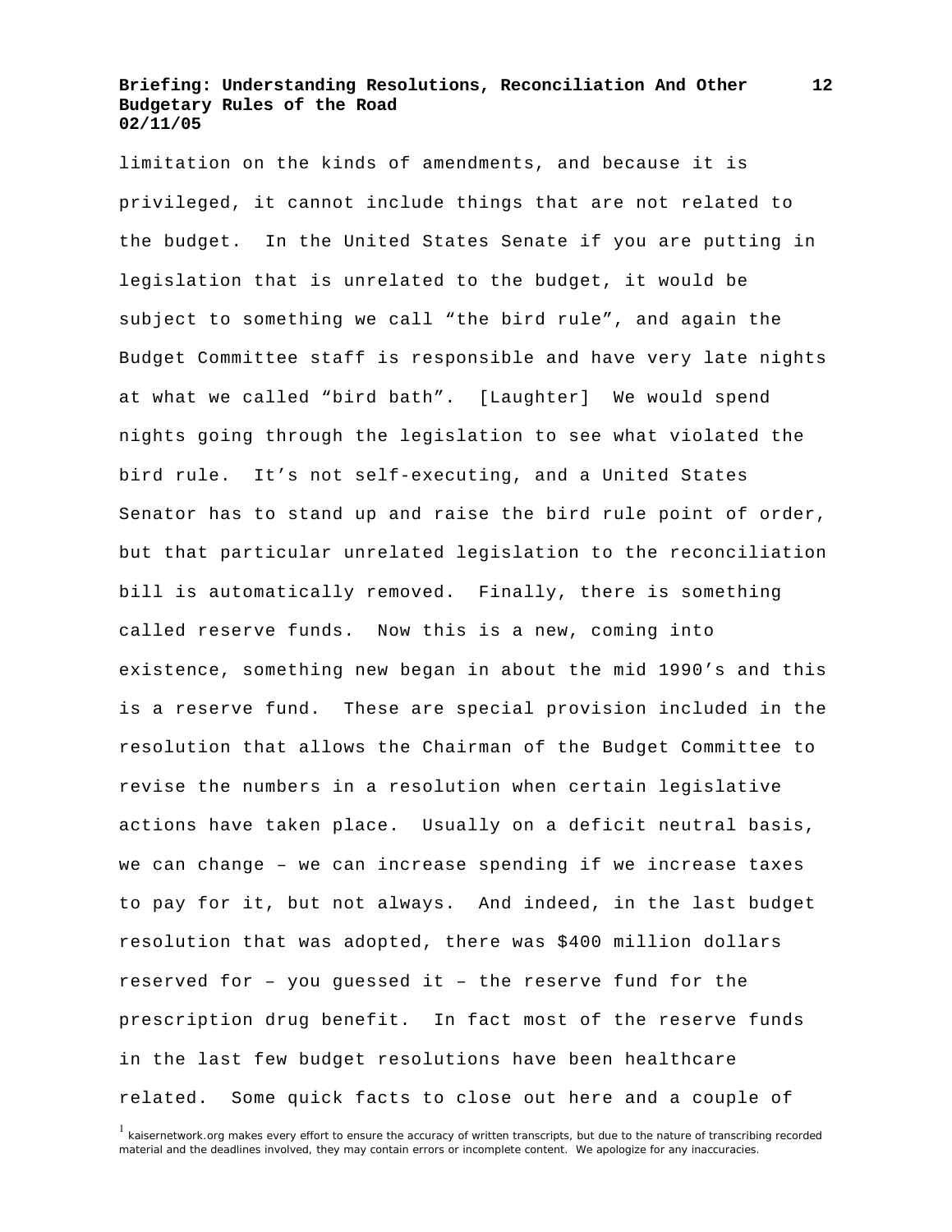lessons. Over the 30-year history of this Budget Act, there have been 35 budget resolutions. Early on we had three in one year, three times, three times we had failed to enact the blueprint. Unfortunately for us sitting up here who have spent our career with the Budget Act, unfortunately two of those three have been in the last four years. One under a democratic controlled Senate, and one under a republican controlled Senate. Second fact, over the last 30 years as I say there have been something like 18 resolutions that have included 16 reconciliation instructions. The biggest and probably the most important from your prospective is 1997 that did major changes to the Medicare program, an important piece of legislation. We have also quickly undone a number of pieces of that legislation in non-reconciliation processes. Third fact, there has been something in the neighborhood of 150 reserve funds over the career of this thing, 13 of them as a peak one year; the most recent had 8 in it. So lesson number one, what happens if you do not adopt a Budget Resolution? The last one that was adopted, the one that is tattered that I keep holding up here is the last one that was adopted was in "fiscal year 2004" but was a 10-year Budget Resolution. So it covered all the way through – there are numbers in here – through fiscal year 2013. This Budget Resolution, tattered as it is, remains in effect until it has been replaced by a new Budget Resolution. That is very messy, as you can imagine right now, but literally on the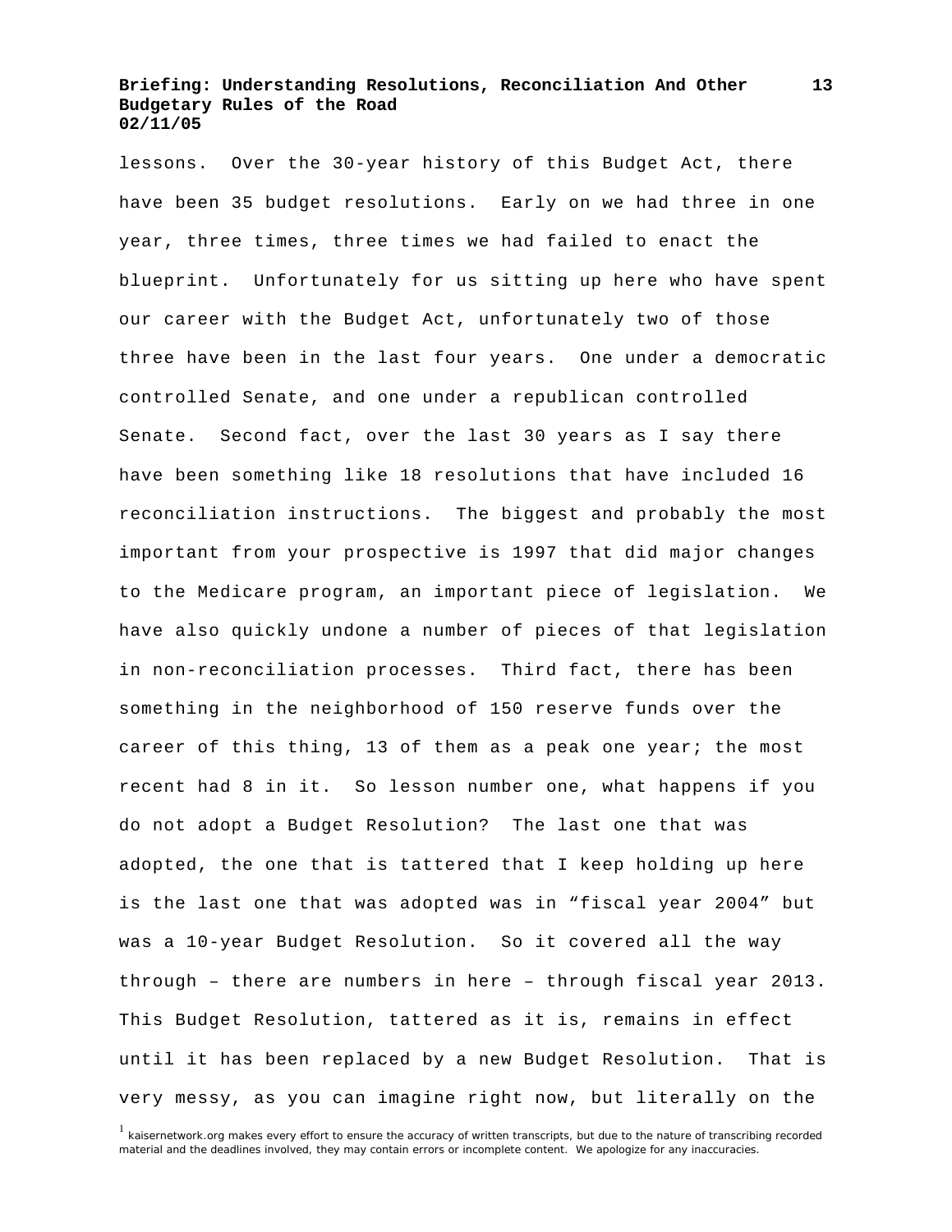floor of the United States Senate yesterday when we were considering the legislation as it relates to class action. A Budget Act point of order lies against that legislation; nobody raised it, but because governed by this old budget resolution somebody could have raised that point of order. Second thing – lesson that I want to highlight here is that lesson number two, May 15th, if a budget resolution has not been agreed to and conferenced by May 15<sup>th</sup> the Appropriation Committees and the House of Representatives can begin to move their Appropriation Bills. So let me just say, without a budget resolution, an appropriation process can move forward and this year, however, without any statutory caps – which I didn't even get into – but without any statutory law capping appropriations, and with the current operating resolution not having put numbers in for 2006 appropriations that really only applies to the direct spending, then the appropriation process can move forward but very messy and uncontrollable. It still lives. Third lesson is that regular authorizations can move forward as I said we saw yesterday, but again, very messy and still being scored and considered under this resolution. Finally those reconciliation process though – and I have heard so many young staffers come in and say we'll do a reconciliation bill, we'll do a reconciliation bill this year. And I keep saying yes, but there's another step we have to go through. You first have to pass a budget resolution before you have a reconciliation bill,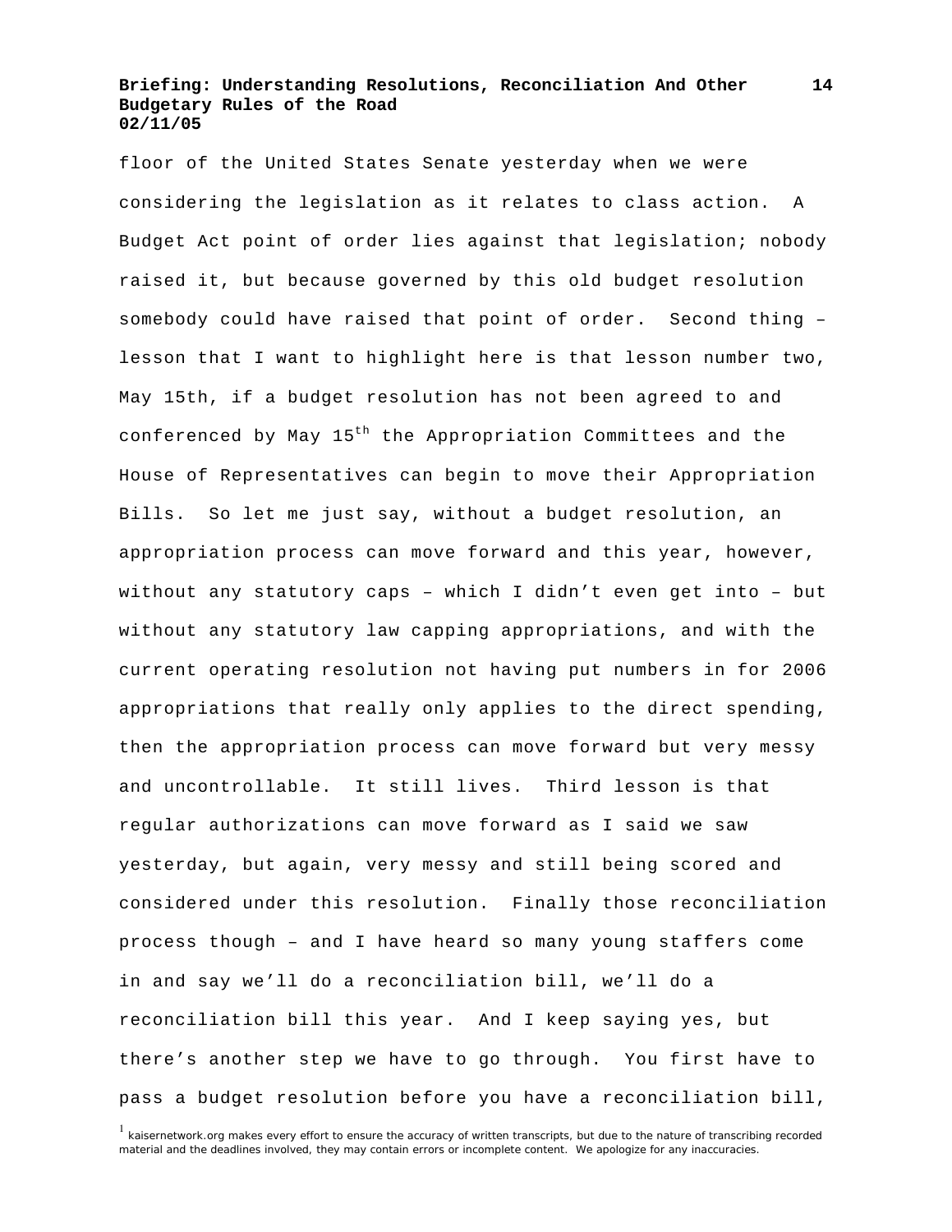and as I said, out of the last four years, we have only passed one. We failed to pass it twice. I am going to leave it to Sue to deal with some of the more stickier issues of PAGO and funds ability and all the wonderful things that she wants to deal with, but let me just say – again where I started – this is a mind numbing process, hated by some; loved by others, but in a process that unfortunately can be manipulated by its complexities, but I quite frankly don't know what we would do without it in terms of the management of fiscal policy in the United States Senate particularly as flawed as it might be. I will stop there.

 **ED HOWARD:** Thank you very much, Bill for that excellent overview. And as Bill noted, we have here Sue Nelson who is the Deputy Director of the Senate Democratic Budget Committee staff. She revealed to me in a moment of weakness that she also has worked for republican members of the Budget Committee. [Laughter] Currently she is the top Medicare analyst for the democrats on the Budget Committee, which means she played a key role in the budget issues surrounding the 2003 Medicare Modernization Act, issues I guess that have received a certain amount of attention over the last few days. She has served a [inaudible] at OMB, she was Associate Director a few years ago of the Bipartisan National Economic Commission whose mission it was to find ways to reduce the federal deficit, and we are back at that stage in history again. Sue, thanks for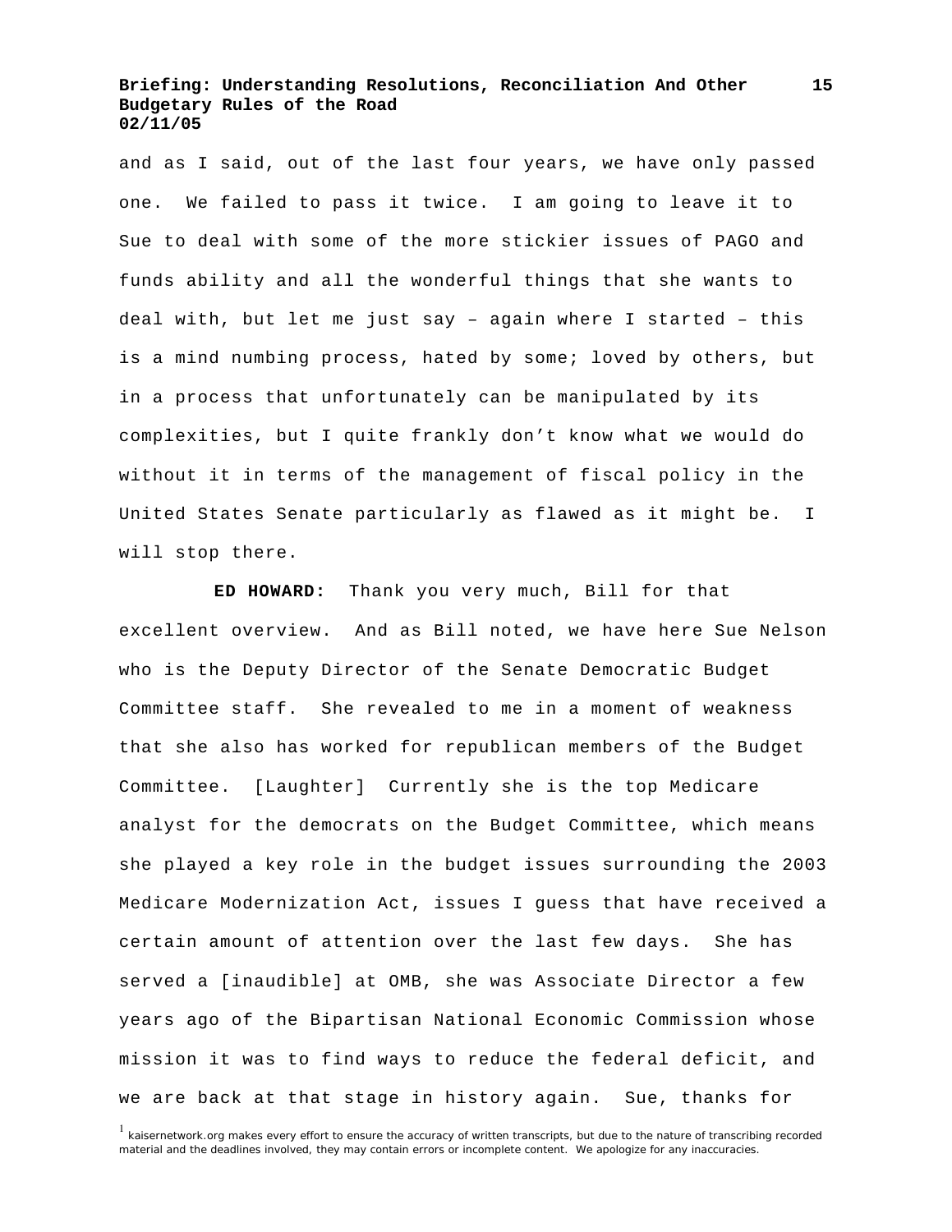being with us, and tell us how to do it.

 **SUE NELSON:** I also want to thank the Alliance for extending this invitation to me. I am not sure you have actually ever had a budget confrontation or a panel, and I hope this won't be the last one. Obviously it's an extremely timely topic, in fact, just two days ago a health staffer grabbed me in the hall and said, oh this budget process is so complicated, I can't stand it. So I hope she's in the audience today, and I hope that we can help you all gain a better understanding of the process. Bill has already walked you through some of the basics, and what I would like to follow up with are some suggestions, some more concrete suggestions, about what health policy analysts need to anticipate and understand in order to have some impact on the process because that's why you are all here. You want to know what you can do to influence this process. But first, I have a final old budget cartoon, some of which you will see today. This one is probably 10 years old but somehow timeless. I have never worked on a budget that everyone has liked. In fact I am not sure I have ever worked on a budget that anyone has liked. I have heard lots of I am going to hold my nose and vote for this budget, which is a little depressing when you've spent like weeks on it and nobody likes it, but there's a reason for this. What a budget does is provide a way for the government to first collect and then allocate resources to meet national objectives in a fair,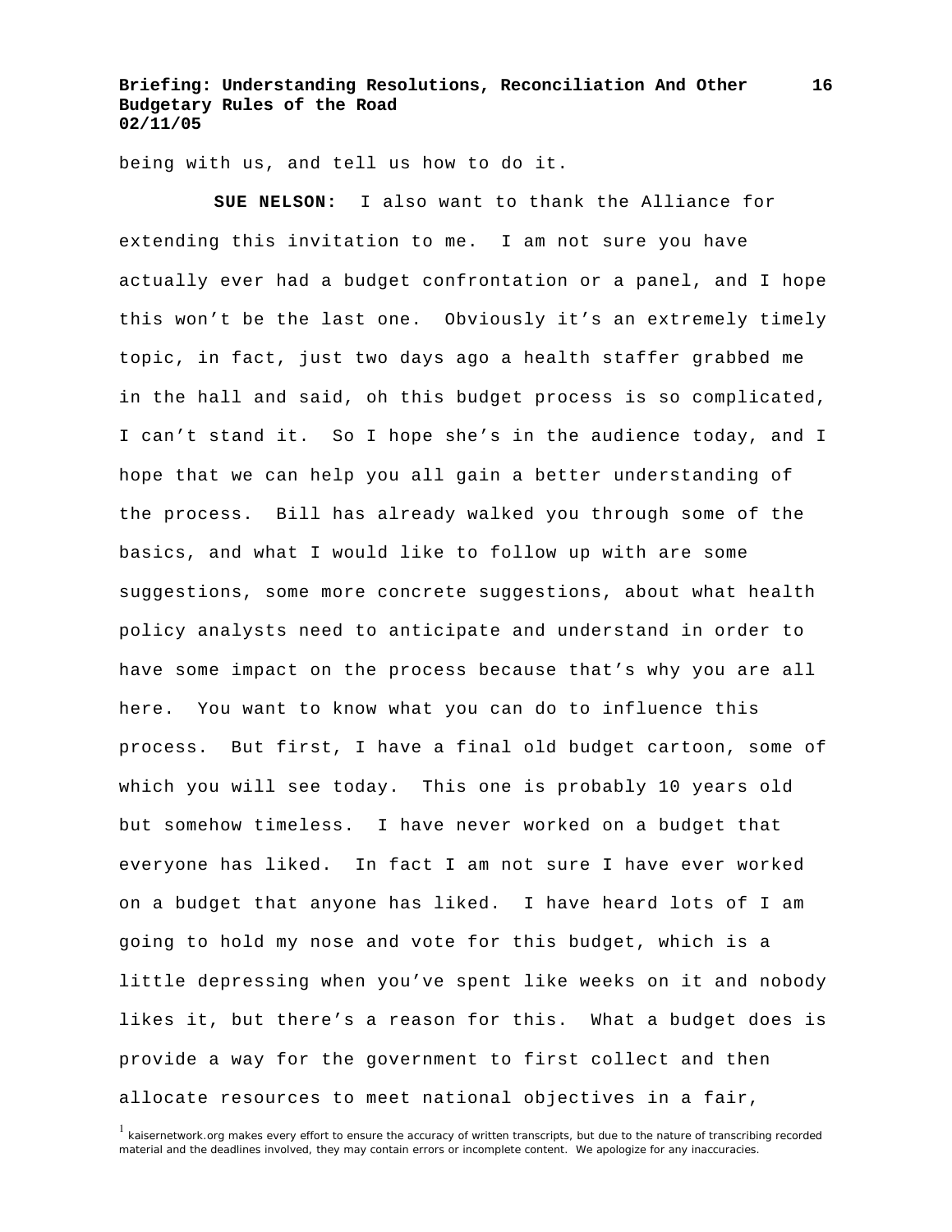equitable, and efficient manner. The problem is we often disagree on what is fair and equitable, and it's not an answer you can arrive through policy analysis. It's something that, you know, the values that we have and the philosophy of governing that we believe in. However, what we do try to agree on, and I think we have done a pretty good job of it over the years, is the rules that govern the process for resolving these issues, which is called the congressional budget process, and that's what I plan to talk about today. Bill has already outlined the major steps in the budget process, this slide is my attempt to fix dates to the process – Bill you can back check that for me because you have a little more control over it than me – we have already completed the first two steps on there – the CBO budget projections, which were released January 25, the President's budget, which came this Monday. Over the next two weeks we are going to hold hearings, in fact, we are having a health hearing in the Budget Committee next Thursday. We will receive committee views and estimates, which will inform us about how each authorizing committee feels about the President's budget. Very important, CBO is going to issue a re-estimate of the President's budget we hope by March  $4<sup>th</sup>$ , and those are the economic and technical assumptions that we will be using throughout the rest of the year. Markup on a budget could begin as early as March  $7<sup>th</sup>$  with floor action the following week. Our official deadline for completing the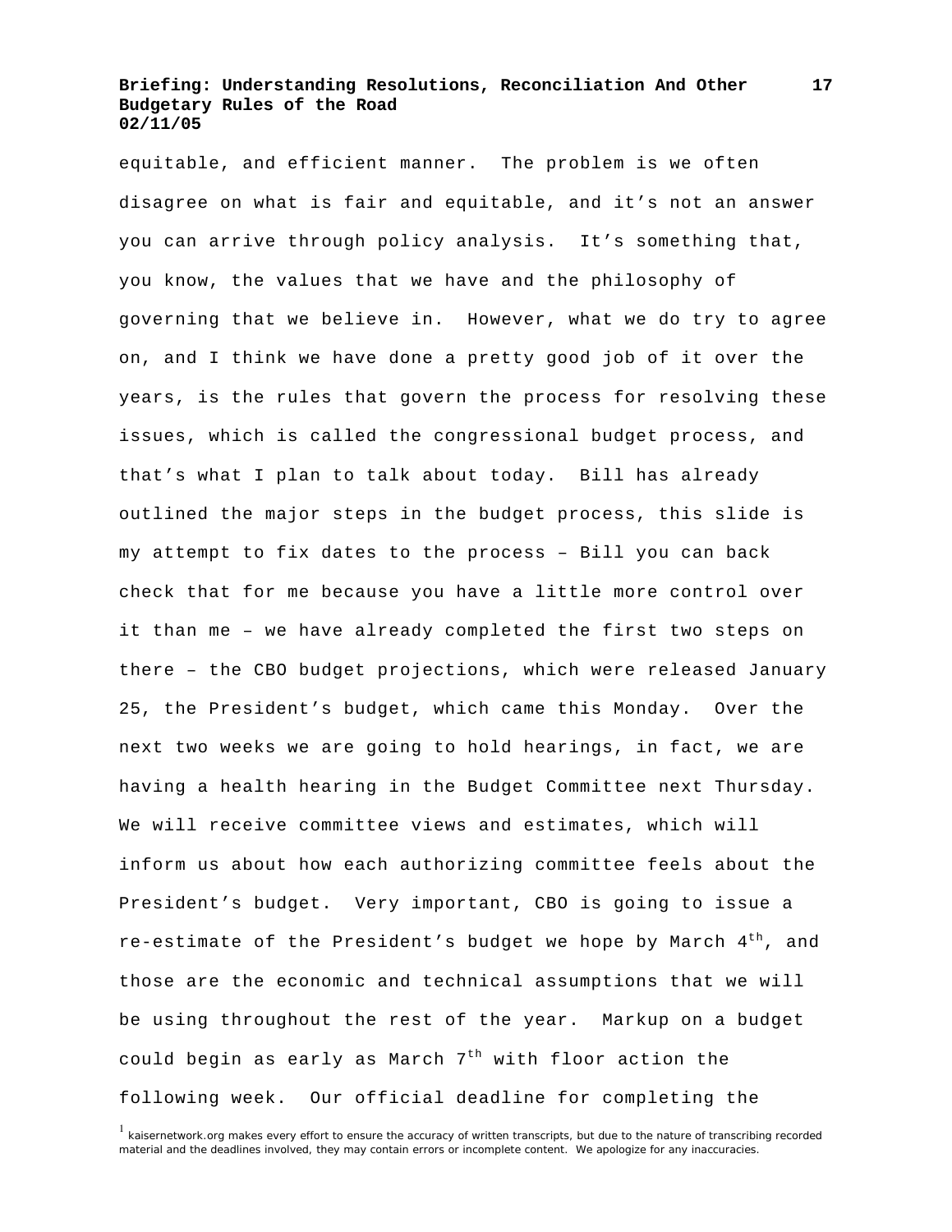budget resolution in statue is April  $15<sup>th</sup>$ . Following that, if we have reconciliation and budget process legislation and of course the appropriations process, they can stretch on from May all the way though December. Now for your planning purposes; do we normally meet our budget deadline? Well, that would be a no. [Laughter] CRS has compiled some rather sobering statistics that indicate that since 1974, Congress has met the budget resolution deadline only 6 times. On average, again for your calendars, we are about 38 days late, and 3 times as Bill noted, we did not adopt the budget resolution; we relied on the previous year's. The latest date for a budget was October  $9<sup>th</sup>$ the earliest was April 1. Now my guess is this year we will have a budget and I think there's even [laughter] Bill – I think there is even an expectation we can meet the deadline. CBO economic and budget outlook, moving to the next slide and going a little bit back in time, I wanted to tell you about this stage of the process because it really does frame the debate to come. It's eagerly anticipated, you know, the first question we asked, are we facing more deficits, are we facing surpluses? There are also the assumptions that we use in the Congressional Budget Resolution, so these are a very important set of estimates. On adhering with CBO on the budget outlook, Budget Chairman Gregg stated that these are the figures we use to make sure that we have a fair set of numbers and that everyone agrees on. No made up grossing economic assumptions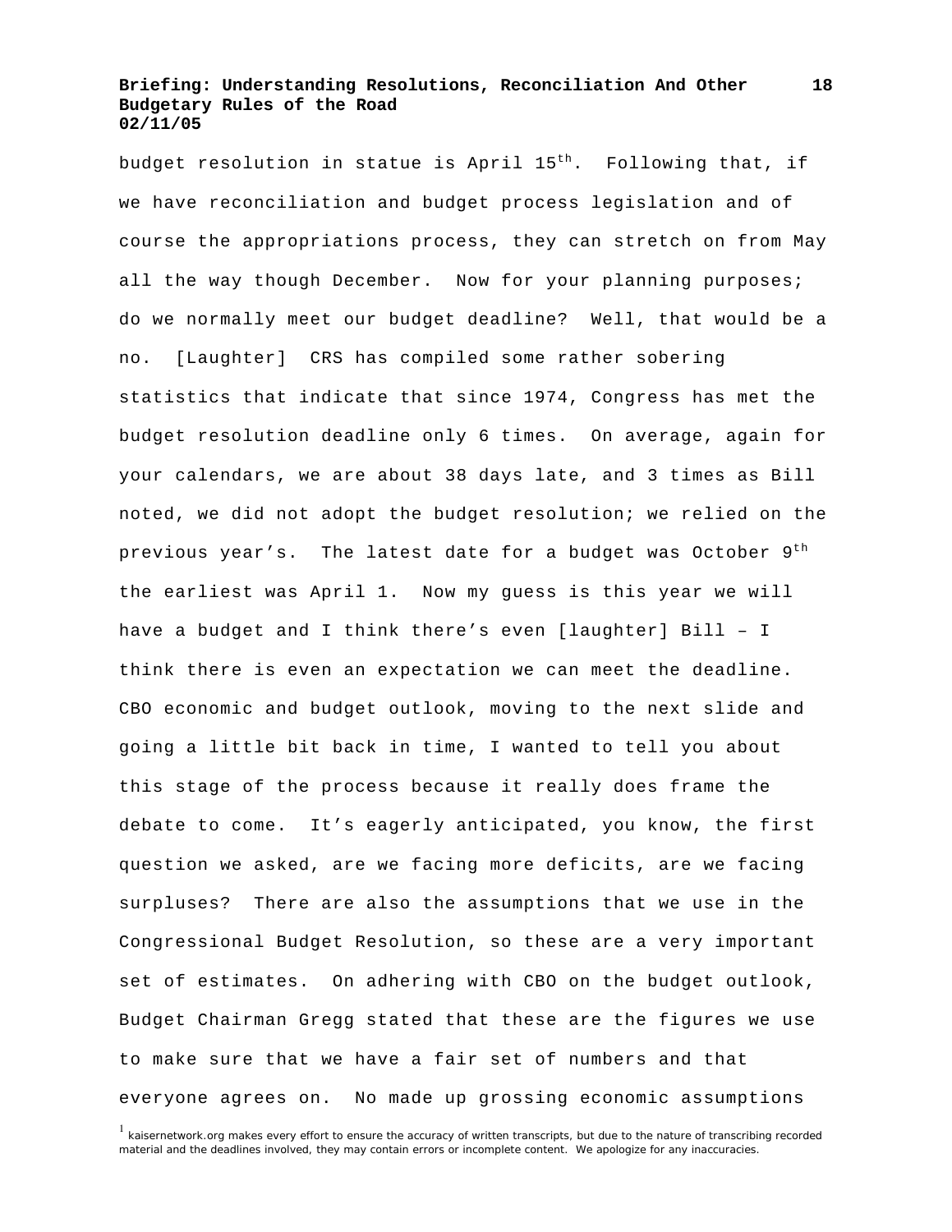to make deficits magically disappear. In recent years, basically we relied on CBO projections. I actually love this slide. It says – I don't know if you can read it – it says we either have to cut back and make more money, and the son says, why not just change our economic assumptions? [Laughter] In their report, CBO made it very clear that our budget outlook is not improving and will probably worsen even more as the baby boom generation begins to retire – that would be us – and particularly, it's worsened if you add the cost of expending expiring tax provisions, reform of the alternative minimum tax, and assume our current defense buildup and ongoing war costs. Those items are not normally included in the CBO baseline because the CBO baseline only reflects current law. I don't love this slide, by the way, what this shows is what deficits look like with tax cuts extended, permanent AMT reform, defense buildup and ongoing work. And as you can see, by 2015 we hit about \$527 billion. An article in Monday's *Washington Post*  describes this is an era of new deficit politics. So from your prospective you need to be prepared for more cuts to come. CBO says this time, unlike last time; it's very unlikely that we will grow our way out of it. Also in the document this year – and this should be of interest to you – CBO made a point to note that the rising growth of Medicare and Medicaid were major contributors to both our short and long-term budget problem. As this next slide shows they anticipate the spending for these

<sup>&</sup>lt;sup>1</sup> kaisernetwork.org makes every effort to ensure the accuracy of written transcripts, but due to the nature of transcribing recorded material and the deadlines involved, they may contain errors or incomplete content. We apologize for any inaccuracies.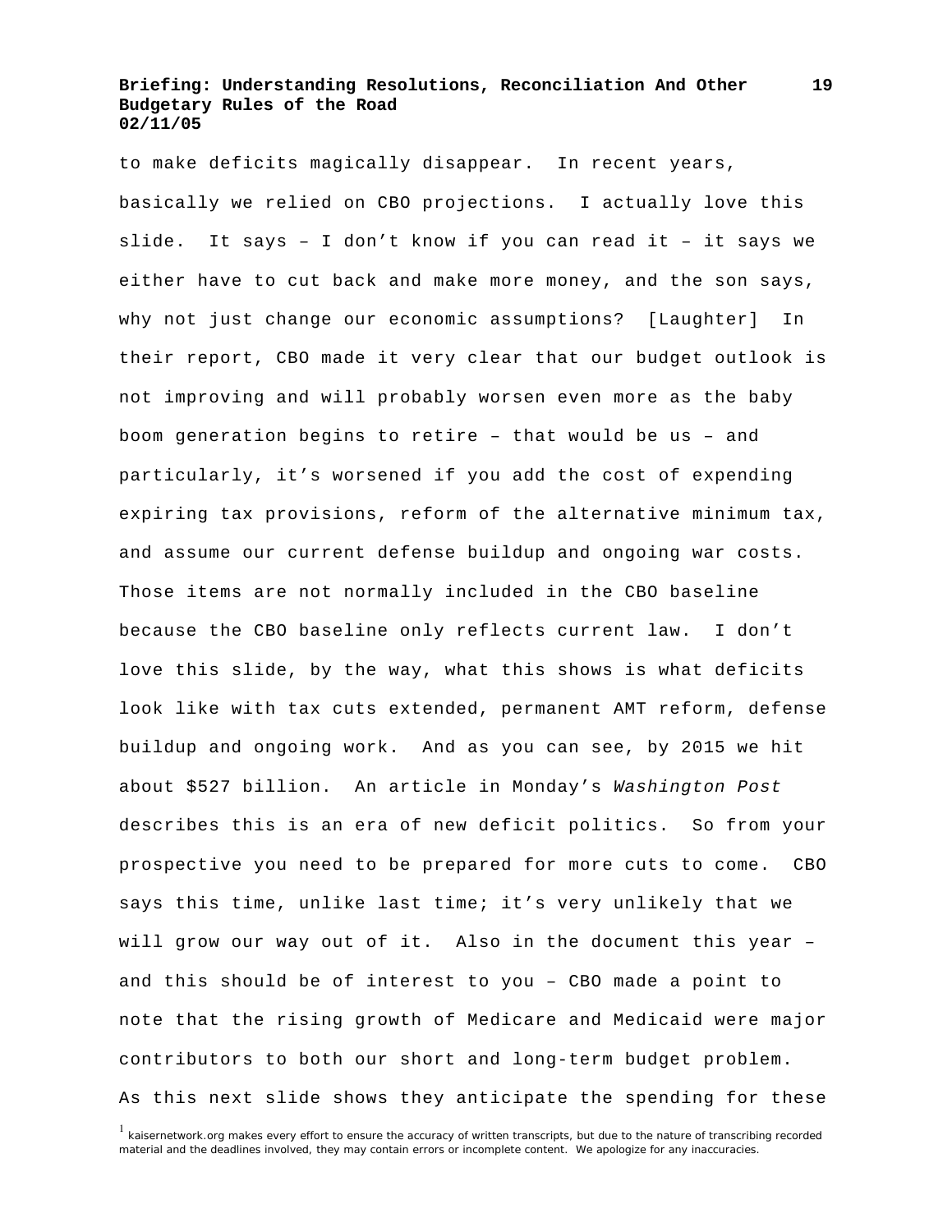two programs will rise from 21 percent of total federal spending in 2005, to 31 percent by 2015. For domestic discretionary spending, excluding homeland security, that's where your discretionary health programs are the FDA, NIH programs like that, the share actually declines as a percent of total outlays from 17 to 13 percent. After 2015, this spending will claim an even larger share of total outlays making fiscal policy – in their words – unsustainable. I know this is a bit of a backtrack, but I think it's really important for you to understand the big picture and how your programs fit into the budget pie so you can anticipate what the next few years will bring. Medicare and Medicaid, as you can see, are sort of like that old Pac Man game consuming more and more of the pie, but if your program is in that 17 percent of the budget that is not dispensed, not international, and not homeland security, you are fighting among yourselves for a smaller and smaller piece of the pie. The President submits his budget on the first Monday in February, which this year was this Monday, February 7<sup>th</sup>. Clearly the focus of his budget was cutting spending, holding down the growth of certain entitlements, and reducing domestic discretionary appropriations to meet his goal of cutting the budget in half by 2009. As this slide shows there were no major budget proposals for Medicaid, but there were proposed changes in regulations which can have exactly the same effect, they just don't require legislation. Medicaid and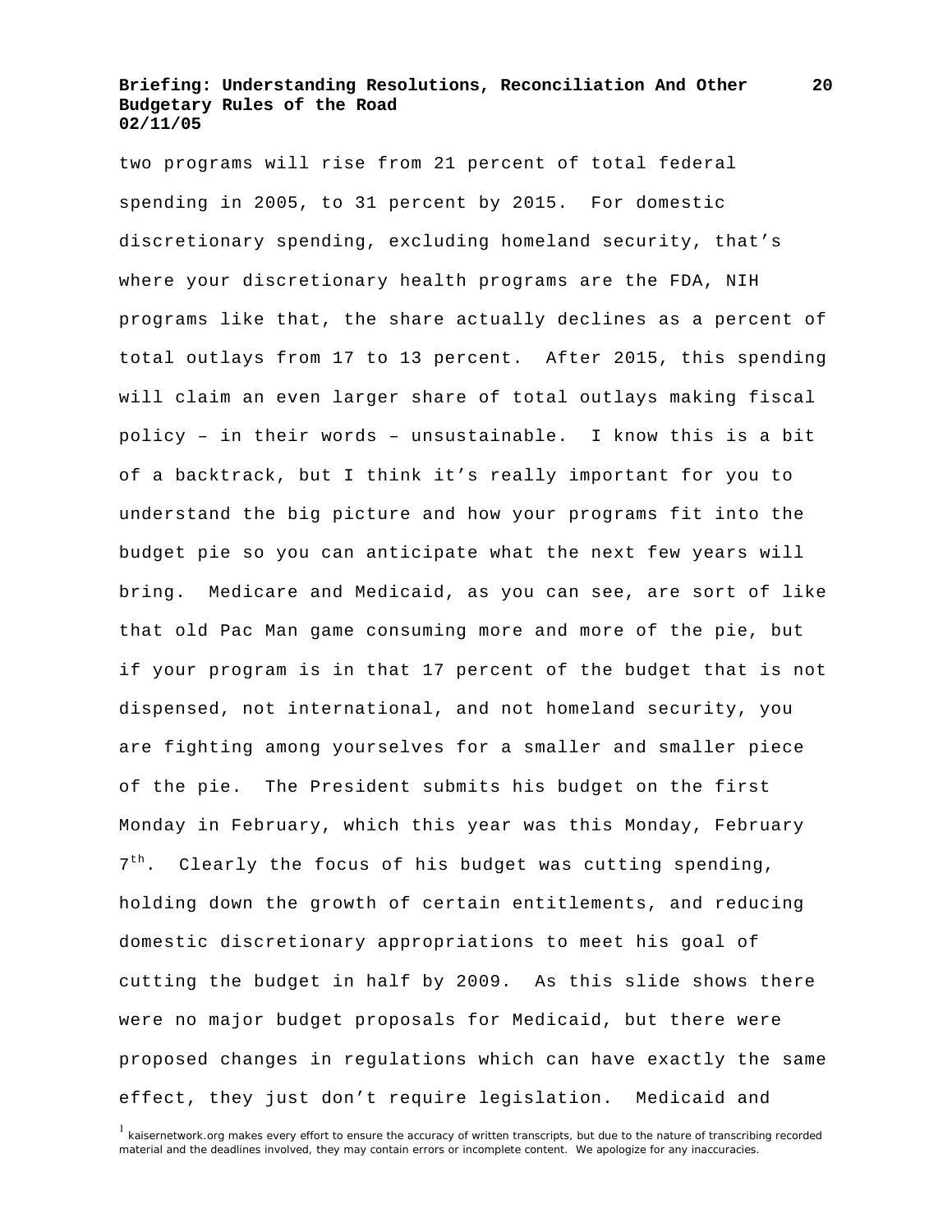[inaudible] were reduced over 10 years by \$60 billion with then \$15 billion added back in new spending. The Health and Human Services Agency was cut 2.6 percent between 2006 and 2007, 28 programs were eliminated. If you look out over the next 5 years relative to a baseline that allows program to grow at the rate of inflation, these health programs will be cut by roughly 14 percent by the fifth years. You are only seeing the first year cut here. In addition, a variety of tax subsidies related to expanding health insurance coverage were included in the budget. Something new this year, I don't know if most of you realized it, but the President has a Program Assessment and Funding Information or PARCH analysis which is a radiant system that was used as a justification or rational for cutting back or terminating 150 programs in the budget. Check out table 2-5 in the analytical prospective to see if you are on the list and how your program is rated. You also need to understand that the overall cap on domestic discretionary appropriations could affect you even if you made out okay in the budget. If the appropriators accept the President's overall cap, but decide they can't do the cost estimate determinations, they are going to have to go elsewhere to look for budget savings. So don't operate under a sense of false security that because your program did okay at this point in the process; it's going to fair just as well through the appropriations. I think that's the point you were making earlier, the translation isn't always

<sup>&</sup>lt;sup>1</sup> kaisernetwork.org makes every effort to ensure the accuracy of written transcripts, but due to the nature of transcribing recorded material and the deadlines involved, they may contain errors or incomplete content. We apologize for any inaccuracies.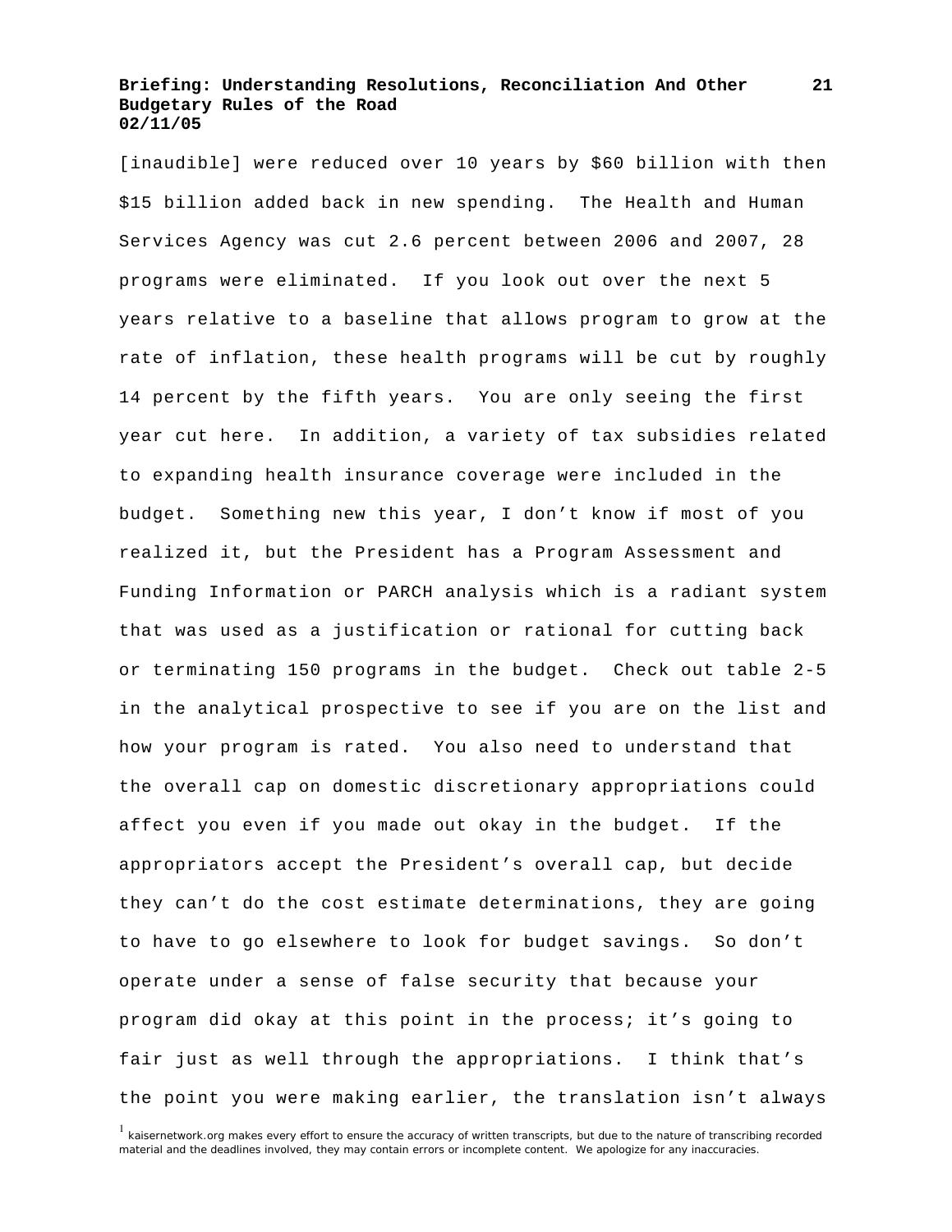perfect, and it's a very tight cap. If you look at what would be required to hold your programs harmless from inflation just between 2005 and 2006 the cut is about 5.4 percent. Okay. This slide depicts where we are right now in the process. Over the next month we are going to be conducting hearings on various aspects of the budget and the economy and we will receive letters from the committees of justification providing their views on the President's budget and describing initiatives they may wish to pursue. Some are fairly informative and worth your review. Many will comment on the President's proposals, so be sure to get copies of the letters for the committees you are interest in. Also prior to markup as I noted earlier, CBO will release their own estimates of the President's budget and revised baseline projections. For health programs in particular, this is the time when CBO makes real revisions in the baseline numbers. They are going to be incorporated in new Part D Medicare Regulations, and there could be very significant differences from the January baseline. Similarly, I don't know what direction they will go in, but you can anticipate that there will be some interest in them. The majority – we use these new estimates and the new estimates to construct a budget resolution, and we will continue to use these estimates throughout the year. So the question for you really is, what happens if CBO says that certain proposals in the President's budget don't save what the administration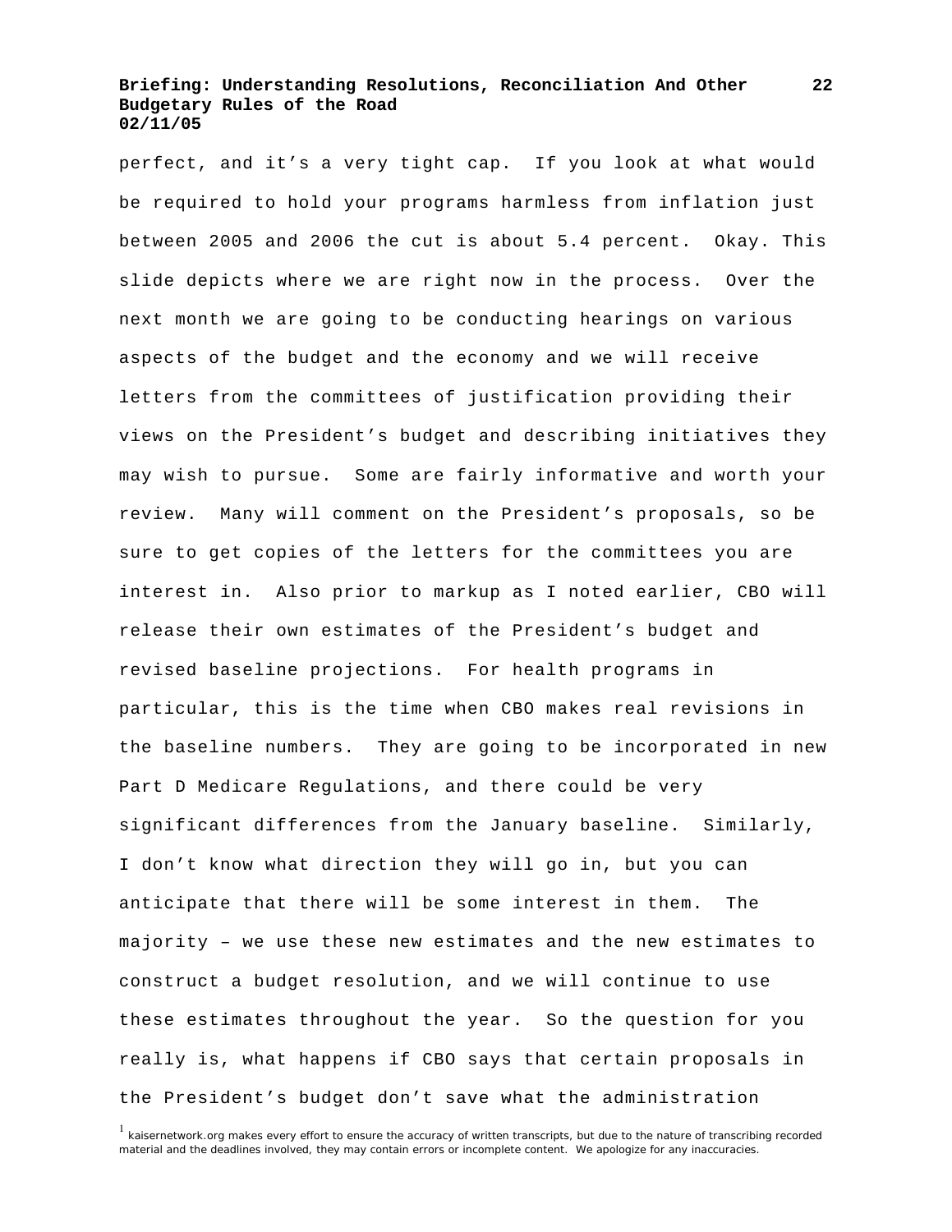thought they would? Will the targets change or will they stay the same? House Budget Committee Chairman Knuckle says, the details are on the table, but the overall limits are not negotiable. But do CBO or OMB estimates determine the overall limit? Or what are the goals of the deficit target? There is a lot of unanswered questions that will have to be resolved once the CBO estimate arrives. The one other thing I want to point out as Diane mentioned is that health in Senate Budget Resolutions are often very similar in content to the President's budget but they are not identical. So while it's too late to change what's in the President's budget, you have about a month to convey your views on what's in the President's budget to committees and members of Congress. Finally, we move on to markup of the congressional budget resolution. What is a resolution as Bill described in it's simplest terms? It's a blueprint that tells each committee in the Senate and the House how much they can spend and how much revenues will be raised or lowered. It's a concurrent resolution as Bill mentioned passed by the House and Senate. It's not a law; you can add substantive legislation that is not signed by the President. It's not divided into House and Senate Committees instead it's divided in a budget functions defense, international health, but these function totals are not binding. There's no programmatic detail below the function, so don't look for it. There's no line item for any of the smaller programs in the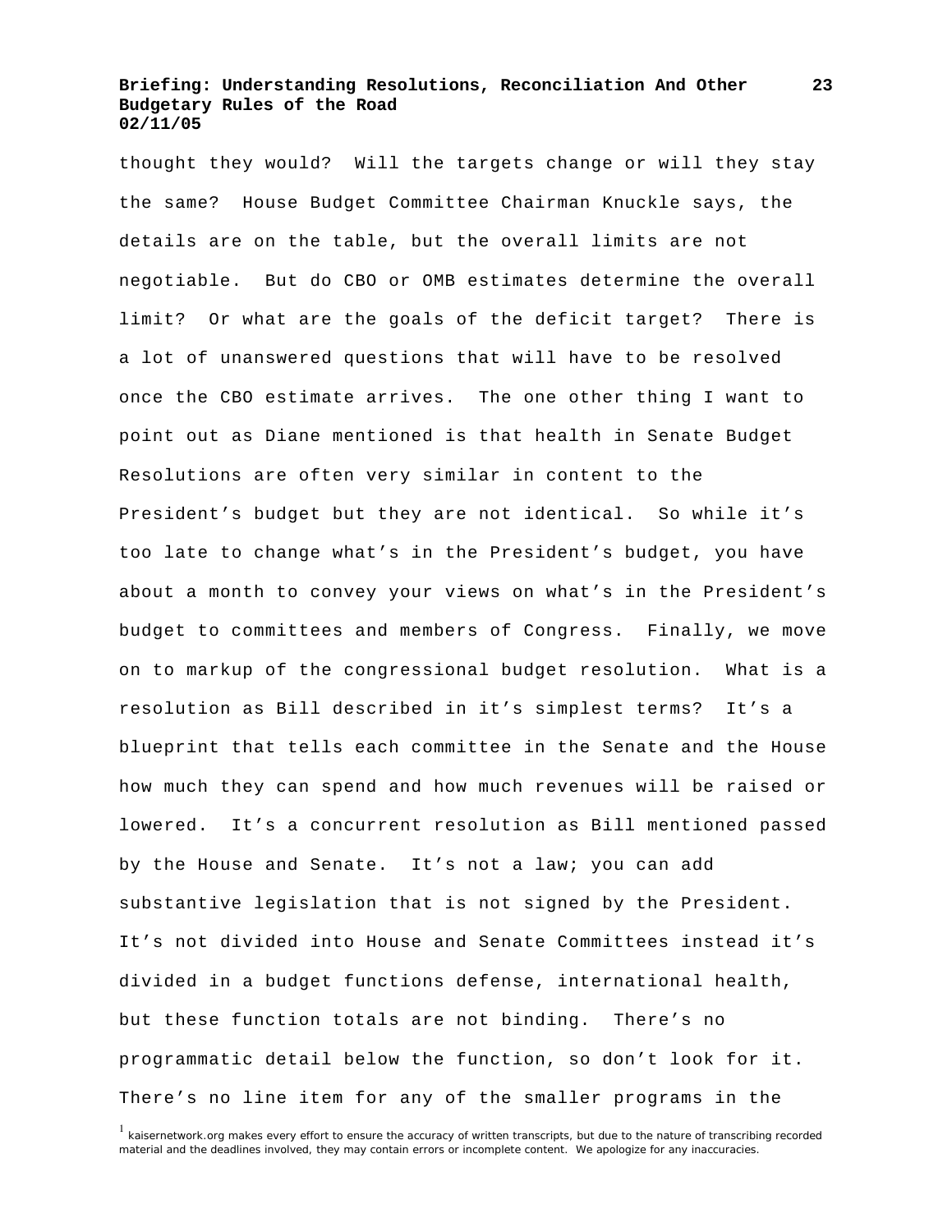budget. In terms of how many years the budget resolution covers, we varied from one year through 1980, then we went up to 5, up to 7, down to 6 in '97, back to 5 in '99, 2000 up to 10 years, retreated to 5 in 2001, back to 10 in 2002, and I think we will probably be back to 5 this year, at least that's what's in the President's budget. As Bill noted, there is three important things to look for in a budget resolution, and it's actually very simple. First you have to look for the allocations of the Appropriation Committee, it tells how much they can spend in a budget year. The second thing is does it include reconciliation instructions, which as Bill said are directives to authorizing committees to change permanent laws regarding the level of spending for entitlement programs. And third, the resolution can include new rules to enforce budgets. Committee markups generally last about 2 days in the Senate, maybe one day in the House and in recent years, the Chairman begins markup when he believes he has a vote to pass the budget. We don't spend days struggling in public like we used to. Amendments offered by the minority is a way that we make our concerns known and if they are adopted which doesn't happen often, but it does happen, they can change the dynamic committee. No points of order apply to committee amendments, members can offer amendments to increase or decrease function totals, they can add sense of the Senate language, and from your prospective, you can also get report language included in

<sup>&</sup>lt;sup>1</sup> kaisernetwork.org makes every effort to ensure the accuracy of written transcripts, but due to the nature of transcribing recorded material and the deadlines involved, they may contain errors or incomplete content. We apologize for any inaccuracies.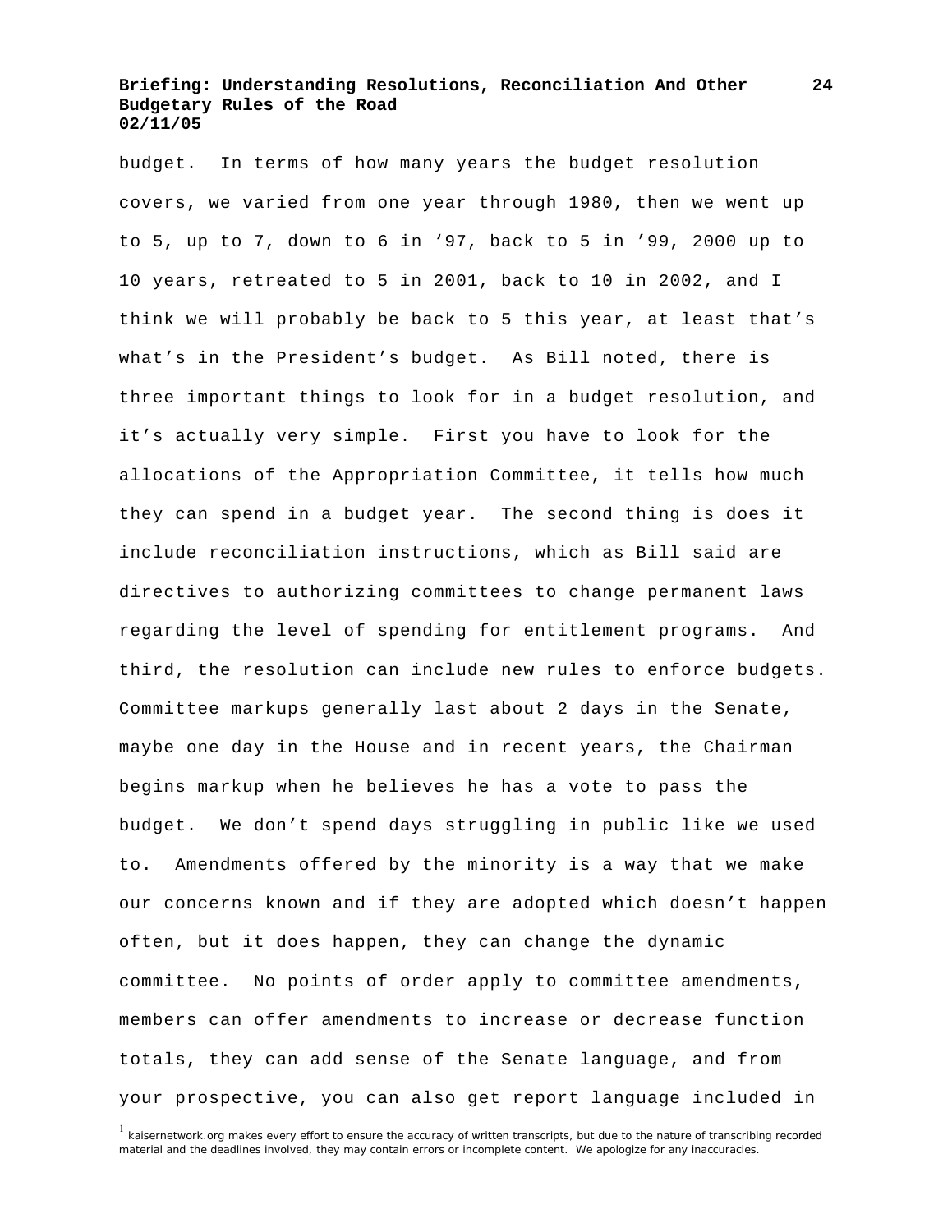the budget resolution that tries to explain to the appropriation and other committees what some of the programmatic assumptions are beneath the function totals. The language is not binding; it's not going to guarantee they will concur wit that level of funding, but it does send a message it is worth thinking about. When we move to the floor the debate is limited to 50 hours equally divided. We generally don't use all that time. A motion to proceed with consideration is not debatable as Bill pointed out, it can't be filibustered, it's a fast track vehicle. Time used during votes doesn't usually count or does not count for the 50 hour total, which is why our time on the floor generally ends with hours of what we call voterama. It sounds like a lot more fun than it is, what it really involves is there can be more than 100 votes taken over a two-day period with one minute descriptions of what the vote is about because when time runs out on the bill all you can do is vote. There may be more restrictions on floor amendments – I mean there are – they must be germane, they can't reduce the Social Security surplus, a number of things. So committee amendments are much easier to do. Normally we yield time off the resolutions, so I want to suggest to you that if you have an amendment that you do want to do on the budget resolution, try to get to the floor early and try to get a score from CBO. That will expedite your process, if you wait till the end, your member may have 30 seconds maybe a minute to explain what it's

<sup>&</sup>lt;sup>1</sup> kaisernetwork.org makes every effort to ensure the accuracy of written transcripts, but due to the nature of transcribing recorded material and the deadlines involved, they may contain errors or incomplete content. We apologize for any inaccuracies.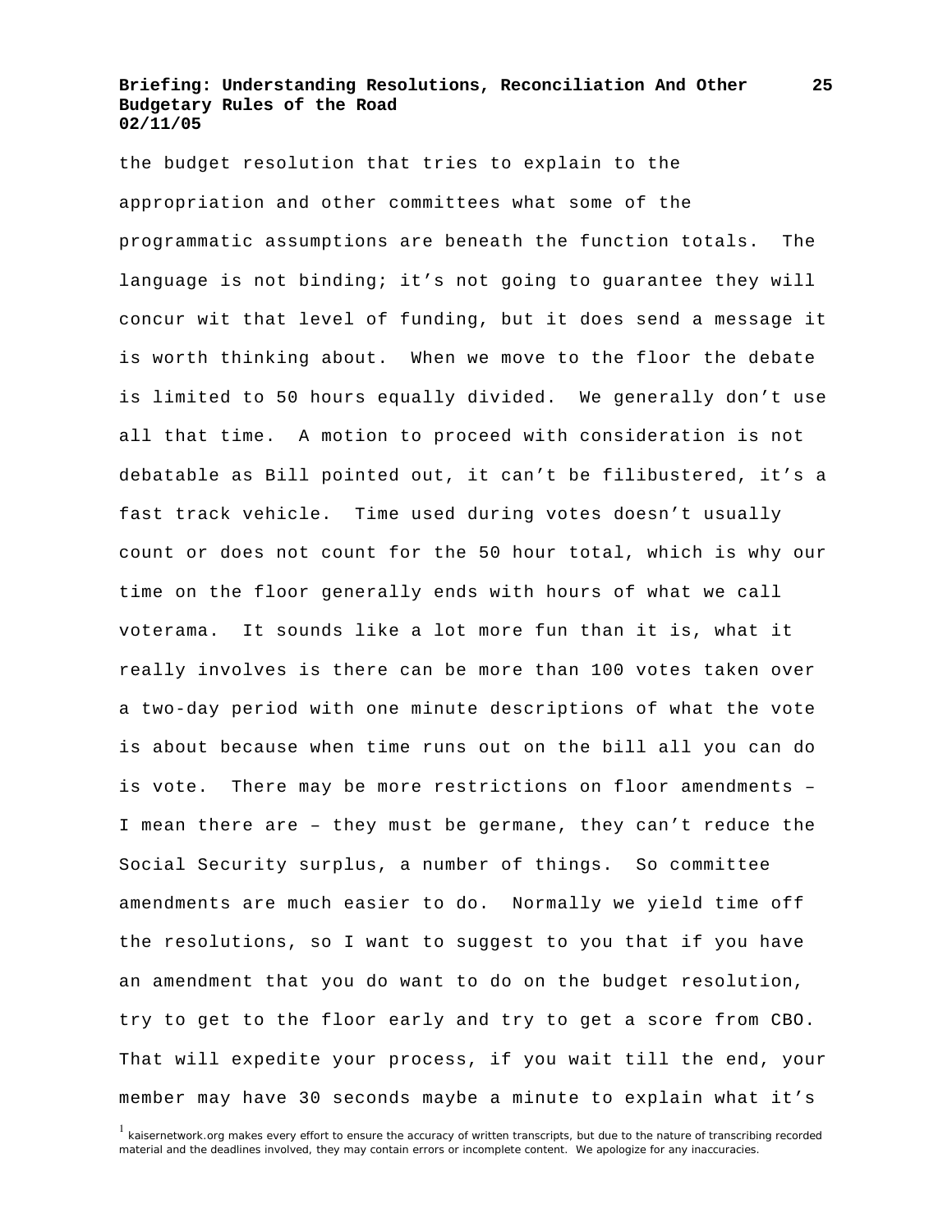about and the people like me will be trying to figure it out on the floor. It's quite a scramble near the end. Finally, moving to reconciliation, the budget resolution may include these instructions to one or more authorizing committees. The last time we actually reconciled spending programs was in 1997, so we are a little out of practice and the interpretation of the rules may vary according to our new parliamentarians. There is little discretion and flexibility. Let me point out one really important thing. The instructions can only be specific as to committees, amounts, and dates; they can't include specific policy goals. For example, finance can't be reconciled for Medicaid cuts. They are only reconciled for a number regardless of what is assumed in the budget resolution. There has been a lot of confusion on that point. They are given a date when they need to report out legislation to the Budget Committee. All we do is package it up and send it to the floor where again it is on a fast track, it can't be filibustered. The debate is limited to 20 hours. Bill mentioned the bird rule which most of you have probably heard of. I won't go over it again just to say that it basically allows members to strike amendments that are considered extraneous to matter in the bill. Some examples of what is extraneous, provisions that have known budgetary effects or have effects that are merely incidental. Now that's a very difficult term to define; what's merely incidental to a

<sup>&</sup>lt;sup>1</sup> kaisernetwork.org makes every effort to ensure the accuracy of written transcripts, but due to the nature of transcribing recorded material and the deadlines involved, they may contain errors or incomplete content. We apologize for any inaccuracies.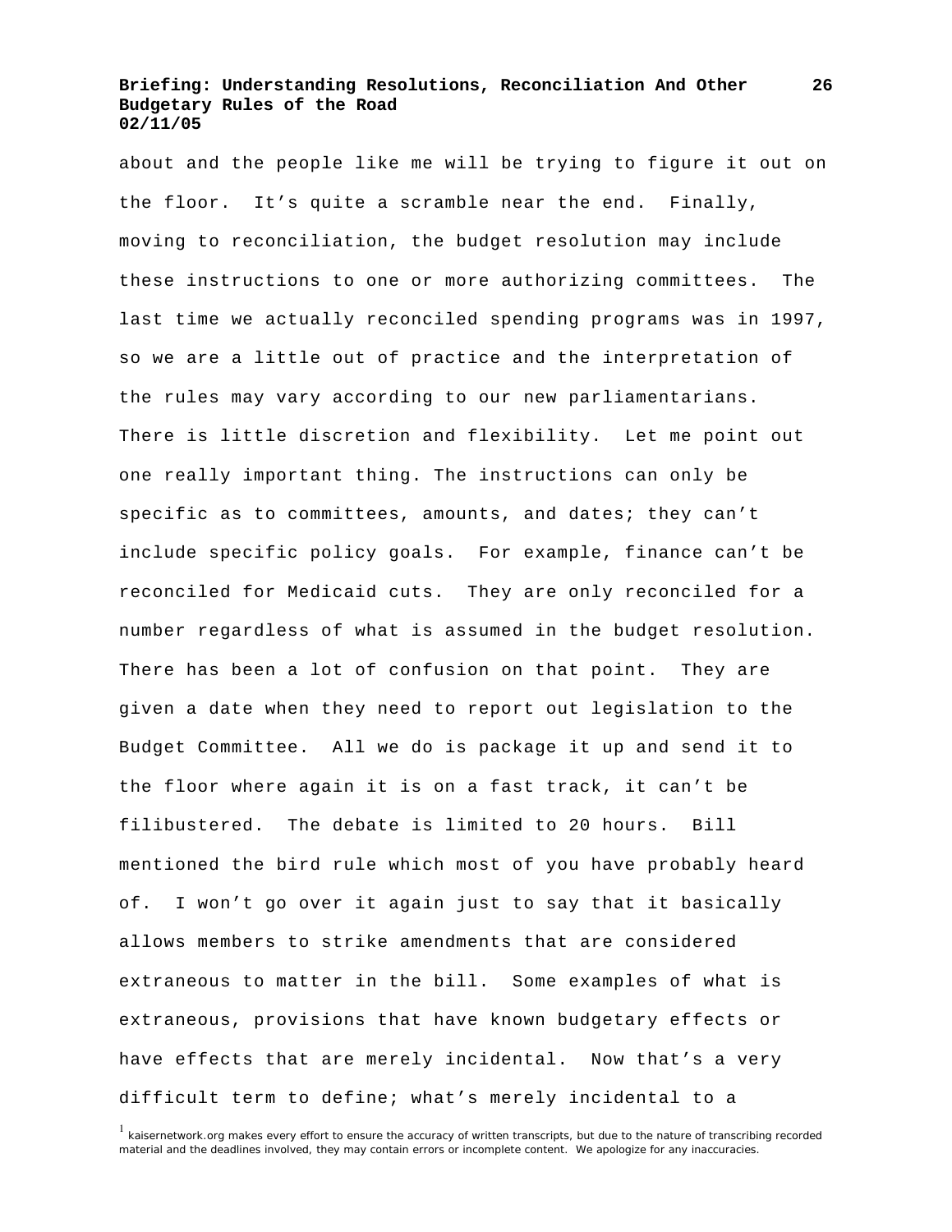budgetary effect. That's the sort of thing we sit in the parliamentarians office doing birdbath reviews for hours to try and come up with some definition of what that means. Another example of extraneous, the finance committee cannot include provisions in its bills that are in the jurisdiction of another committee; they have to stick with the matter that's within their own committee. So my suggestion to you is that if you do have amendments you are interested in doing in reconciliation, probably better to try to get them done in committee. If you have an offset, this is a really good opportunity as I note at the bottom to get things done, to get little things done because the things we don't realize is that the reconciliation instructions to committee should be a saving instruction can be a net figure. In other words, it can accommodate pluses as long as there is also minuses. Now I didn't go into conference on the budget resolution because I sort of forgotten what they are like. Normally, the democrats haven't been very much involved in conference, but I wanted to point out several years ago when I was in a conference or during some budget debilitation – I think it was out at Andrews Air Force Base – my 8-year-old who was really missing her mom had a vision of what government conferences and budget negations should be like. She wrote – and I just love this – I have a dream that the government would not fight, and notice the hearts, the flowers, the okay, okay, and ladies notice there is two women

<sup>&</sup>lt;sup>1</sup> kaisernetwork.org makes every effort to ensure the accuracy of written transcripts, but due to the nature of transcribing recorded material and the deadlines involved, they may contain errors or incomplete content. We apologize for any inaccuracies.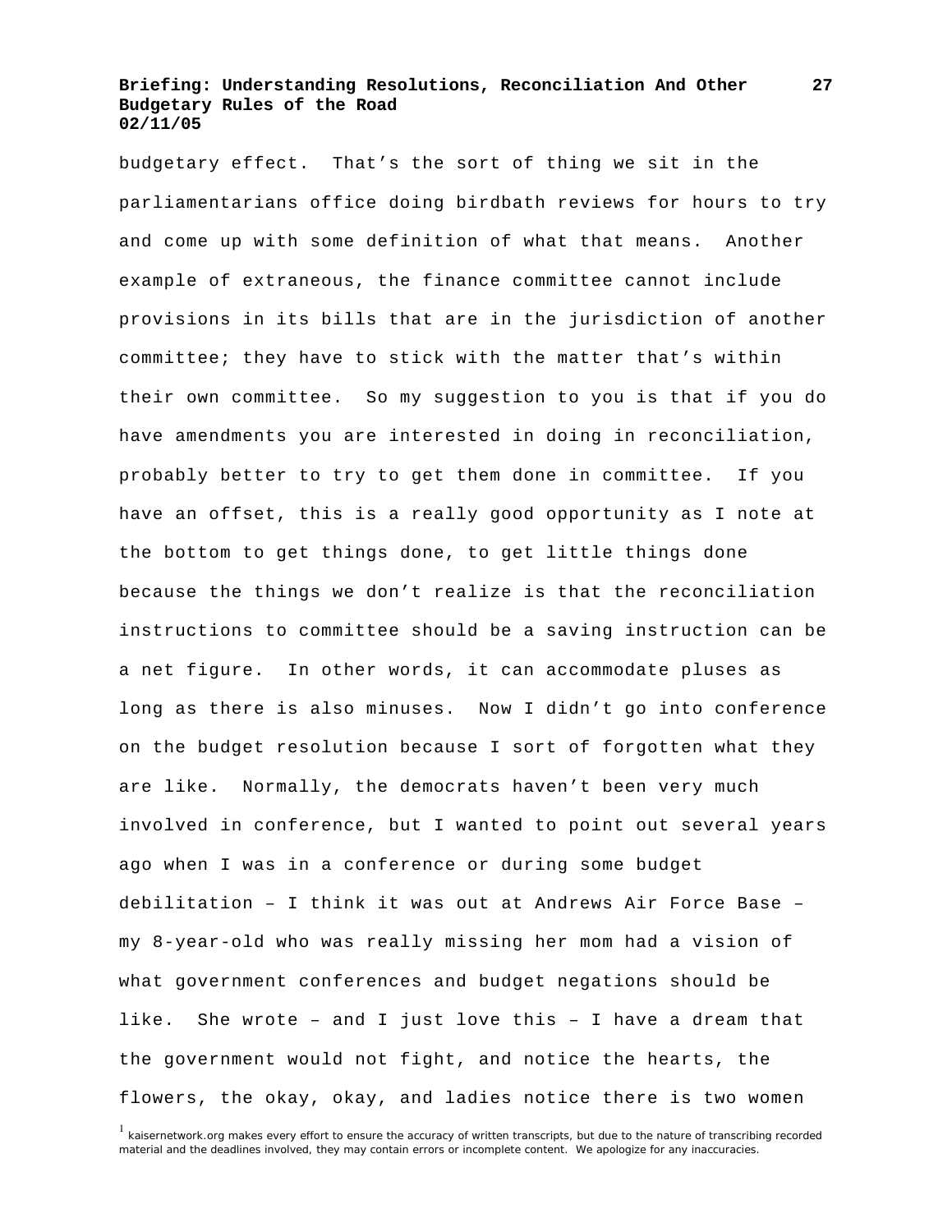and two men there. So this is clearly an idealized vision of [laughter] what a conference is going to look like. By the way, she got her driver's license yesterday; she is 16 so she is not missing me anymore, so don't feel too bad for her. She had her first parking ticket the first day she had her license too; it's not looking good. [Laughter] Finally, I won't go into this in any great detail but budget process reform, I think Bill mentioned some of those, there are some proposals in the President's budget that could really effect health programs, discretionary spending caps, enforced with automatic cuts through 2010, pay as you go rules. What that means is that if you have a new entitlement increase or a tax cut, it needs to be offset with automatic caps actually in the President's budget are only applied to entitlement increases. Points of order against legislation that would worsen 75 year under funded obligations; I am not sure we have room for another one on that card, but there is one more point of order. What would that make 27, 28? Line item B-2 other possibilities that have been discussed by members of the Senate in particular are entitlement caps and a cap on Part B outlays at the original CBO estimate. I think these are tough, I think you need to pay attention to process reform, but it occurred to me this year we are reforming to Social Security, we are reforming tax laws. We may be reforming Medicare so we may – this may be a lot to ask – but you never can tell. I don't – and finally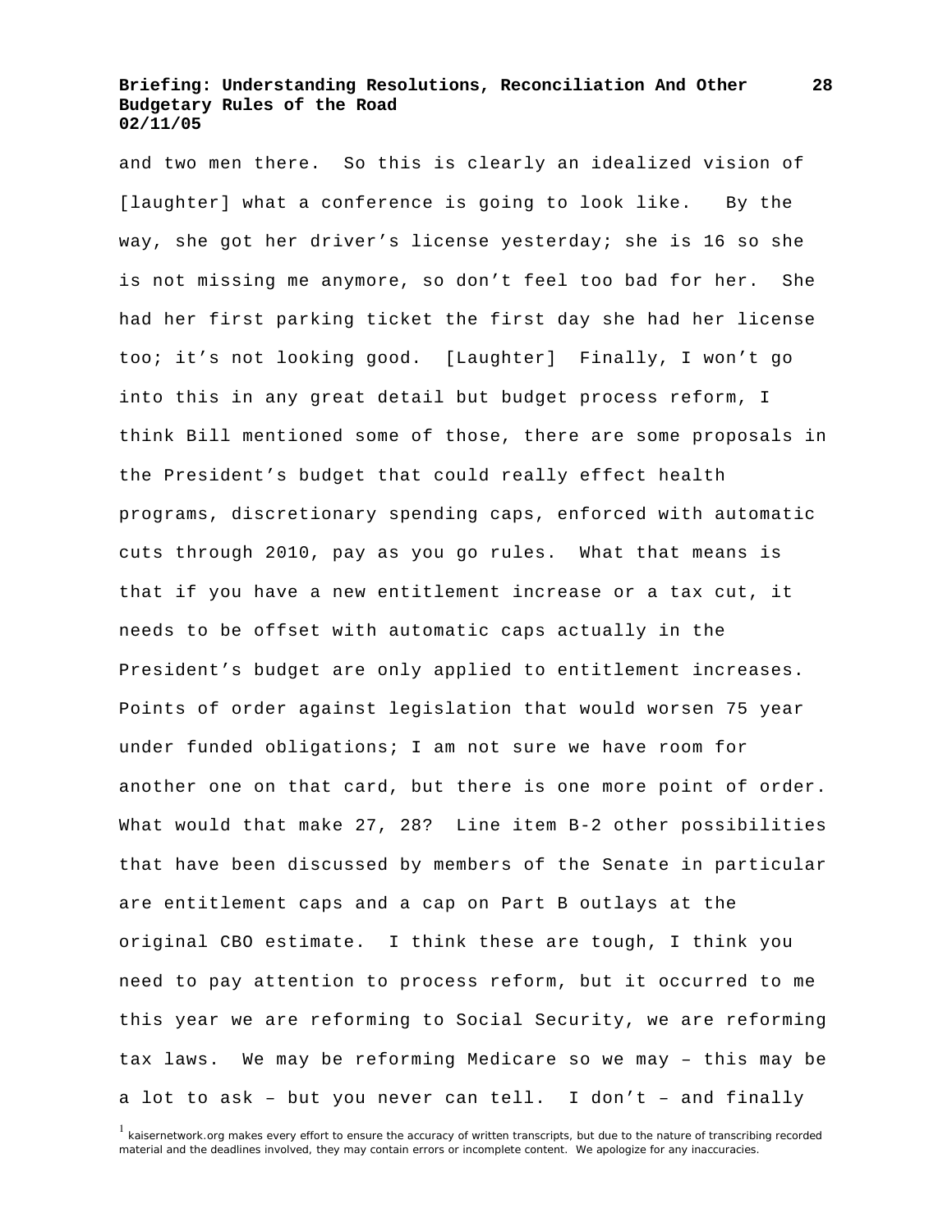once we finish deliberations in the budget process and the budget resolution or August – whatever comes first – we go on vacation. And I love this cartoon, it's I would like to spend 2 weeks where we never hear the word deficit. Let me make a suggestion though, right before the budget cycle started up again, I did take a vacation. I went to Belize, they were having a huge budget fight, it was unbelievably bad timing [laughter] huge. Everybody was transfixed by it, they were listening to their radios, the Prime Minister was egged. I like a country where you can – well – where it's just eggs. [Laughter] Eggs are expensive there, though. [Laughter] But the amazing thing was, you know what the battle was over? They were raising taxes by over \$41 million, it was a little sad, but anyway – that's it, and now I will turn it over to Stan.

 **ED HOWARD:** I will be very brief. Thank you, Sue. Stan Collender is the General Manager of the DC Office of Financial Dynamics Business Communications. He brought with him copies of this statement on the President's budget that were not in your packets, if you don't have them, you can count on it being on our website soon. And I will just say Stan is the only connection we have on the panel to the House Budget Committee where he was on the staff for a number of years as well as being on the Senate, and so you should feel the obligation to represent the House of Congress on the south side of the Capitol as well. I will note, however, that the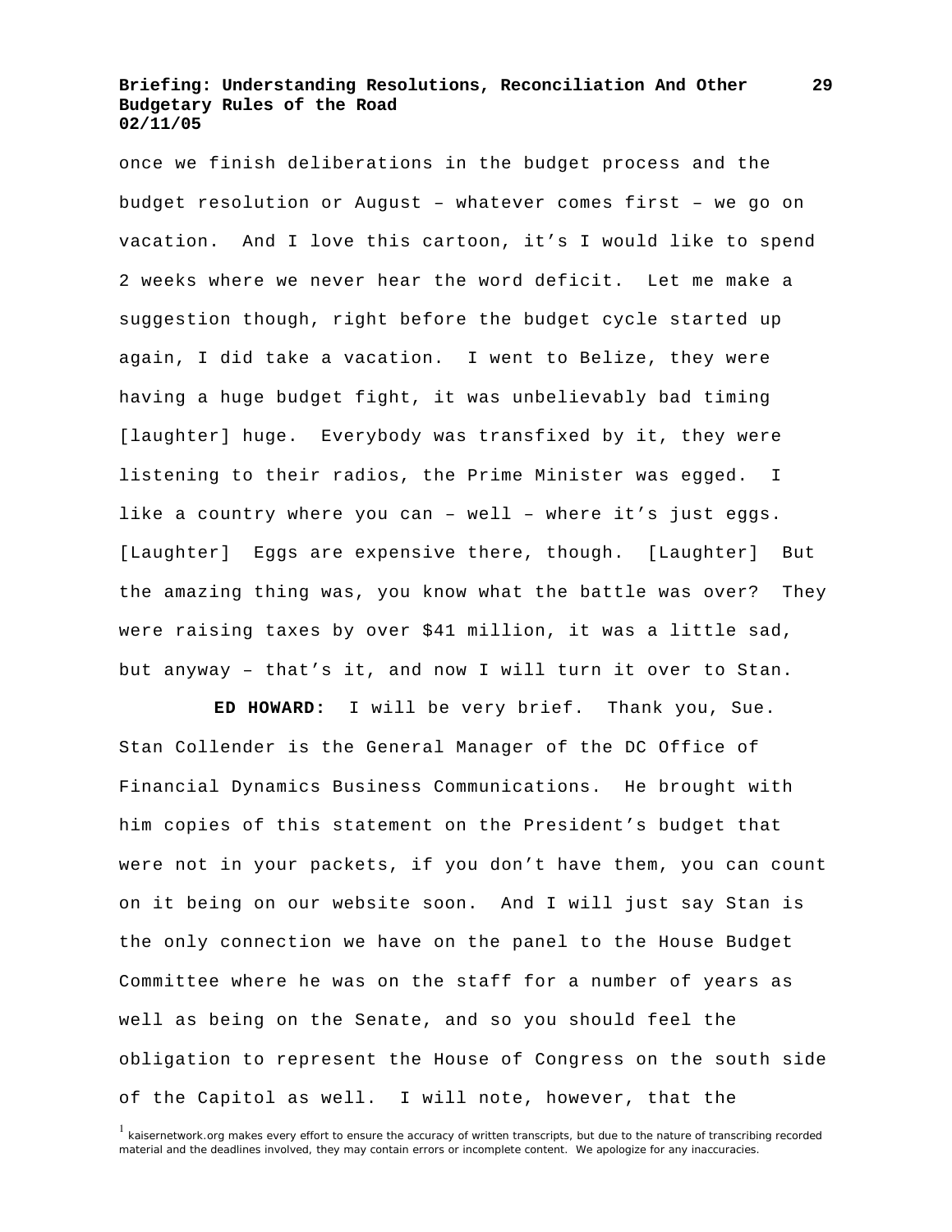American Society for Public Administration awarded Stan the Lifetime Achievement Award for Federal Budgeting, the Howard Award. I like that in a sense. [Laughter] Stan, go ahead.

 **STAN COLLENDER:** Thank you, thank you very much. Just a quick personal note. I have been in this room a lot of times and never been on this side of the podium, and you know, it's a little scary I got to tell you. The last time I was here there was a witness that was put behind – you know, he was covered, he had a shield on so you couldn't see his face and they masked his voice. So I mean there's a lot of dramatic things that have happened in this room, and I would think this is probably one of them, a discussion of the federal budget process. First of all, being with Bill and Sue is actually a joy. Bill and I have made a career about disagreeing with each other about budget matters, so the opportunity to do it again is terrific [laughter] quite honestly. Several things, first of all, I used to write a book called *The Guide to the Federal Budget.* I did 19 annual editions of it. I used to do it update it every year for two reasons, one it was so that the kids couldn't sell it back to the book store at school [laughter] so we could circulation the next year, but also because the budget process kept changing. In some cases it was a statutory change, in other cases it was just procedural things that Congress did each year that was different from the previous year. I stopped doing it 5 years ago because Congress wasn't following it's own

<sup>&</sup>lt;sup>1</sup> kaisernetwork.org makes every effort to ensure the accuracy of written transcripts, but due to the nature of transcribing recorded material and the deadlines involved, they may contain errors or incomplete content. We apologize for any inaccuracies.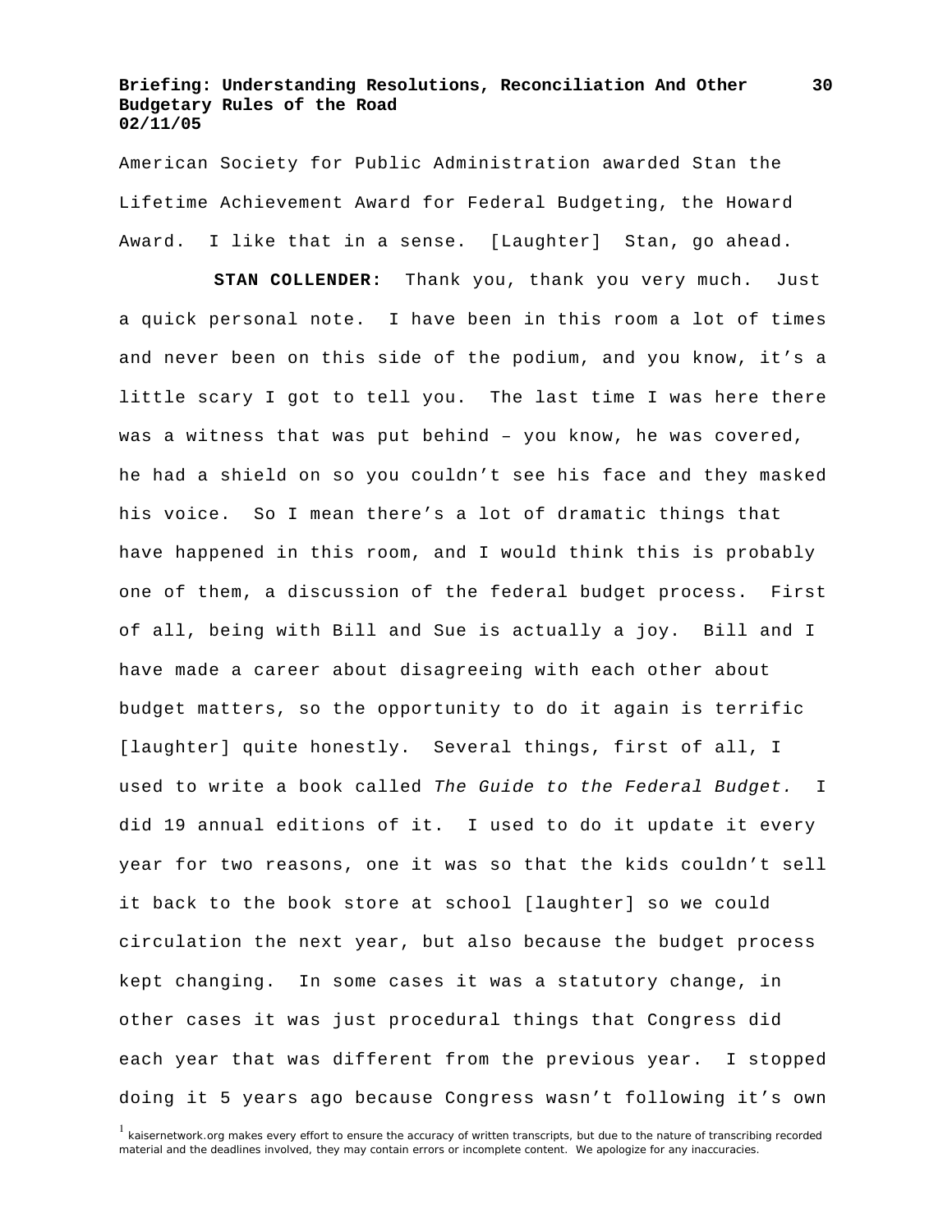budget process and I just didn't see any reason to spend days or weeks updating a book that was describing something that was no longer what I thought particularly relevant or was describing what was actually happening. And as much as I think you should all learn these procedures, as much as I think you should be generally familiar with the way it works and the deadline, I would also urge you not to learn them too intensively because they will not be followed. They will change every year and the frustrating thing about dealing with the budget process is that it is different every year. In spite of the fact that the rules are in the statute, in spite of the fact that there are deadlines, statutory deadlines, you also need to keep in mind that there are really no penalties for missing the deadlines or for not following the rules. It's not as if members' salaries start to get garnished on, you know, April  $16^{th}$ , the day after the budget resolution is supposed to be adopted if it's not adopted. It's not as if all other votes are prevented from happening if the budget resolution is adopted and in fact last year was a great example. We didn't get a budget resolution and the world didn't stop spinning, the country didn't turn into a pumpkin, and somehow we got the Appropriations Bill out anyway. Now let me agree with something that Bill implied; the fiscal policy was a disaster last year. It would have been better had they followed the budget process, but the thing to keep in mind when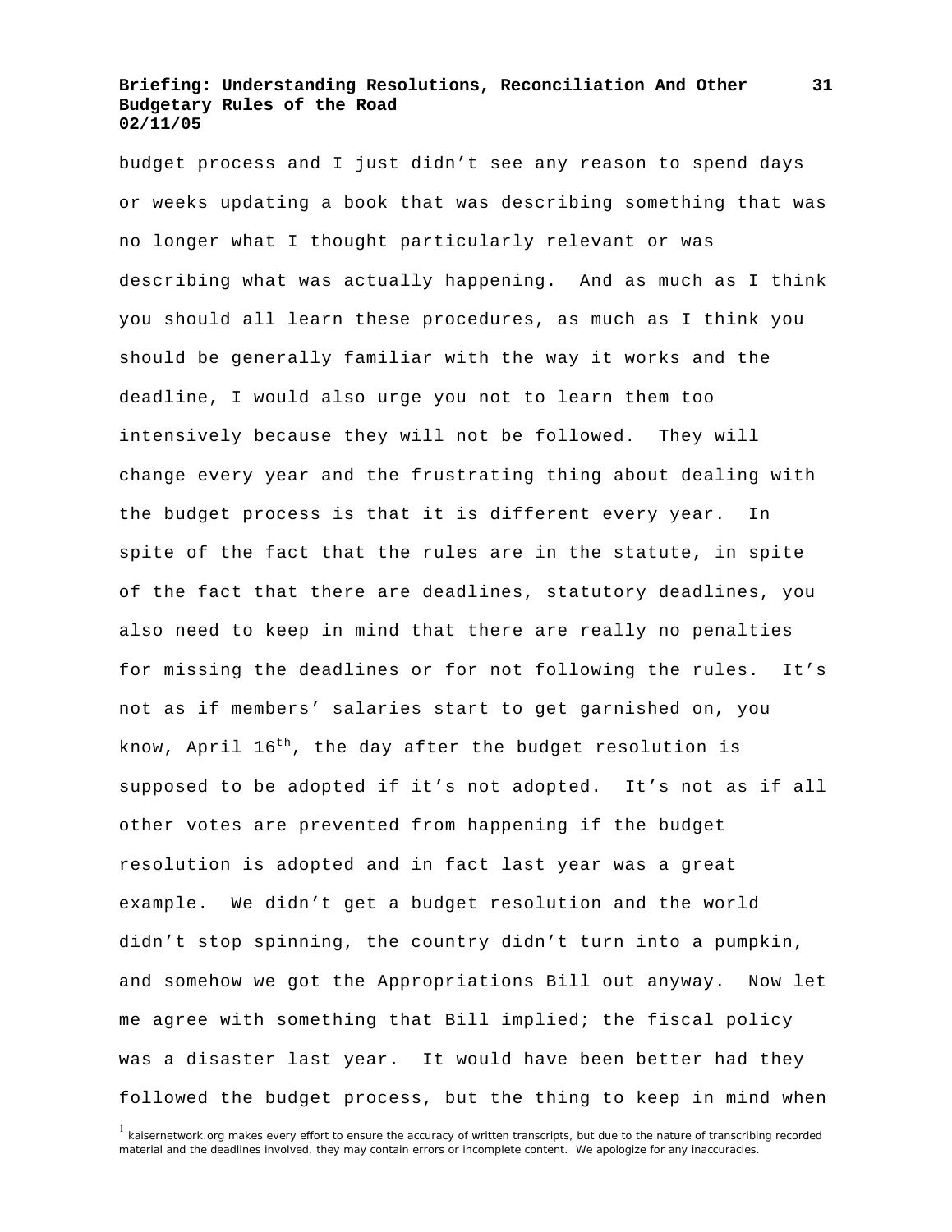you talk about process and the budget is that the budget is not a logistical problem. It is a political issue. As a result – I mean think about this. What you are basically saying is there's not enough money to go around to do what everybody wants to do. If there was, you wouldn't need a budget process you just need someone to write checks, but as soon as you say there is not enough to do everything that everybody wants to do, the question is how do you decide what gets done. And although I have got training in public policy analysis, there really is no objective way to rank programs from highest to lower priority when you are comparing defense to veterans to agriculture to education across all the functions. There really isn't a way to do that. Jimmy Carter tried to do zerobased budgeting in the 70's it failed miserably. It might have been appropriate for IBM; it wasn't for the federal government. So when you talk about a budget process with rules and procedures and deadlines and time limits and caps and whatever else, keep in mind that all of those like the rest of the budget will be subservient to the politics of the year in which it is being considered. So as much as I would urge you to have general familiarity with the budget process, don't get so wetted into it that you get like me which is angry and frustrated over the years because they are not following their own rules and procedures. I can make, you know, lots of excuses in my mind that they need to get through it, they need

<sup>&</sup>lt;sup>1</sup> kaisernetwork.org makes every effort to ensure the accuracy of written transcripts, but due to the nature of transcribing recorded material and the deadlines involved, they may contain errors or incomplete content. We apologize for any inaccuracies.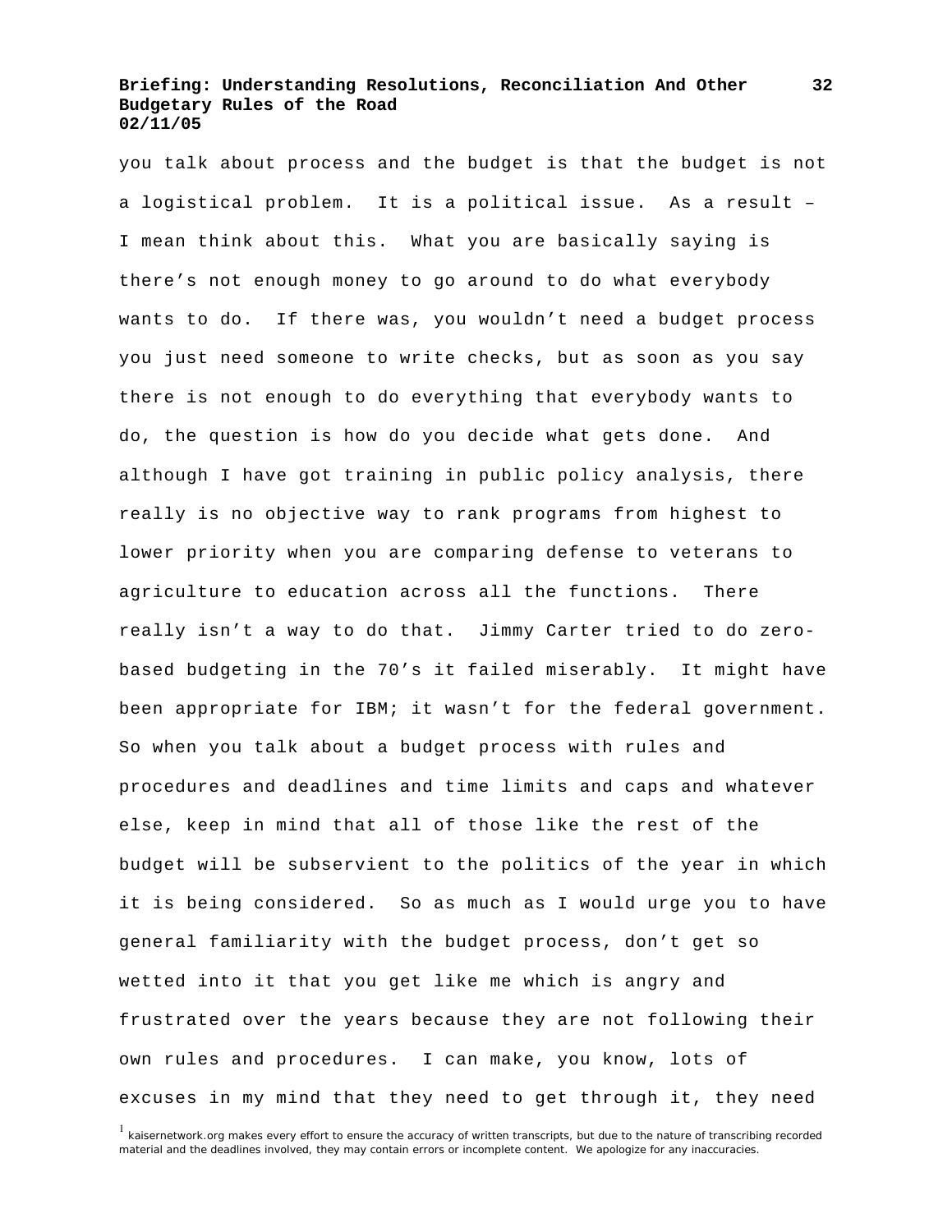to do this, they didn't get the votes for that, but bottom line is they've got rules, they follow them sometimes, and you shouldn't get so wetted into the rules that you feel betrayed when you don't follow them as has happened for me very often over the last 20 or 30 years. This is a little different than it was back when I was in the Budget Committee, the House Budget Committee. I will take some responsibility but tell you it's not my fault, okay. [Laughter] There was at least a singular purpose for the budget process. Strategically once Grant Rudman Hollow was put in place the singular purpose was to reduce the deficit. There are 2 or 300 people in the room today, I would defy – I would bet you if we went around the room asking everybody the purpose of today's budget process for this year's budget process whether we would come up with a consensus. Is it to increase spending, decrease spending, increase taxes, decrease taxes, decrease the deficit the deficit doesn't matter, reform Social security, do something on prescription drugs or any of a dozen other things. And that's the problem. Ultimately at every step along the way we are not starting with a general consensus about what needs to be done. As a result the steps in this year's process, like almost any year's, but this year's in particular, are going to be subject to political and logistical considerations that mean that the rules will be bent or waived or ignored or changed to meet the needs. That's good news and bad news for all of you sitting

<sup>&</sup>lt;sup>1</sup> kaisernetwork.org makes every effort to ensure the accuracy of written transcripts, but due to the nature of transcribing recorded material and the deadlines involved, they may contain errors or incomplete content. We apologize for any inaccuracies.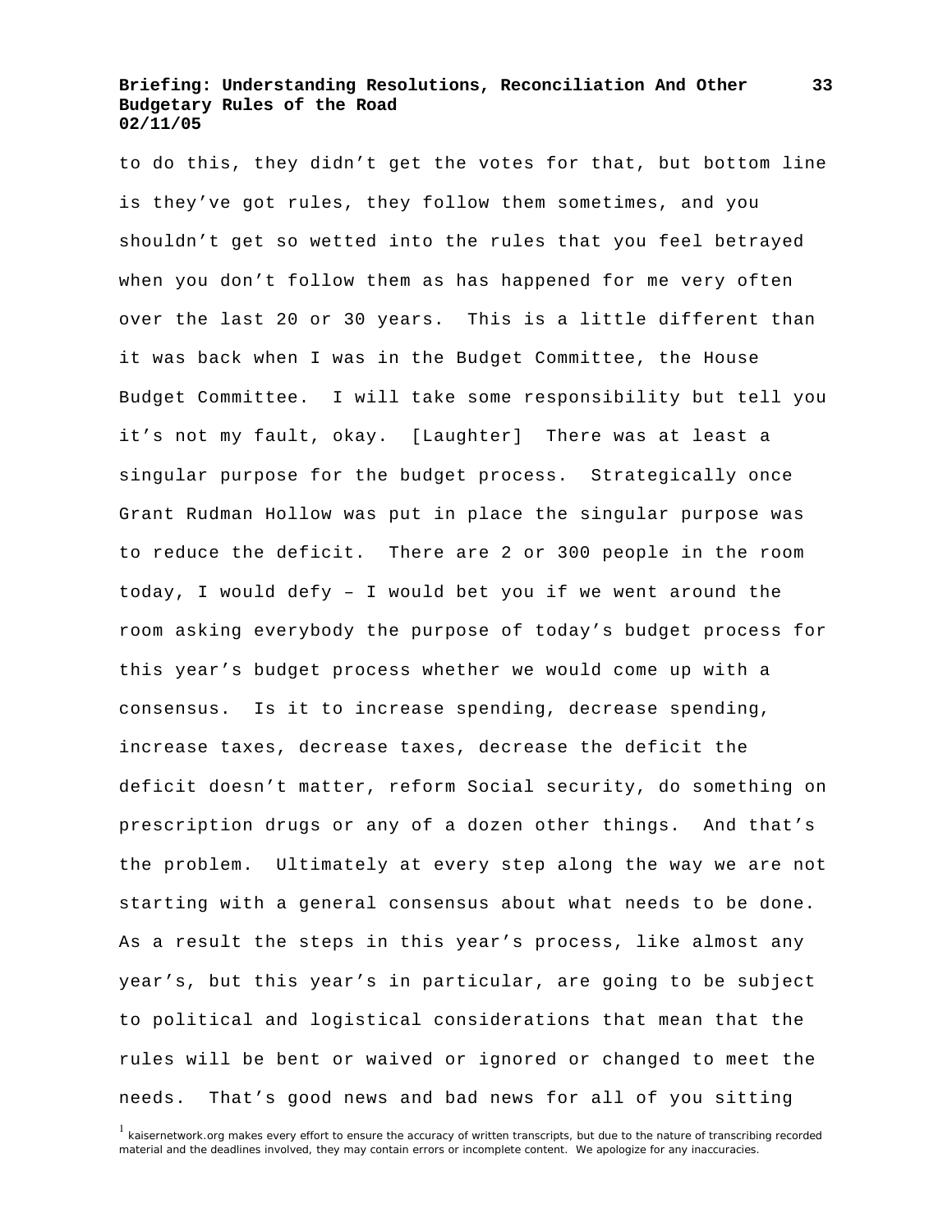here. The good news is there will be some structure, you will know what the budget resolution is supposed to accomplish. You can plan on it. You can put your legislative strategies behind it regardless of where you are coming from. You can try to work with it. You will need, however, to be much more nimble than the rules would seem to require because the procedures will be truncated, elongated, votes that should take 15 minutes could take 3 hours. Things that are supposed to be passed by April 15<sup>th</sup> may not get passed at all or may not get passed until December, and on and things that should be reconciliation maybe. I mean Bill gave a very good example of just because there is a rule doesn't mean it will be enforced or followed or just because there is an opportunity will it be used. Bill was talking about a budget point of order that could have been imposed or raised against a particular piece of legislation this week, but it wasn't. It's not automatic. These rules are there to be used but they are also increasingly there to be forgotten or ignored. So you need to be able to think creatively about all of this. As I see it, there are three big considerations this year that will make the budget process difficult to complete. First one is the amount of time. The official legislative calendar shows about 115 potential legislative days between now and – thank you – between now and the start of the fiscal year on October  $1<sup>st</sup>$ . However when you look realistically at the days Congress is likely to be in

<sup>&</sup>lt;sup>1</sup> kaisernetwork.org makes every effort to ensure the accuracy of written transcripts, but due to the nature of transcribing recorded material and the deadlines involved, they may contain errors or incomplete content. We apologize for any inaccuracies.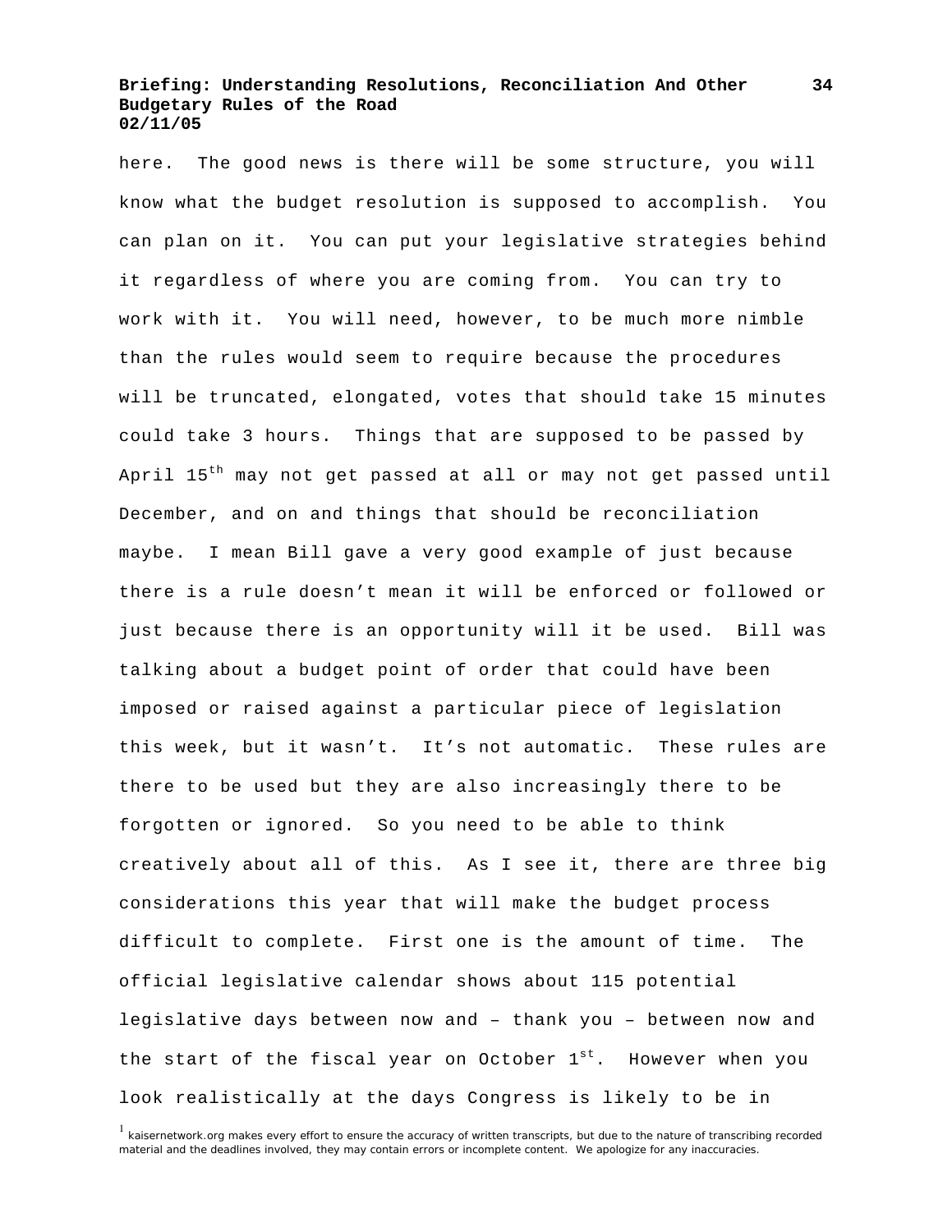session, particularly the House, when you subtract Mondays and Fridays and early days when they go home early or days when they are not ready to do legislation or whatever, it's not 115 days, it's only closer to about 60 between now and the end of the year. And as I look at the budget related to do list, I mean, it's extraordinary. I haven't seen a year like this in a long time, in addition to 10 or 13 Appropriation Bills depending up which House you look it. You've got a budget resolution reconciliation bill, a possibility a stand alone tax bill or a debt sealing bill, a supplemental for God knows what, maybe more than one debt sealing by the way, a highway bill, Social Security Reform and anything else that might come up in the meantime. Now let me be honest with everybody, and I think you'd all be honest with yourself, the idea of getting all that done in 65 legislative days is ridiculous. Now some of it's going to have to go by the wayside, some of it will be delayed until after October  $1^{st}$ , others will be truncated, they may do an ominous bill like they've done in the past, but at some point some things perhaps like a budget resolution will go away. If the leadership in both Houses decides they don't need reconciliation they don't have time, nobody wants to take votes on a budget resolution with a \$400 billion dollar deficit in it et cetera. So logistical timing considerations are one thing. Second, as much as the majorities in both Houses have gotten larger, one of the things that has happened this week we have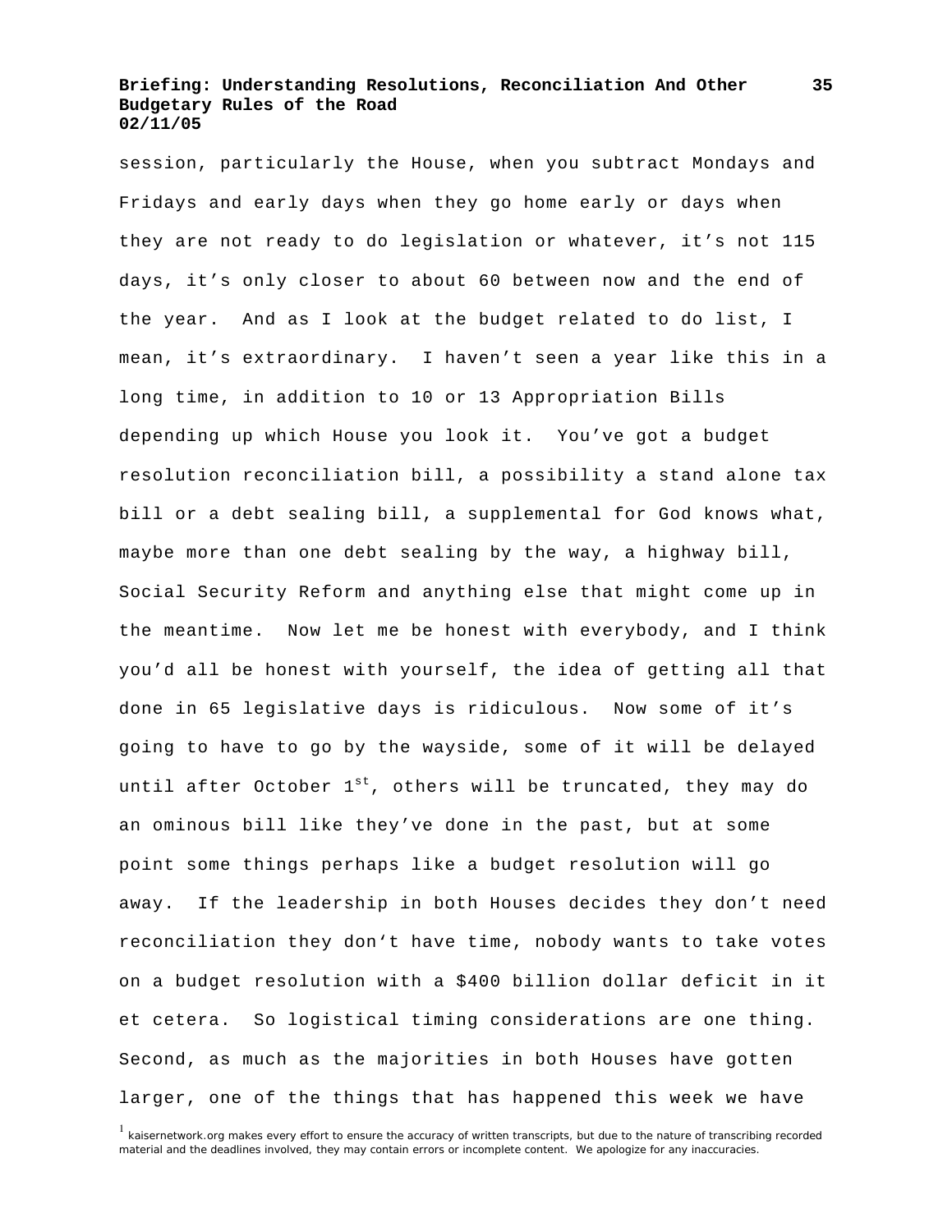seen very clearly is that there is fairly extraordinary divisions within the Republican Party on fiscal policy matters. There are those who think the spending cuts have gone too far, those who won't do it two years in a row; those who think the spending cuts should be bigger, those who want bigger tax cuts, those who won't vote for a \$400 billion dollar deficit, those who don't care. As a result, the majority that looks so big may not be that big, and in fact, as I wrote my column this week, I think the President's budget was a huge misstep because his majorities on fiscal matters may be now in jeopardy. The particular mix of votes may change from issue to issue, but there may not be 55 votes let alone 60 for many things when it comes to budget. The third thing here is political capital, and that is if the President is really looking at Social Security as his legacy issue then in my mind what you need to do is build up a steady series of victories so you can enhance your capital or at least look like you haven't lost anything as the year goes along. The budget is a steady series of political pitfalls along the way, and it may very well be that the White House doesn't what to do them particularly if they don't think they have the votes. So you put all that together and a lot of the things that Sue and Bill have talked about all of which are in statute, all of which we are supposed to do, all of which I hope gets done may easily go by the wayside. Two final things, first of all, the only deadlines for all the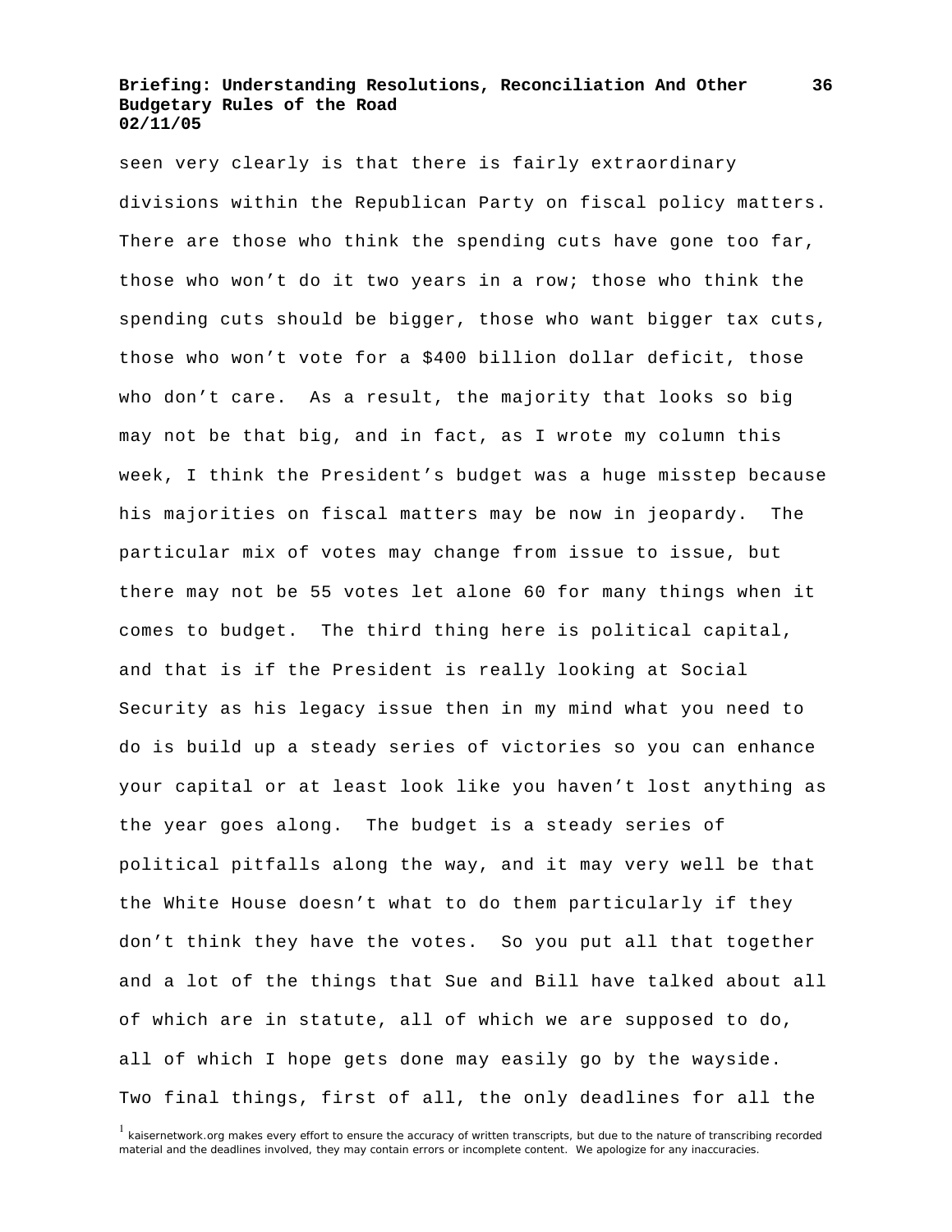things that Bill and Sue have mentioned that is truly important is October 1. We used to say the only deadline that is really important for the President's budget when they put together is the day that it has to go to the printer, all right. The same type of thing is true here. Budget Resolutions, Appropriations Bills, Reconciliation everything else the start of the fiscal year is inevitable, it starts October 1. At least so far I haven't seen anyone prose legislation to delay it for a week or so. So the Appropriations Bills need to get done, something has to happen by then, everything else can be delayed, put off, put aside. So ultimately, that is something that is always out there looming. Second, for those of you who are thinking about how to influence the process, Sue mentioned the need for the cost estimates to offset those types of things. Bill mentioned the numbers a great deal because that's what a budget is obviously. It's numbers that reflect policy decisions, but let me urge you all – this is my public relations side talking – a public relations person who follows the budget. The budget is not a numbers game. Ultimately when you get down to the weeds when we deal with it is Alice, sure you got to reflect everything in numbers, but these tend to be emotional issues, and for every set of facts on one side about how much something is going to cost us, there is a set of facts on the other side. And the real way to win the arguments that you are talking about even in a budget process that is numbers oriented is to

<sup>&</sup>lt;sup>1</sup> kaisernetwork.org makes every effort to ensure the accuracy of written transcripts, but due to the nature of transcribing recorded material and the deadlines involved, they may contain errors or incomplete content. We apologize for any inaccuracies.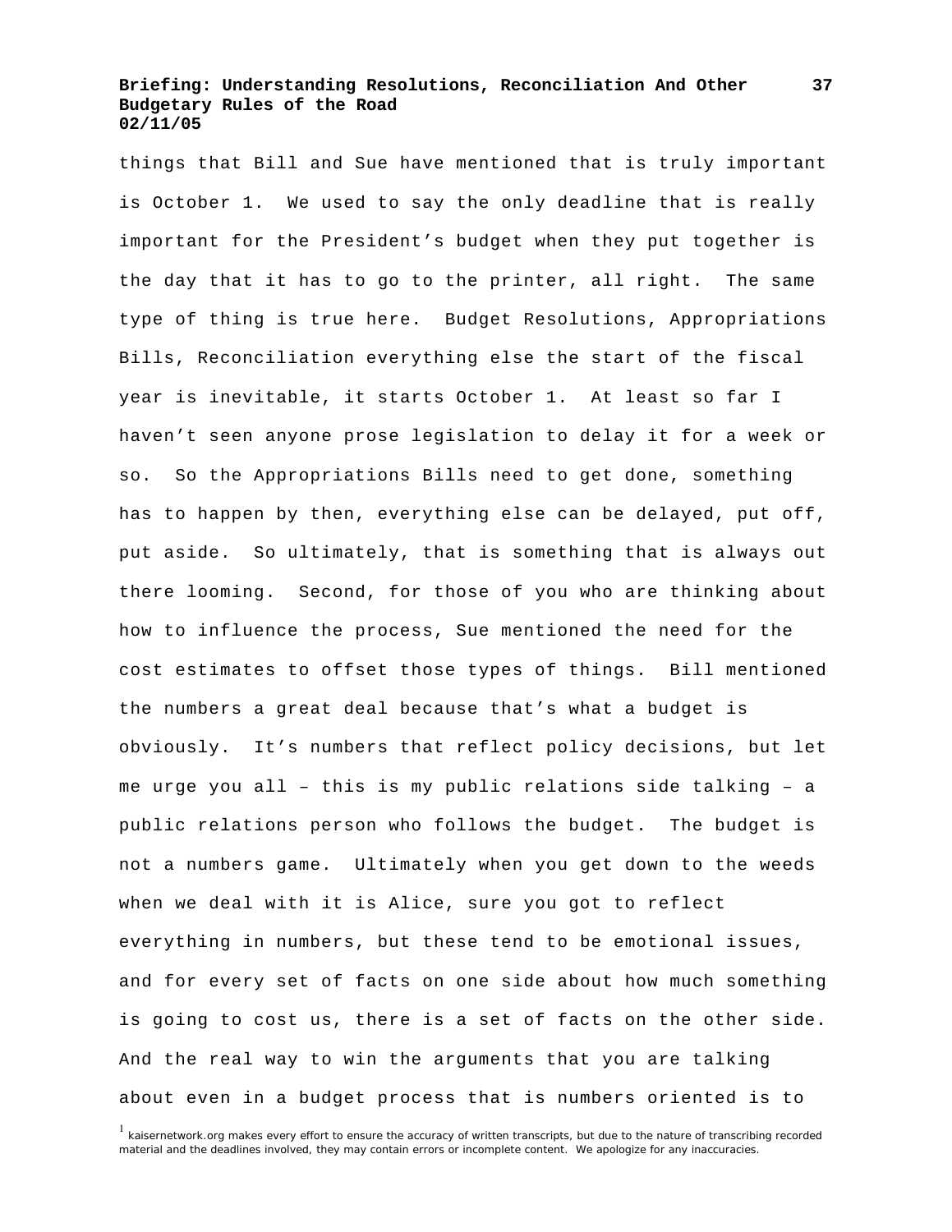not forget that you cannot win an emotional argument with rationalizations. A column of numbers won't win these things. This is still bottom line a political process, and that's what will ultimately win the day.

 **ED HOWARD:** Very good, thank you, Stan. Well we have a good amount of time for questions. You have wide discretion in the areas in which you will ask those questions. There are microphones in the back of the room on each side. There is one up front, there are green cards in your packets that you can fill out and hold up as some of you are already doing and our staff will pick them up for you. And let's get started – I should just note for you that we do have until 2:15 this time because we didn't start until 12:30. Yes? And let me reiterate that when you come to the microphone, we would appreciate it if you would identify yourself.

 **DIANE DUSTIN:** Hi, I am Diane Dustin with Prudential Equity Group, and I was hoping somebody could speak to the significance of the new numbers the cost of the drug benefit, and how big a fight there might be as Senator Gregg has said the estimate was \$400 billion and that's what it will be. So how will that play out?

 **SUE NELSON:** I can comment a little on the numbers, maybe Bill can talk about where we go from here. They were extremely confusing. Basically what happened was we got a report from the actuaries that showed a Part D benefits costing

**38**

<sup>&</sup>lt;sup>1</sup> kaisernetwork.org makes every effort to ensure the accuracy of written transcripts, but due to the nature of transcribing recorded material and the deadlines involved, they may contain errors or incomplete content. We apologize for any inaccuracies.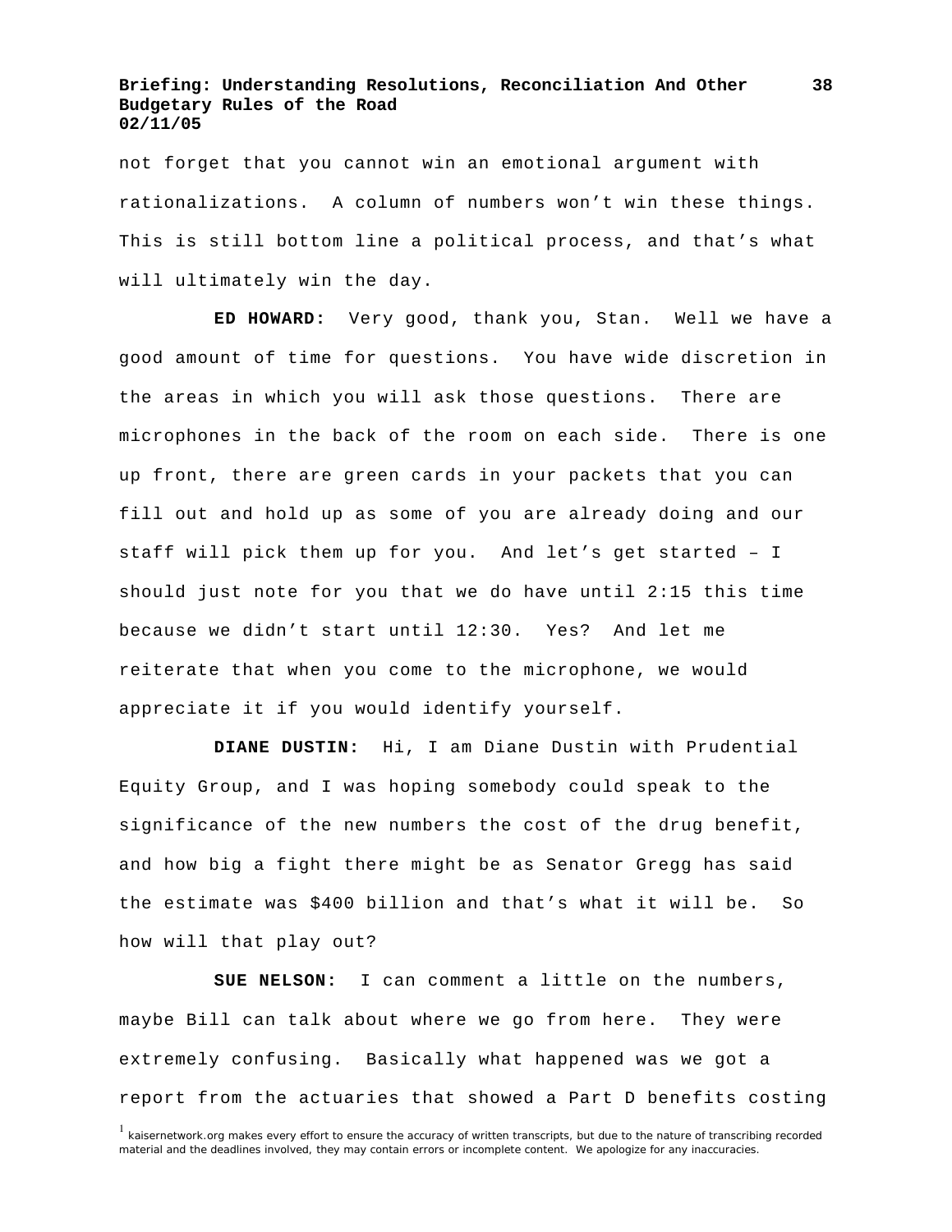\$1.2 trillion over the period of 2006 to 2015, which of course, is a lot higher than the \$400 billion that you have heard or even the \$534 that was the actuary's estimates that was released last summer. When you take out some of the savings that weren't counted in that number that were counted in the original bill, those are savings for what's called a club mechanism, also the Part D premiums. You get down to a figure of \$913, which is maybe a figure that you are familiar with and heard about in the paper. And then further, when you subtract it from that the savings to the Medicaid program because Medicare is now picking up the drug benefit you got down to about \$723 which is probably the apples to apples comparison with - I know I am losing you aren't  $I$  - with the \$534 except it added two extra years. So the bottom line of all of this is that there really wasn't a big change in the numbers other than the fact that we now see what the estimate looks like over a full 10-year period. In fact, I think you need to anticipate when CBO releases their estimates in March that we may have the same confusion because they can no longer track how much Medicaid is saving because Medicare is picking up the benefits. Those savings are all now lost in the baseline, so they are never going to have a number comparable to their \$395 or \$400. In fact, their number which is comparable to the \$913 that was the number that didn't include the Medicaid savings is \$795. So, you know, on an apples to apples comparison with our

<sup>&</sup>lt;sup>1</sup> kaisernetwork.org makes every effort to ensure the accuracy of written transcripts, but due to the nature of transcribing recorded material and the deadlines involved, they may contain errors or incomplete content. We apologize for any inaccuracies.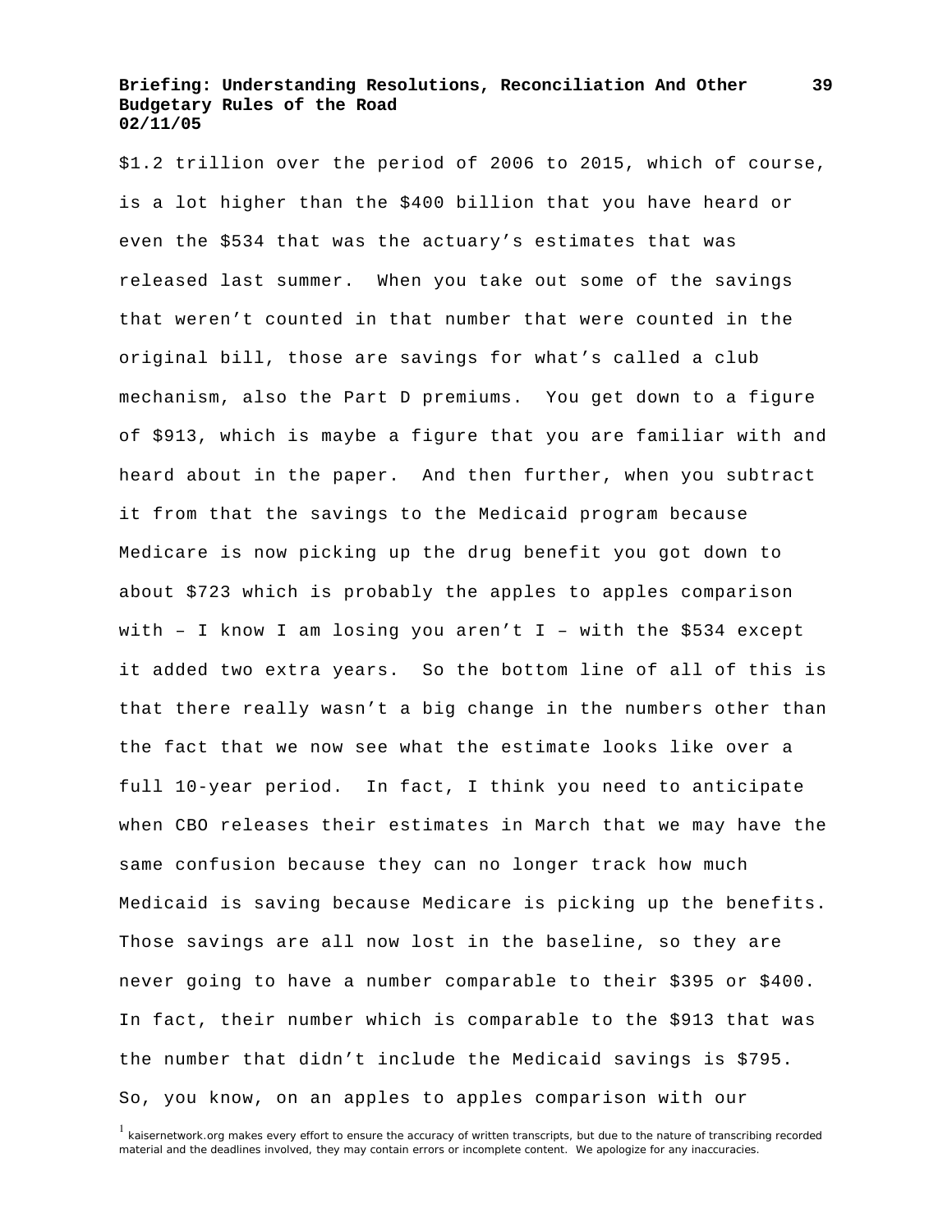original \$400 for the time period with two extra years, you are going to have to get used to somewhat larger numbers. Now in terms of how this will play out politically, I am not sure.

 **BILL HOAGLAND:** Can I just say that it's amazing to me and Jonathan Weizman [misspelled?] sometimes he gets me in trouble with things that – but I am amazed that a front page *Washington Post* story about something as Stan says numbers don't matter. Something as arcane as the CBO baseline can make the front page of the *Washington Post* and that's all this was. Cut to the chase the difference, I mean, you can go to CBO's website and look at the difference is \$5 billion dollars, \$5 billion dollars. We are talking about adding years going out to the future. The significance of this is not the fact that somehow we are adding more years, the issue here is we are moving into the period of time when costs on Medicare and Medicaid and Social Security are going to naturally grow relative to where they were 10 years ago. And it is that pressure, which Sue had outlined in her comments, is really going to be – in fact I look at this as only one more addition to the equation if you like in putting pressure on entitlement spending going forward. Will it impact upon this particular debate this year, I have to be careful what I say because I work for Dr. Bill Frist, of course, and I think Stan raised issue of all the things on the table. It seems to be Social Security and the interaction with Medicare in this timeframe is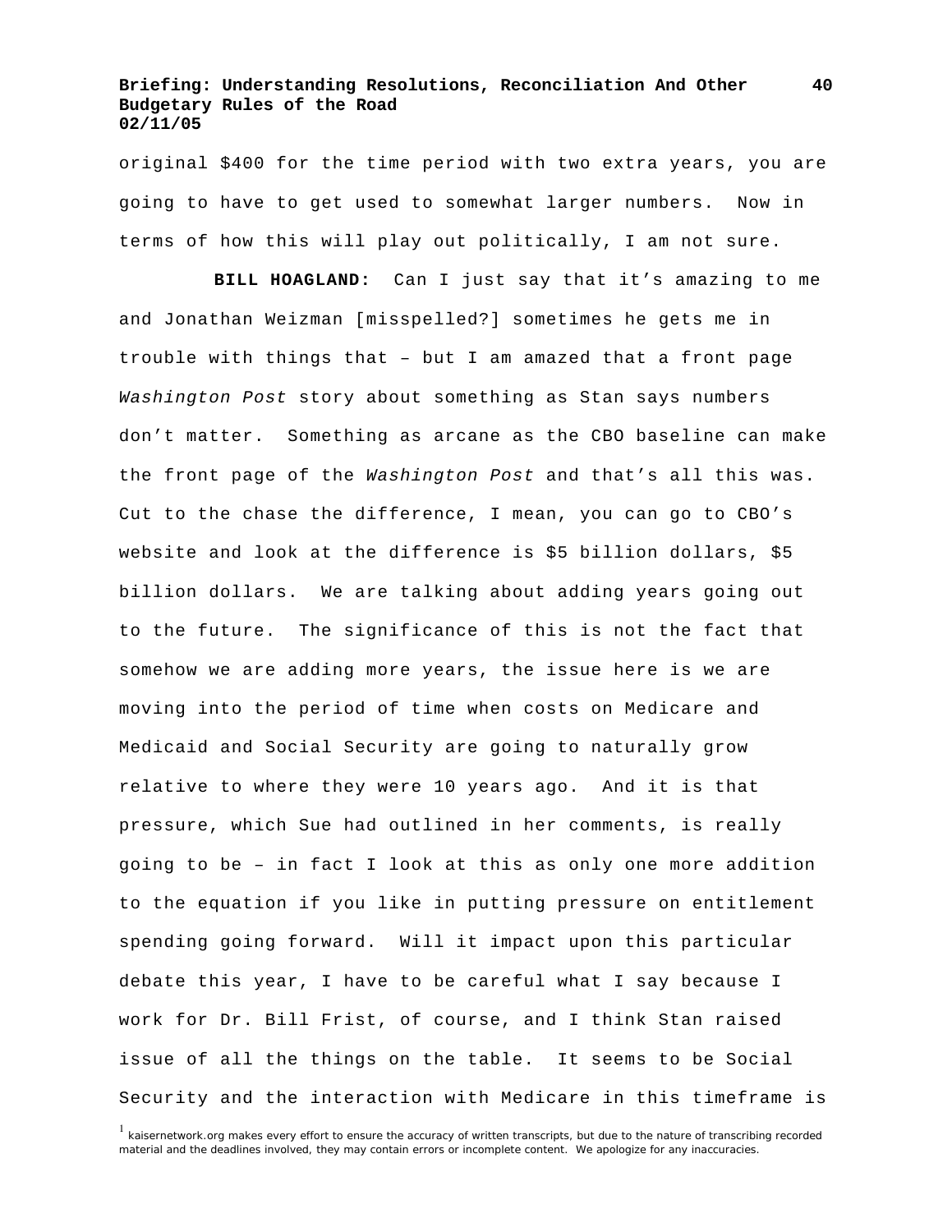something we want to be adding to our workload at the same time we are trying to phase in the prescription drug benefits. So I think it's going to highlight and maybe make – affirm what Stan said maybe make it a little bit more difficult the process of putting together a budget resolution, but I don't think this article this week is the issue that is creating the real problem.

 **STAN COLLENDER:** If I can just – did you just agree with me on something? [Laughter] Yeah, that's what I thought. Several quick comments. There numbers really weren't new. I remember going on CNBC to talk about this with Steve Liezman [misspelled?] when the bill was first passed, and the reason that these are very, very good solid economists and a great reporter said, all right, Stan the first 10 years at the time we are using the \$400 billion dollar number, but has anybody looked at the second 10 years? We had the numbers and the idea that anyone is shocked by this is crazy. That's the first thing. Second, what's really ironic about this is – Bill is exactly right – you know we are looking at a different 10 year period, so the numbers aren't exactly comparable. But you know what, we are doing it over and over and over again. Let me give you one other quick example of something that is happening currently now that's the deficit. We are taking a 5 year look at the deficit, the Administration says it's going down. All right, let's just take their word for it. If you look at the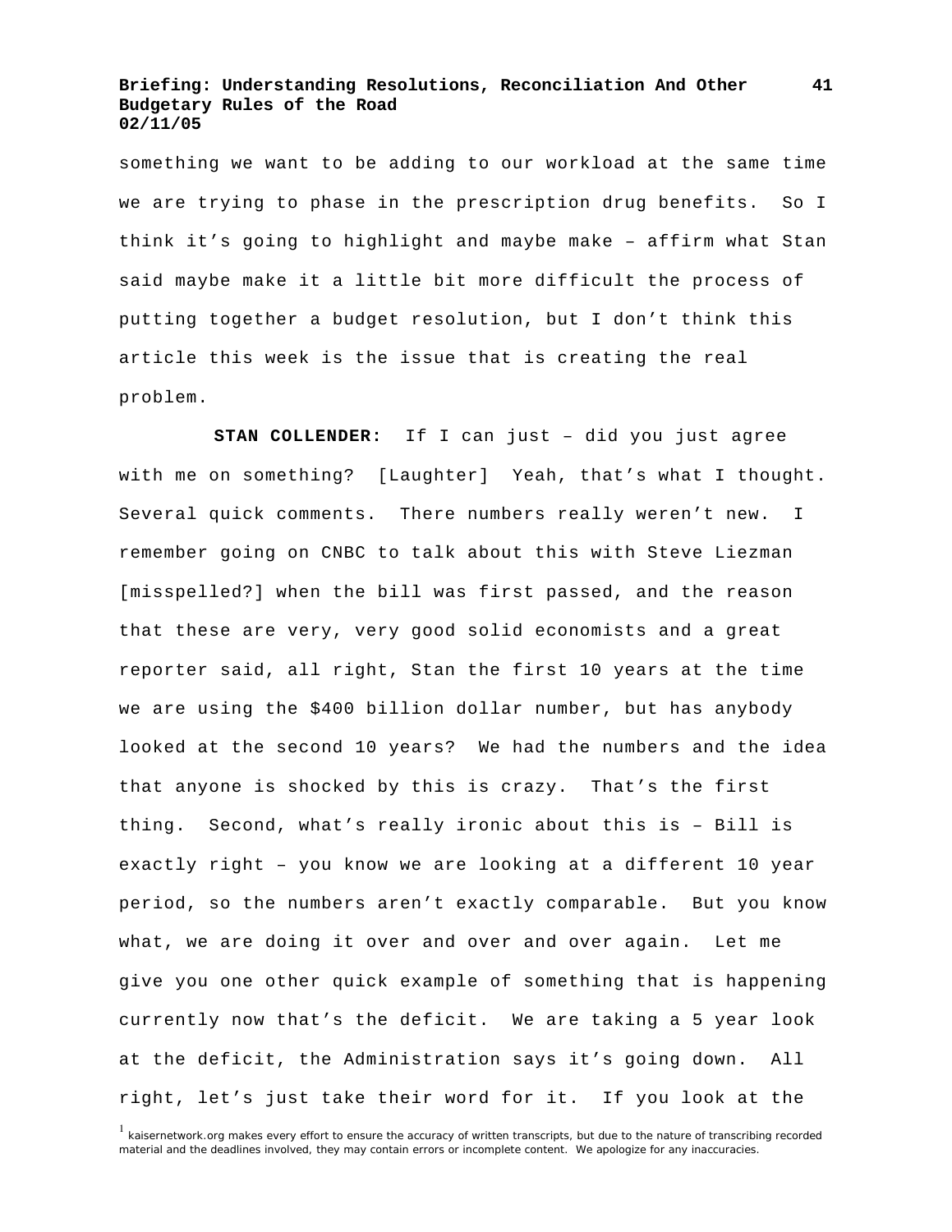second 10 years 2011 and 2015, which are conveniently left out of the budget, the deficit starts to shoot back up gain. Does anybody think that when those numbers are starting to be included in the equation starting with next year's budget that somebody else won't express shock, shock that the deficit is crawling back up? I mean this is one of the examples of there are no facts, there are competing numbers, you can make the numbers sound any way you want, it's a political system, and a political process.

#### **ED HOWARD:** Diane?

 **DIANE ROWLAND:** The question here is can you explain how the across the board cuts are sequesters like the 0.83 percent cut last year come about?

 **BILL HOAGLAND:** Excellent question, excellent question. I have a theory about that. And the theory is this, that there are those – and I am not pointing fingers at anybody, this is my own comment. There are those who when you put in a discretionary spending number and you say you are going to follow that discretionary spending number that maybe the President has put forward, and you adopt that in a budget resolution, and oh by the way, even though we did not get a budget resolution last year, when the first Appropriation Bill moved that had to move which was the Defense Appropriation Bill, we went ahead and – back on the farm I would say we used bailing wire and chewing gum and we attached to that

<sup>&</sup>lt;sup>1</sup> kaisernetwork.org makes every effort to ensure the accuracy of written transcripts, but due to the nature of transcribing recorded material and the deadlines involved, they may contain errors or incomplete content. We apologize for any inaccuracies.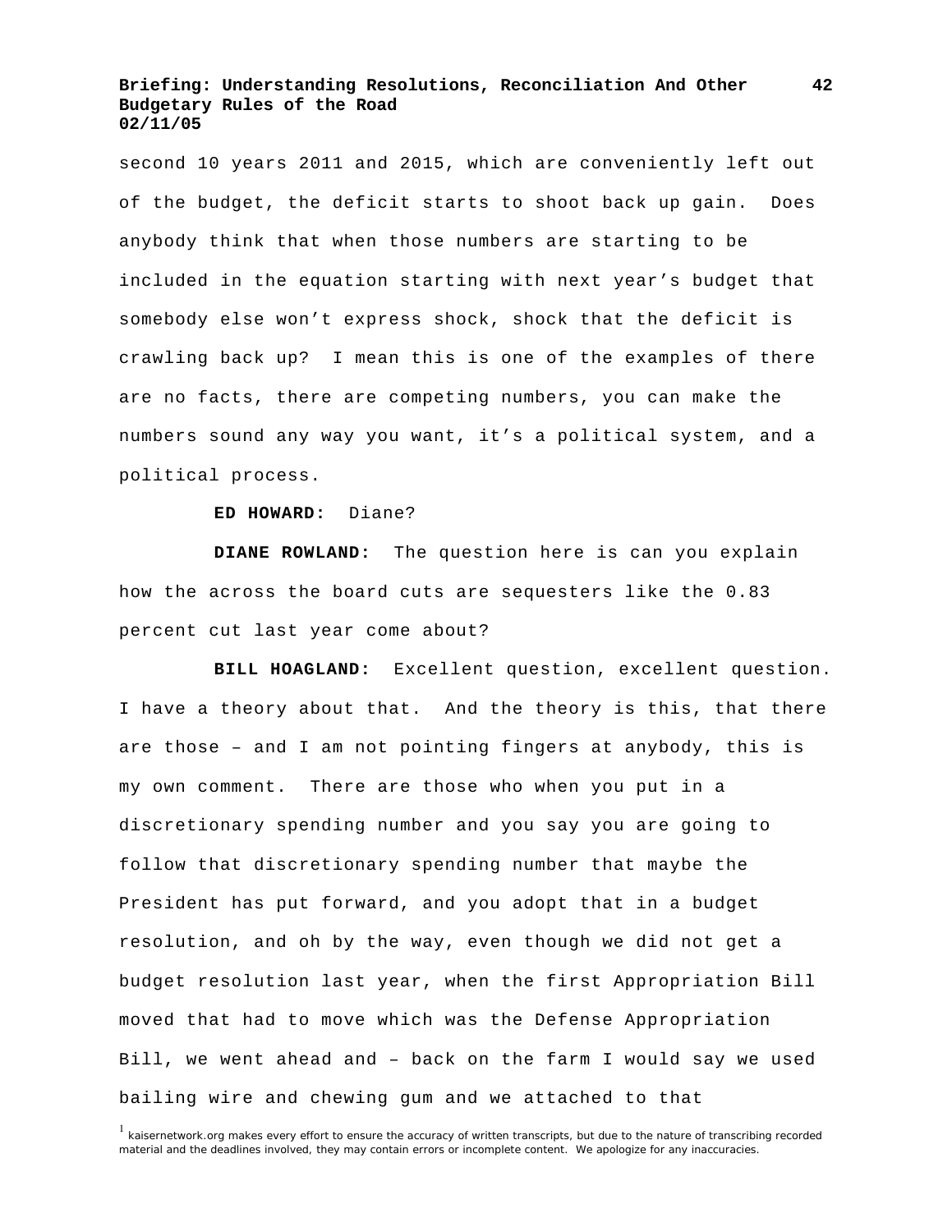Appropriation Bill – what was in the budget resolution so we had an enforceable cap on appropriations. And it was the number that was in the budget resolution that was not adopted, and then we were able to enforce that later on. And what happens it seems to me is that we end up making these assumptions about discretionary spending early on in this process in a budget resolution, and it gets down to the end we cannot live up to that because we are going to cut NASA or we are going to cut NIH and we realized in the political arena we can't do it, and so it forces us into these omnibus bills at the end of the day. And for some people the omnibus bills are the best way of controlling fiscal policy spending because then you can come along and just shave across the board on the all the programs necessary to bring us back down to the cap. So these caps, interesting the across the board cut has grown the last couple of year on the omnibus bills, and I would assume, again, the reason they come about is because we start out with the wrong – I think – the wrong numbers at the beginning of the process.

 **ED HOWARD:** Let me just remind you as we get to the end of this Q and A period it would be very helpful if you would fill out those blue evaluation forms and make some suggestions for improvements of other programs and the structure of what we are doing. Diane, go ahead.

**DIANE ROWLAND:** Question, how are the budget reduction

**43**

<sup>&</sup>lt;sup>1</sup> kaisernetwork.org makes every effort to ensure the accuracy of written transcripts, but due to the nature of transcribing recorded material and the deadlines involved, they may contain errors or incomplete content. We apologize for any inaccuracies.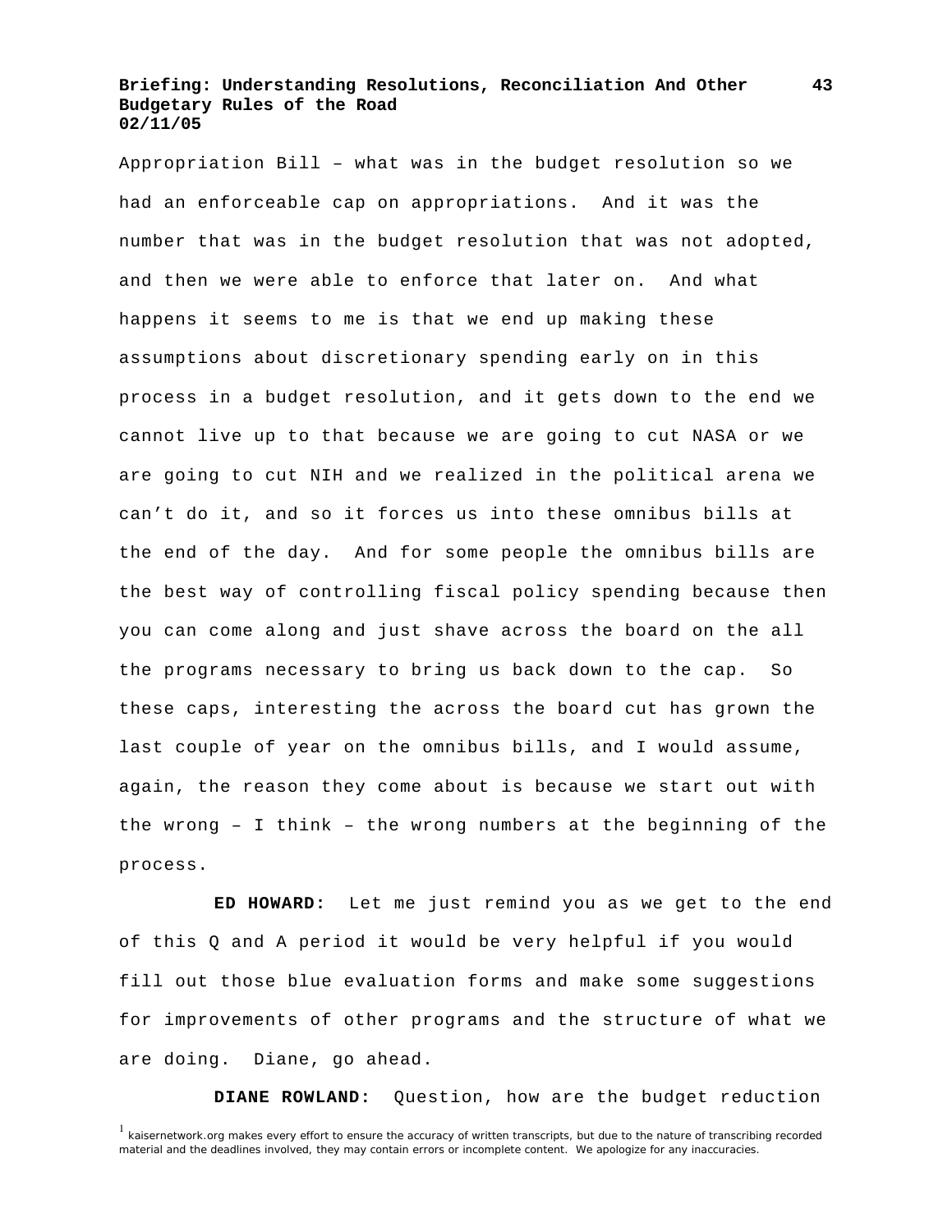recommendations enforced the authorizing committee?

 **BILL HOAGLAND:** Well I guess I wasn't – I didn't do a very good job then. The –

**DIANE ROWLAND:** It came in advance.

 **BILL HOAGLAND:** Oh, okay. [Laughter] There are two ways in which they are enforced on the authorizing committees, now we are talking about entitlement spending and direct spending. In that particular case, the budget resolution assumes a total amount of spending and it allocates that to the committees of jurisdiction, the committee brings the bill to the floor. If the sum of the bills under that committee's jurisdiction exceed what was assumed in the budget resolution there is a 60-vote point of order. That's the way we enforce it; that's one way of enforcing it. The second way of enforcing it is through the reconciliation process where we instruct the committee to reduce or change spending within it's jurisdiction, and we force the allocation and if they do not then there is alternative mechanisms of forcing them into it.

 **DIANE ROWLAND:** This question is, is it correct that the President's proposal to privatize Social Security could not be passed as a part of the reconciliation due to the bird rule?

 **BILL HOAGLAND:** Not to the bird rule by the fact that the Budget Act itself says that we shall not touch Social, Security within the budget resolution.

**STAN COLLENDER:** Bill, didn't you –

<sup>&</sup>lt;sup>1</sup> kaisernetwork.org makes every effort to ensure the accuracy of written transcripts, but due to the nature of transcribing recorded material and the deadlines involved, they may contain errors or incomplete content. We apologize for any inaccuracies.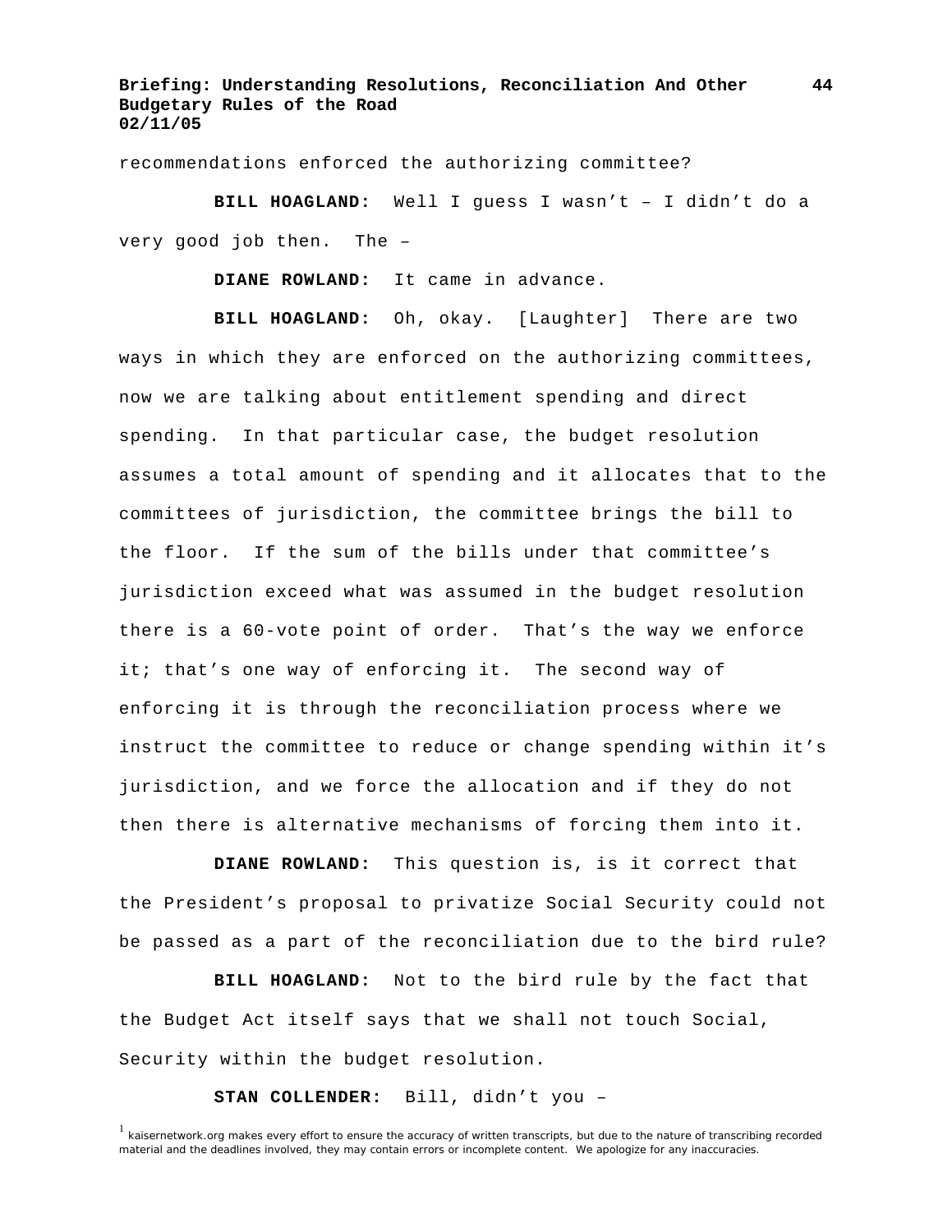**BILL HOAGLAND:** And there's a bird rule too.

 **STAN COLLENDER:** Yeah, but wasn't Senator Demetsky as Chairman responsible for that particular rule? [Laughter] You were Chief of Staff at the time – never mind I am sorry. [Laughter]

 **ED HOWARD:** There's a – by the way there is question on the card asking whether Sue can put her overheads on a website and the short answer to that question is if it is possible it will be on our website within the next few days. That's all allhavegot.org and if it's there it will also be on kaisernetwork.org with the rest of the materials that are in your kits.

 **DIANE ROWLAND:** The budget has reached the structured Medicaid accounting to an accrual basis, this has major implications for states governments, but what implications does it have for the reconciliation process? [Laughter] The budget has restructured Medicaid budget accounting to an accrual basis. This has major implications for state governments, but what implications does it have for the reconciliation process?

 **SUE NELSON:** I am sorry, I have to apologize I am not a Medicaid expert. Diane, I am not really sure I understand the question on the accrual.

**DIANE ROWLAND:** Dick?

**DICK MILLER:** [Inaudible – no mic]

**DIANE ROWLAND:** Use the mic please, Dick. Use the mic.

**45**

<sup>&</sup>lt;sup>1</sup> kaisernetwork.org makes every effort to ensure the accuracy of written transcripts, but due to the nature of transcribing recorded material and the deadlines involved, they may contain errors or incomplete content. We apologize for any inaccuracies.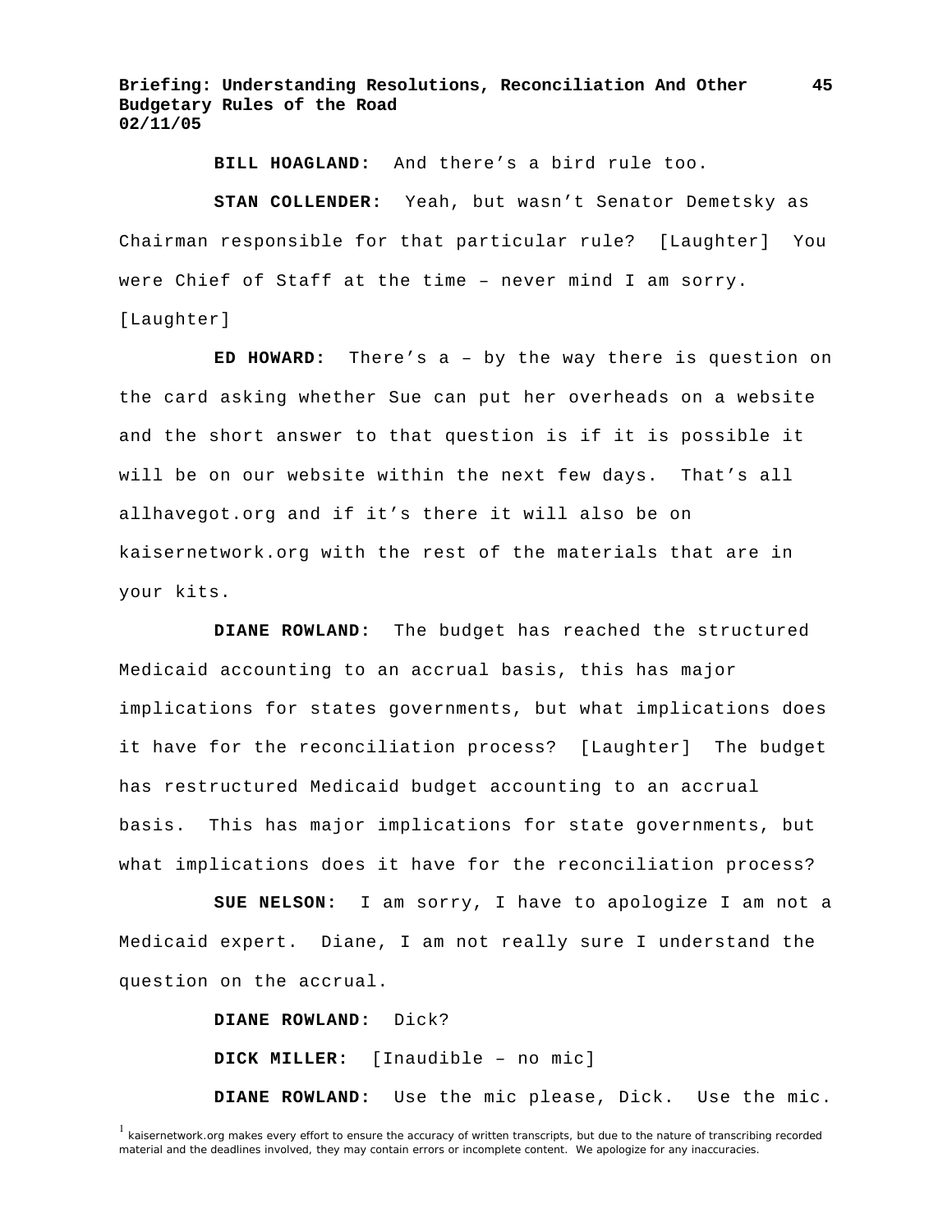**ED HOWARD:** Come forward or backward.

 **DICK HOWARD:** Hi, I am Dick Miller with Federal Funds Information for States. Until this year including this year Medicaid budget authority has been the amount of payments expected to be made in that year. For 2006, the budget proposes – and I assume this has been cleared with the Hill – that the budget authority will be the accrued spending even if the expectation is that future year reimbursements will be necessary. This means the Budget Authority for Medicaid will be much larger in 2006 and the Appropriation will be much larger in 2006 than it ever has been before, and it separates the relationship between Budget Authority and allies. It's a very important distinction for the states in terms of their being able to book an obligation but I think it has real implications for the budget process too, and that's my question.

 **BILL HOAGLAND:** How much did they – okay, does the Budget Authority on an accrual basis in Budget Authority in 2006 and over what period of time? This has to be a huge number.

 **DICK MILLER:** No, it's for amounts – services provided, the costs of the program, but not expected to be reimbursed in that year. It's about an extra \$20 billion dollars roughly in 2006, something like that you know. So it separates the Budget Authority and outlay numbers in the process. Outlays

<sup>&</sup>lt;sup>1</sup> kaisernetwork.org makes every effort to ensure the accuracy of written transcripts, but due to the nature of transcribing recorded material and the deadlines involved, they may contain errors or incomplete content. We apologize for any inaccuracies.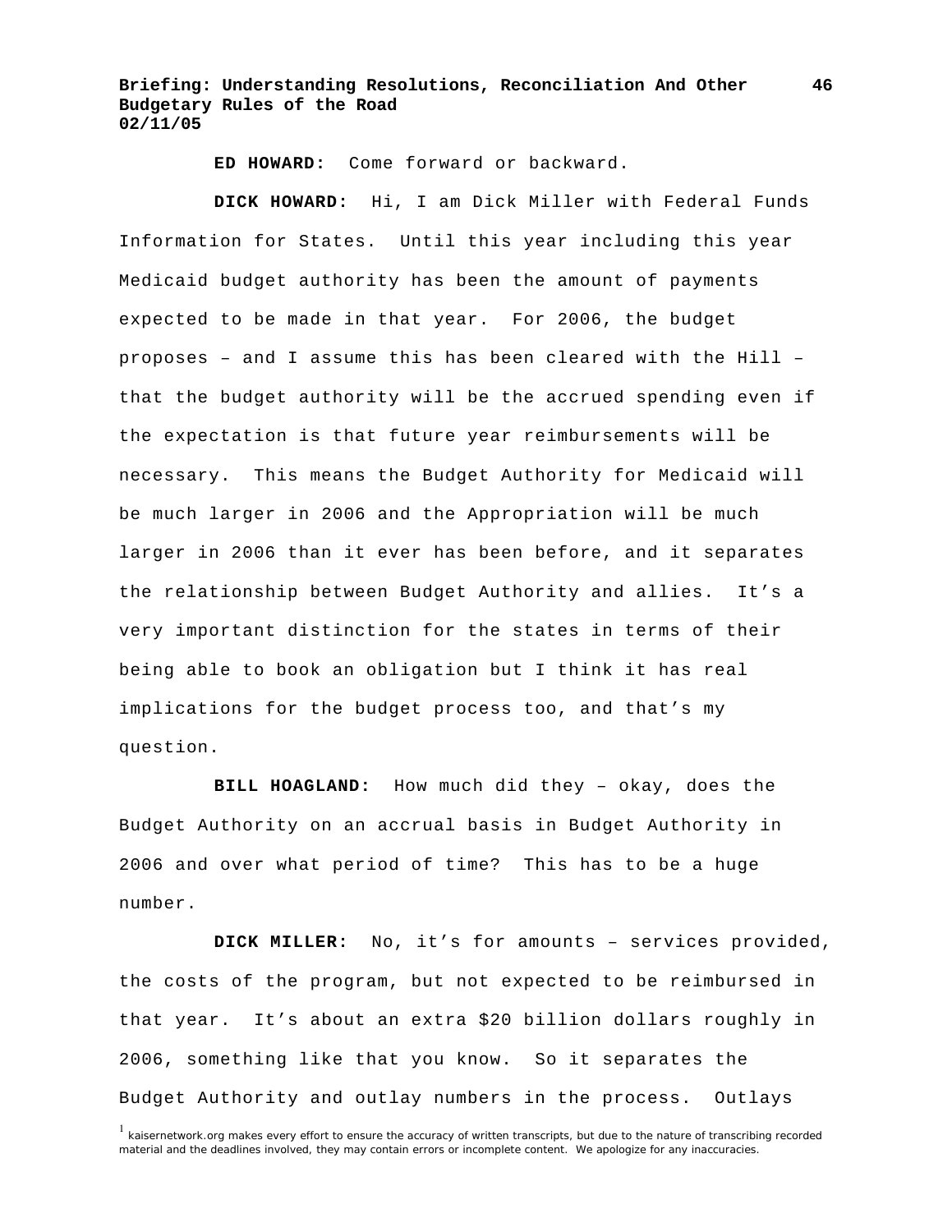are much smaller than the budgets are that have to be cut under – I don't know. It's an important change.

 **SUE NELSON:** I'll look into it. [Laughter] I didn't know about it, thanks.

 **ED HOWARD:** And if some of you are mystified at the difference between Budget Authority and outlays, I commend to you the glossary put together by the Senate Budget Committee staff, it's in your packets, the green material in your packets.

 **DIANE ROWLAND:** We have a question, Bill, what was the point of order against the class action lawsuit bill and why do you think the Senate should have raised it?

 **BILL HOAGLAND:** Number one it is early in the process, we are still operating under an old budget resolution that was adopted back in April of 2003. Number two, it was a rather small point of order and it was a small amount of money we were talking about. And number three, the reason the point of order lied is because the committee of jurisdiction in this particular case – Judiciary – had exceeded what would then be allocated to under this old budget and spending.

 **ED HOWARD:** In the back? Okay. How do you foresee extension of the tax cuts playing out this year, extension of the cuts from dividend nd capital gains seems to be the most pressing issue, though other cuts be put off until next year? And do you have any plans for new tax cuts this year from a new

**47**

<sup>&</sup>lt;sup>1</sup> kaisernetwork.org makes every effort to ensure the accuracy of written transcripts, but due to the nature of transcribing recorded material and the deadlines involved, they may contain errors or incomplete content. We apologize for any inaccuracies.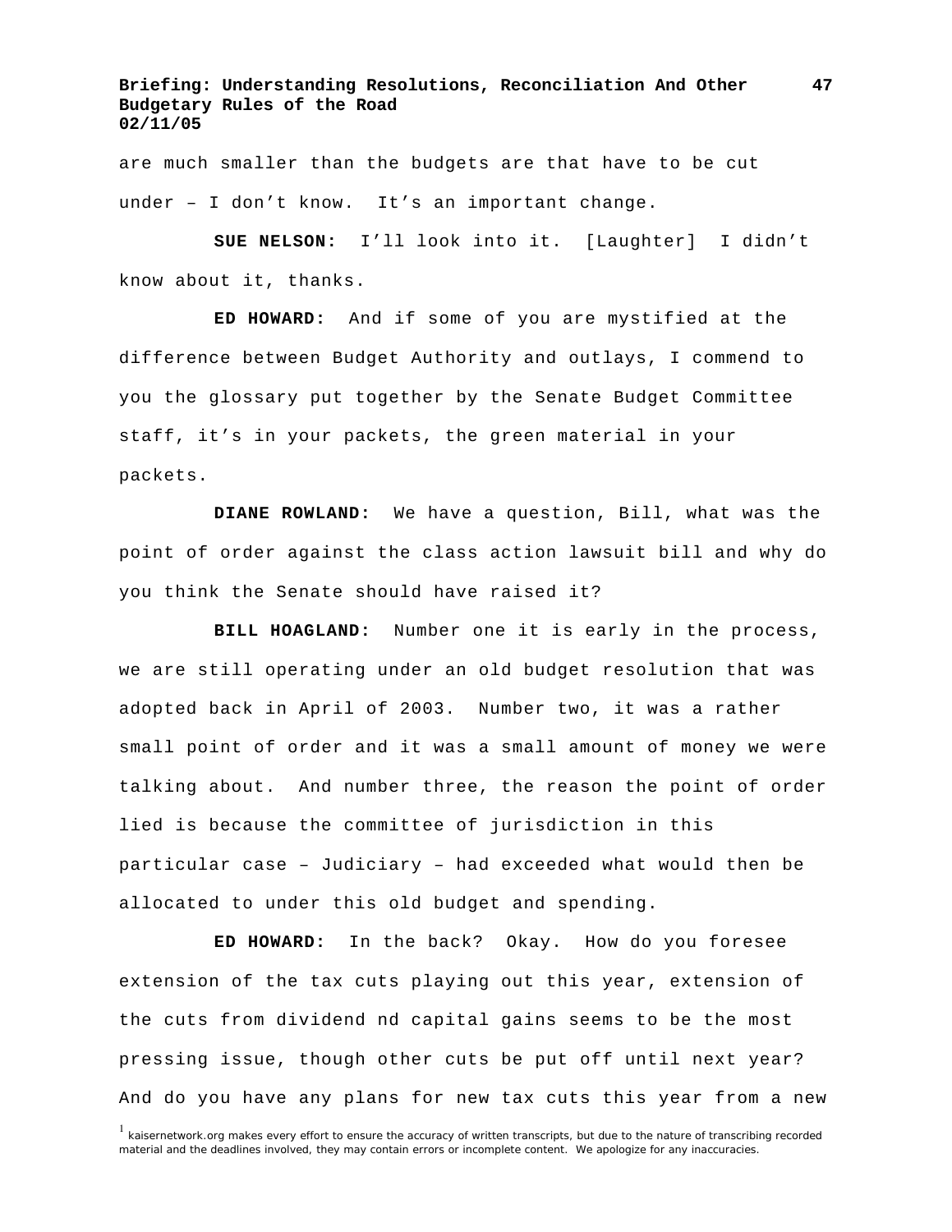#### budget?

 **ED HOWARD:** From the news organization this question comes, but this is an off the record briefing, Bill, so you don't have to worry about that.

 **BILL HOAGLAND:** I would expect that in the process of putting together a budget resolution that there will be – we talked about it already – a reconciliation instruction probably on the spending side over the next 5 years and probably on the revenue side. And I would assume that the budget resolution – we didn't go into this – but the budget resolution probably will be a 5-year budget resolution and because it's a 5-year budget resolution, a reconciliation bill would have to be no longer than 5 years. And I would assume that it's possible that these two might be split so that we do a spending reconciliation bill first, and a revenue reconciliation bill second. And I would assume that the President's proposals for extension of the dividends and the capital gains which is interesting really getting into the budget kiki stuff now, it's interesting that you probably have to sunset for the capital gains a lot earlier than the 5 years, so you didn't have a slop over beyond 5 years which then you would be hit by the bird rule. I hope that confused the press. [Laughter]

Stan, do you want to try and join in?

 **STAN COLLENDER:** This goes back to the long to do list I was mentioning. In the first questions whether they do tax

<sup>&</sup>lt;sup>1</sup> kaisernetwork.org makes every effort to ensure the accuracy of written transcripts, but due to the nature of transcribing recorded material and the deadlines involved, they may contain errors or incomplete content. We apologize for any inaccuracies.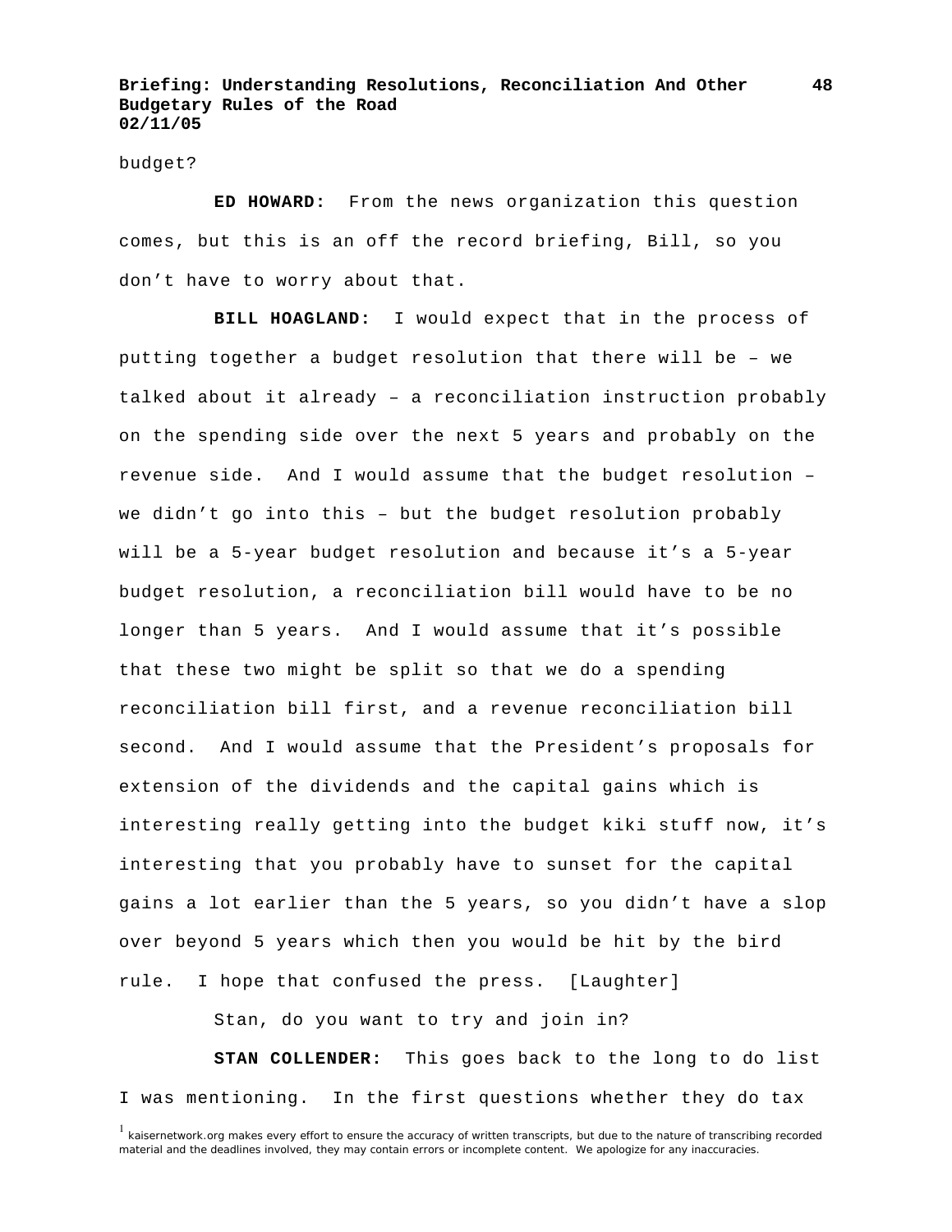cuts or tax extensions thorough reconciliation, the first question the Administration is going to ask itself or the folks on the Hill will ask is how many votes do we have? If you got 60 votes they'll do it without reconciliation and then they go forward, now the President gets a big victory early in the year, and it looks like he is back on, you know, back on track to do a lot of the other things he wants. The question beyond that it seems to start to imply well if the deficit is so big can we have another tax cut? The answer is sure, there is nothing in the law that would stop that from happening especially if you are in a situation as some members believe where a tax cut increases revenues, or at least shouldn't lose revenues as much, but it also comes down to counting votes and what can you do early versus what do you have to do later in the year. And these are heavy, heavy-duty political considerations.

 **ED HOWARD:** Here's a question that is more qualitative than quantitative. How will governors and states affect the budget process and how have they affected it in the past? And do you expect any changes?

 **STAN COLLENDER:** Well, yes, there will be changes. I am sorry, I just couldn't resist. There are more republican governors than democratic governors. They have more of an entree into the White House than others do. You have got some very notable governors like Arnold Schwarzenegger or Mitch

<sup>&</sup>lt;sup>1</sup> kaisernetwork.org makes every effort to ensure the accuracy of written transcripts, but due to the nature of transcribing recorded material and the deadlines involved, they may contain errors or incomplete content. We apologize for any inaccuracies.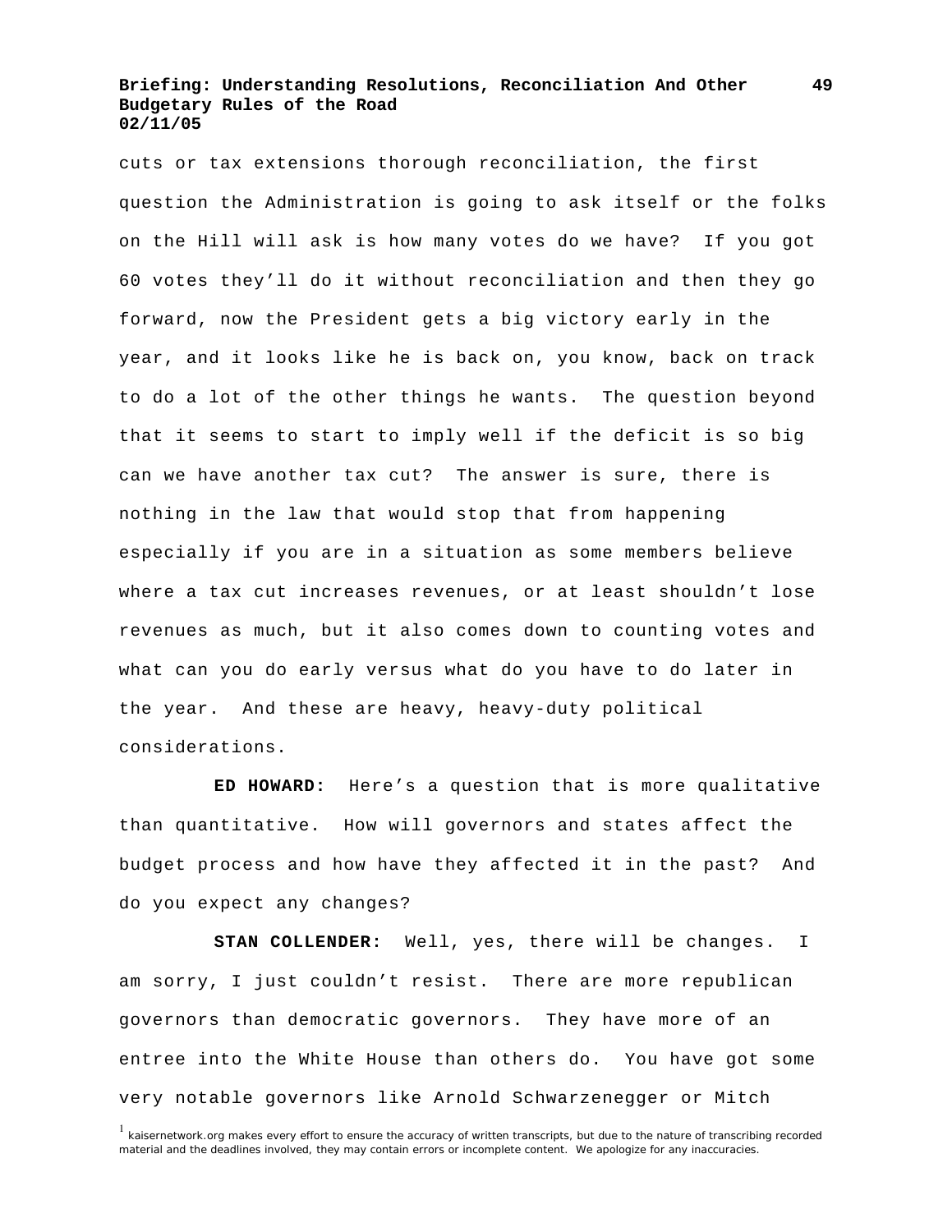Daniels former Director of OMB in this Administration who are now governors and they are all screaming like crazy. You started to see some of the impact of that already in terms of talking to their members of their delegation. So I am expecting that some of the things that would have the biggest negative effect on states are going to end up going by the wayside. Just set aside, not done, simply because the pain the screaming will be too significant. The question in my mind is whether there will be substitutes for them, whether as Chairman Nuzzle in the House said, all right, you don't have to like the details. If you want to change something that's fine, but the bottom line has got to stay the same, and what does that mean? You know, if it's not a community development block grants, is it something else, but the other thing you keep in mind is that this is an Administration that should not be underestimated at least the political skills should not be underestimate because these are the best hard ball players I have ever seen. They've got solid bench strength; good double plays and they hit the ball out of the ballpark more often than not. As a result, I am not sure that the Administration is giving up yet on those cuts. I just don't think governors are going to be pretty active. Interesting telling story will be the next time members of Congress get back. They are going to go home for the first time since the budget came out this weekend. Let's see what happens when they get back, after they have actually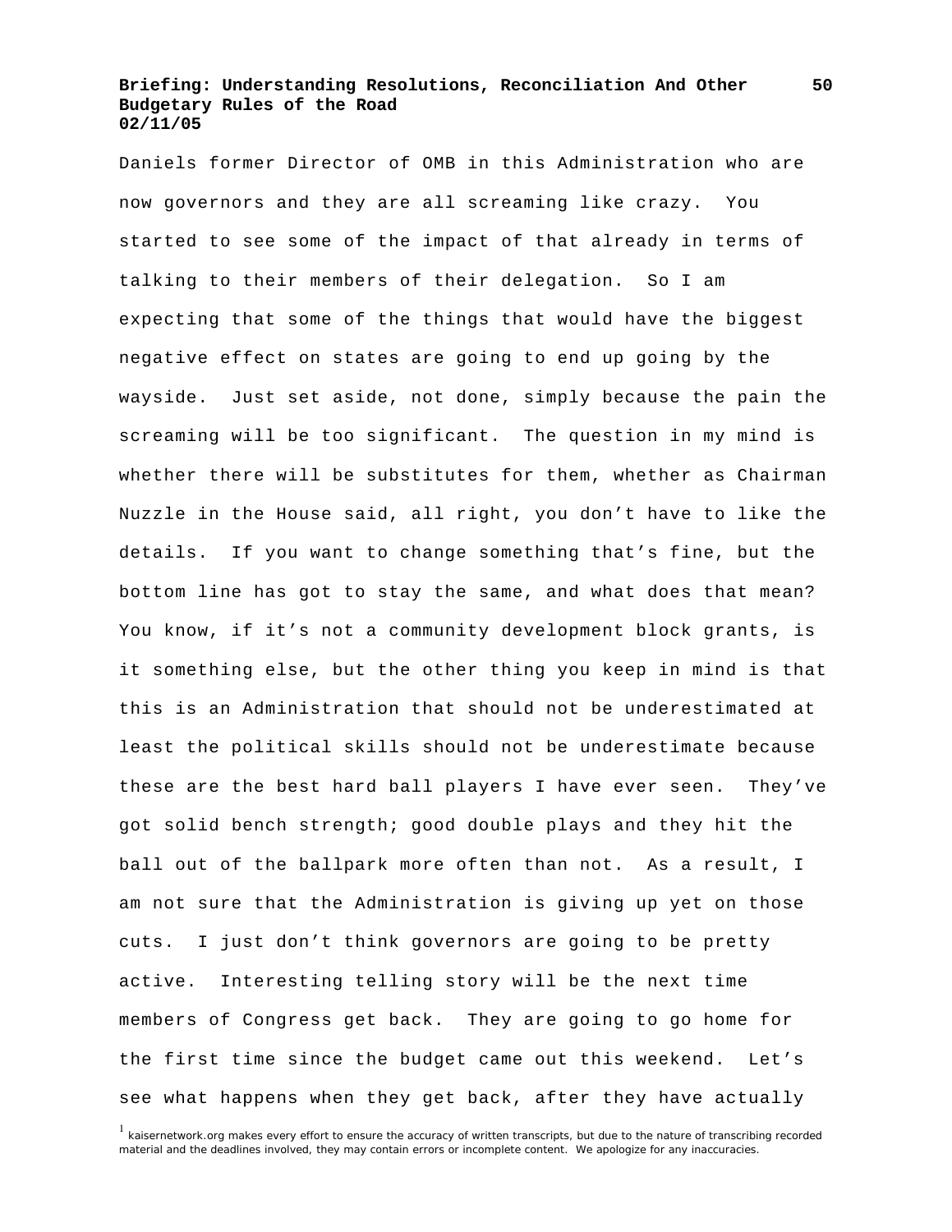had a chance to talk to some of the state local officials back home.

**ED HOWARD:** Bill?

**BILL HOAGLAND:** Can I? Here we go, Stan, can I

disagree with you publicly?

**STAN COLLENDER:** I'd be shocked.

 **BILL HOAGLAND:** I have not heard – I am from Indiana – and I know the governor, the new governor, and I have not heard him complain about the budget, number one. Number two, I presume the question is directed primarily at Medicaid and I want to take this opportunity to just highlight something that I think needs to be highlighted. If we were to do a 5 year budget resolution, and if we were to do a 5 year reconciliation instruction, I know you are not going to believe this, but since we deal in aggregate numbers, not Medicaid program per say, but in aggregate numbers, the instruction to the Finance Committee over the next 5 years would not be to cut spending but would be to actually increase spending \$5.8 billion dollars. You say how can that possibly be? Because you go back to the charts, you reconcile if we reconcile both on revenues and on spending, there is an interaction with the health insurance expenditure on refundable tax credits that's score as an outlay and as amazing as it might sound to you, the Finance committee would actually be given the authority to raise spending over the next 5 years and even on the Medicaid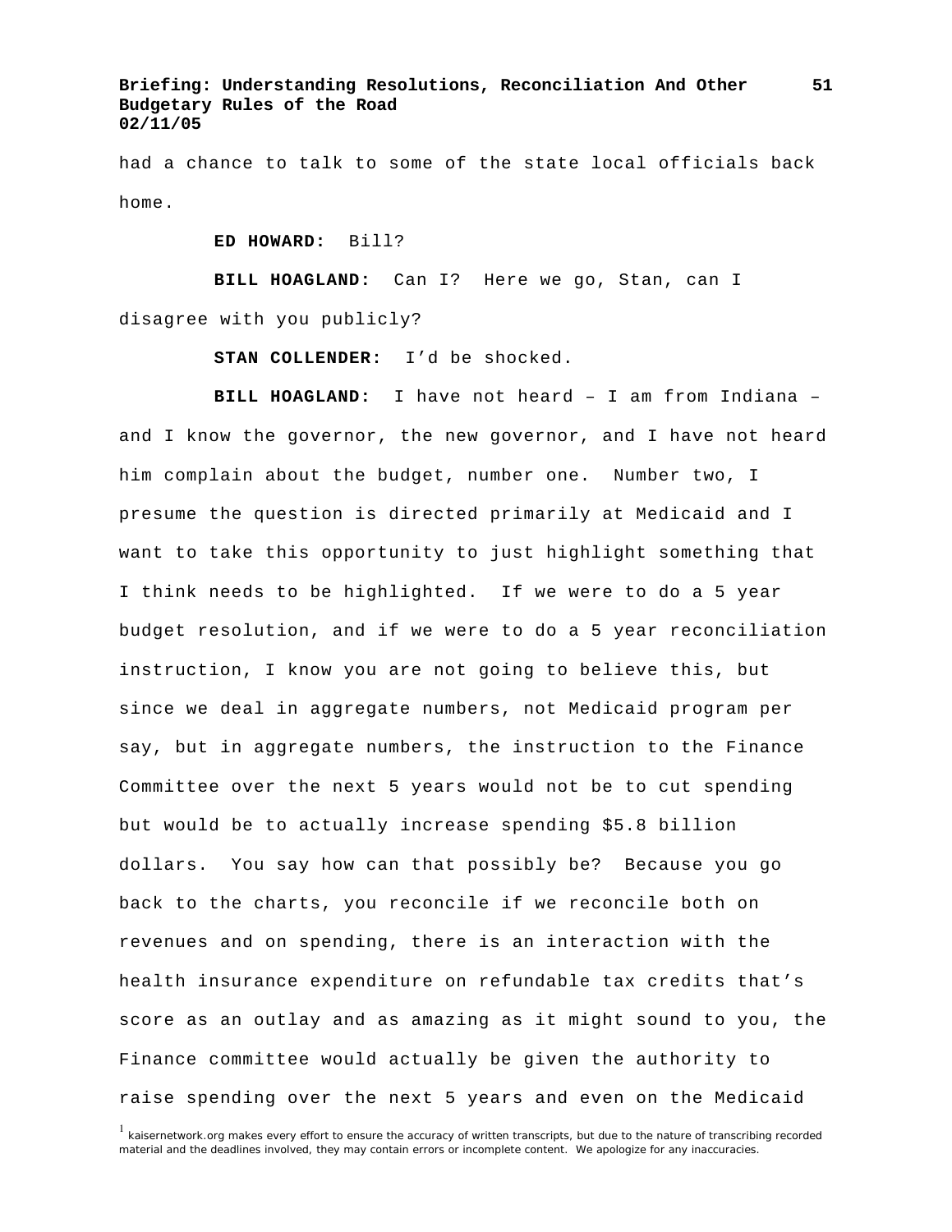side of it, if they only did the Medicaid, that's \$12 billion dollars over the next 5 years not the \$44 billion or \$60 billion dollar figure I have heard.

 **ED HOWARD:** Bill, just to clarify the \$5.8 billion would be the entire Finance committee jurisdiction?

**BILL HOAGLAND:** Yes.

 **SUE NELSON:** However if the tax cuts go first and the refundable tax credits are enacted first, what you are left with is the larger cuts. I don't know exactly the number without the refundables, but yeah, I mean that is presuming that the tax buts don't happen because if they do then you have lost the big chunk of your spending. What the –

**BILL HOAGLAND:** It would be 18.

 **SUE NELSON:** Right. Then it would be 18 over the 5 years, yeah. You got to keep that in mind. There are a lot of pluses and minuses in that number.

**ED HOWARD:** Further questions? Yes?

 **MALE SPEAKER:** Could you go over a bit the difference between the House and Senate both in the status of the House Committee as the Leadership Committee and the Senate Committee as a Standing Committee, but also about the different committees of jurisdiction in the House and how the refundable credit would be referred to Ways & Means and the Medicaid number will be referred to Commerce?

**BILL HOAGLAND:** It's nice to be able to say that I am a

<sup>&</sup>lt;sup>1</sup> kaisernetwork.org makes every effort to ensure the accuracy of written transcripts, but due to the nature of transcribing recorded material and the deadlines involved, they may contain errors or incomplete content. We apologize for any inaccuracies.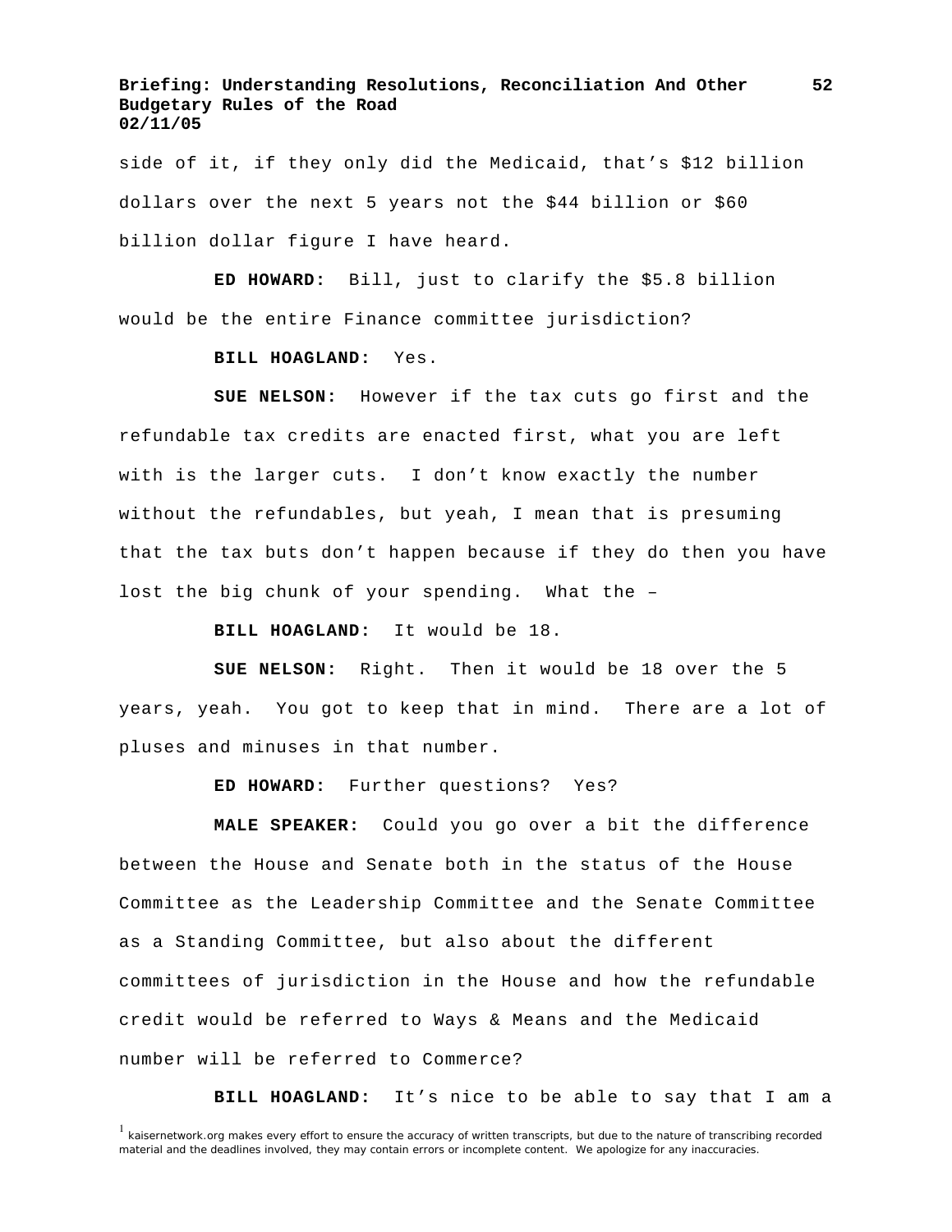Senate staffer and I have been a Senate staffer all my life and I don't have to get into the issues of the jurisdiction in the House.

 **ED HOWARD:** But then you are the only hope we have. [Laughter]

 **STAN COLLENDER:** Okay, it's been 23 years in the work in the House and they have different jurisdictions. [Laughter] that's – what is it in particular that you are interested in?

 **MALE SPEAKER:** The point is basically that Bill Stagmann [misspelled?] at the Finance Reconciliation instruction would be to increase spending, but Commerce which has Medicaid in the House would not have the offset from the tax credit because that would go to Ways & means, is that correct?

 **BILL HOAGLAND:** Well we should have clarified this along the way is beyond the reconciliation bill would be all those committees put back together into one bill and I would think it would come out in a wash at the end of the day unless there is a separation of the revenues from the spending and there are two difference reconciliation's.

 **SUE NELSON:** Absolutely. I think technically there's a way you can deal with that, I mean it's happened numerous times before.

 **MALE SPEAKER:** The only point I am making is that Commerce would not have the option of reporting something other

**53**

<sup>&</sup>lt;sup>1</sup> kaisernetwork.org makes every effort to ensure the accuracy of written transcripts, but due to the nature of transcribing recorded material and the deadlines involved, they may contain errors or incomplete content. We apologize for any inaccuracies.